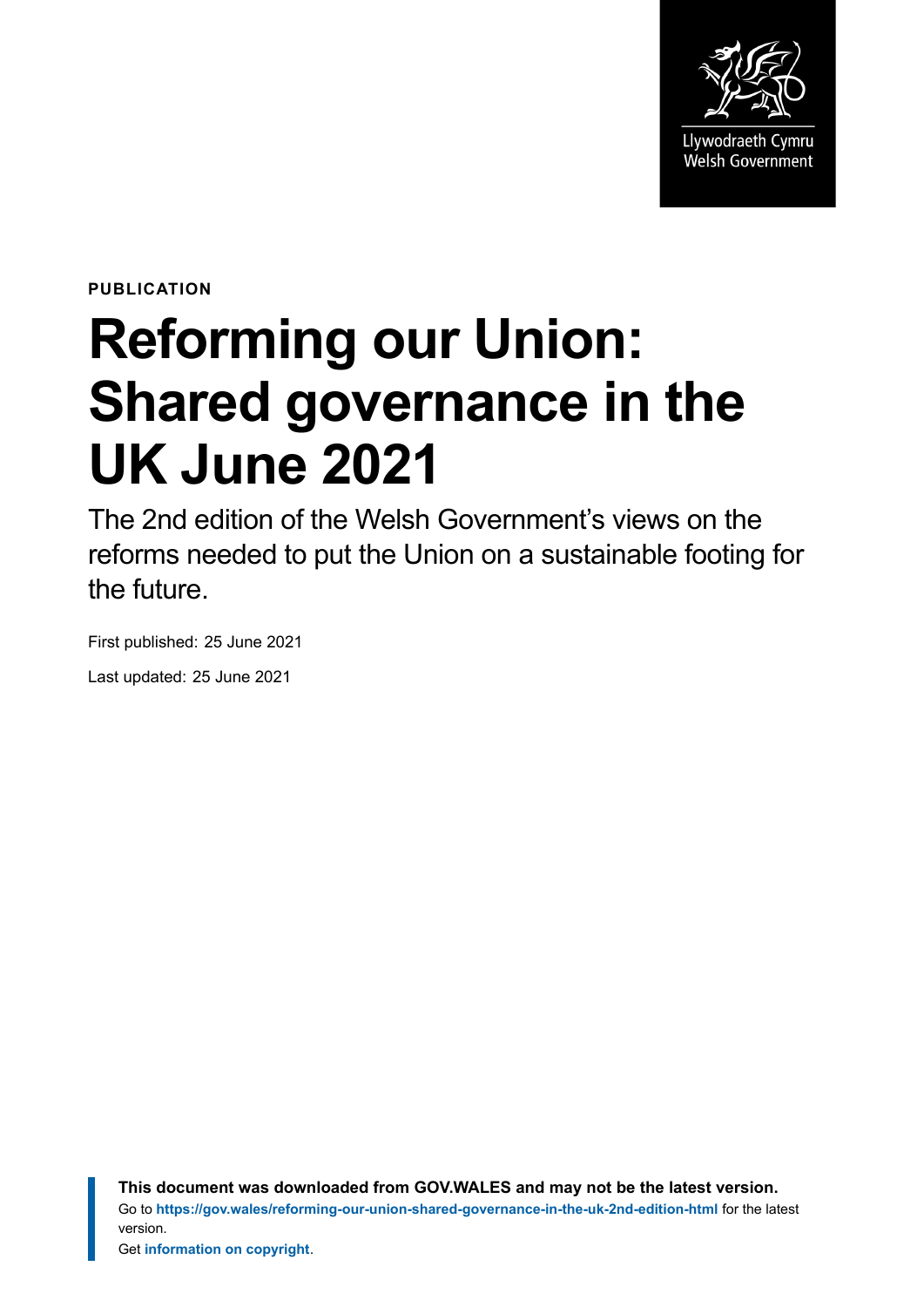# **Contents**

| <b>Foreword</b>                            |
|--------------------------------------------|
| <b>Introduction</b>                        |
| <b>General principles</b>                  |
| <b>Legislatures and legislative powers</b> |
| <b>Executive powers</b>                    |
| <b>Finance</b>                             |
| <b>Justice</b>                             |
| <b>Constitutional reform</b>               |
| <b>Annex</b>                               |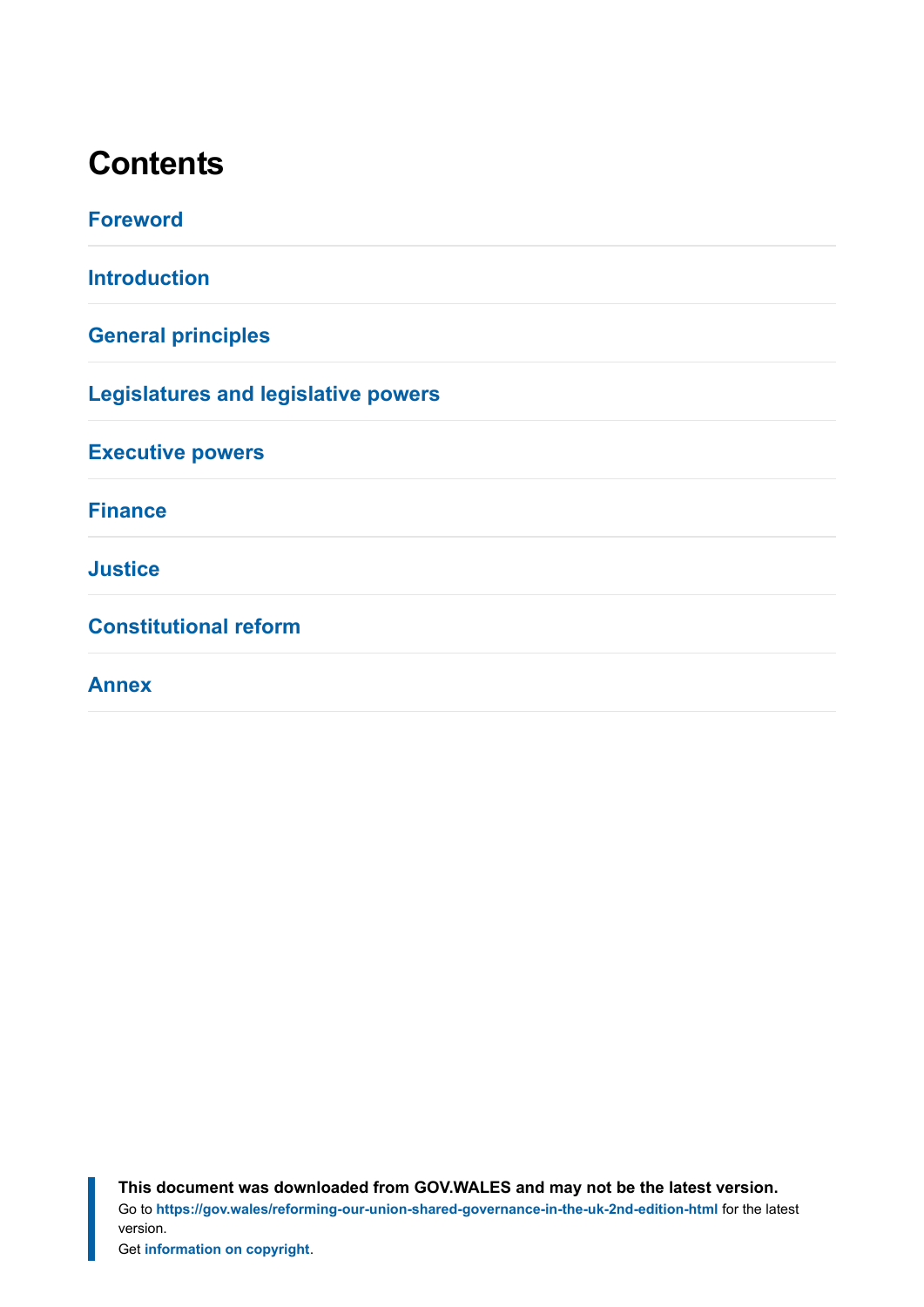# **Foreword**

<span id="page-2-0"></span>

How can our Union be made strong and durable? For anyone committed to a long-term future for the United Kingdom this is one of the major questions of our time.

The Welsh Government believes that our partnership of nations, when it works well, is good for Wales. Throughout my political life I have advanced the case for solidarity among the peoples and nations of the Union. I believe that we all benefit from the pooling of our resources, the values we hold in common and our shared history of social progress. Our differences, when recognised and treated with respect, are part of our collective strength.

However, it has become harder and harder to make the case for the Union, and the threat to it has never been greater during my lifetime. In some important ways the Union has failed to keep pace with the full and real implications of the creation of legislatures in Wales, Scotland and Northern Ireland, in part because insufficient overall attention has been given to how the nations should talk and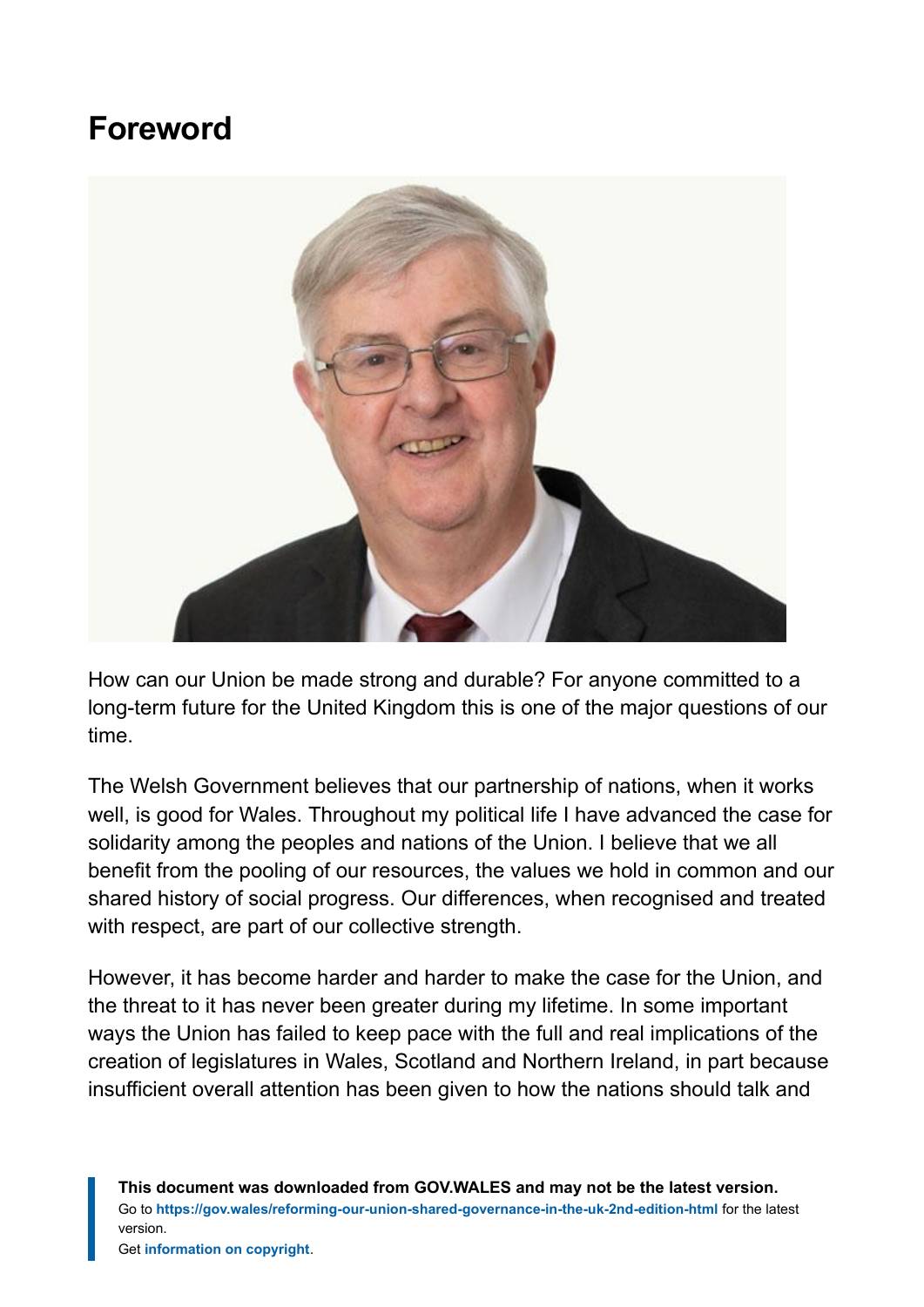act together on matters which affect all parts of the UK. Moreover, where the UK government acts in an aggressively unilateral way on behalf of the whole UK, without regard for the status of the nations and the democratic mandates of their government, this inevitably creates anger and alienation. We have not seen the constructive and collaborative relationship between the governments of the UK that is essential.

It doesn't have to be this way. A United Kingdom which stands still will be overtaken by competing loyalties and the lure of separatism. But it is possible to renew and revitalise our union in ways that will allow it to thrive and prosper for the long-term, not in spite of devolution but because of it. This requires thought, imagination and co-operation, and above all an acceptance that the status quo cannot and will not continue. The case for the break-up of the UK is made vigorously across the nations, including here in Wales. Those who believe in the benefits of union cannot take it for granted. The case for union has to be made positively, based on a capacity for reform and a sense of the future rather than a retreat into the past or a misguided belief that the existing system works well.

Beyond slogans, buildings and flag flying, the current UK government has contributed little to thinking about an energised and viable future for the Union. The Welsh Government has actively tried to stimulate wider debate about UK reform. This document, containing our proposals to protect and reform the Union, was first published in October 2019. We have by no means all the answers. However, it is a contribution to a debate that needs to happen on a range of issues as seen from a Welsh Government perspective.

Things move quickly and much has happened since the first publication, and we have updated the document accordingly. Following our election the people of Wales have given a broad endorsement to the Welsh Government's vision and the need to revitalise our Union. In the period ahead we will be engaging directly with civil society and citizens to think through the issues we need to progress in greater detail. I hope that the UK government in particular will accept the role it needs to play in co-operating with us and others to mould a forward-looking Union, fit-for-purpose and capable of earning the goodwill and respect of all its peoples.

In the election of May this year the choice could not have been clearer. I shared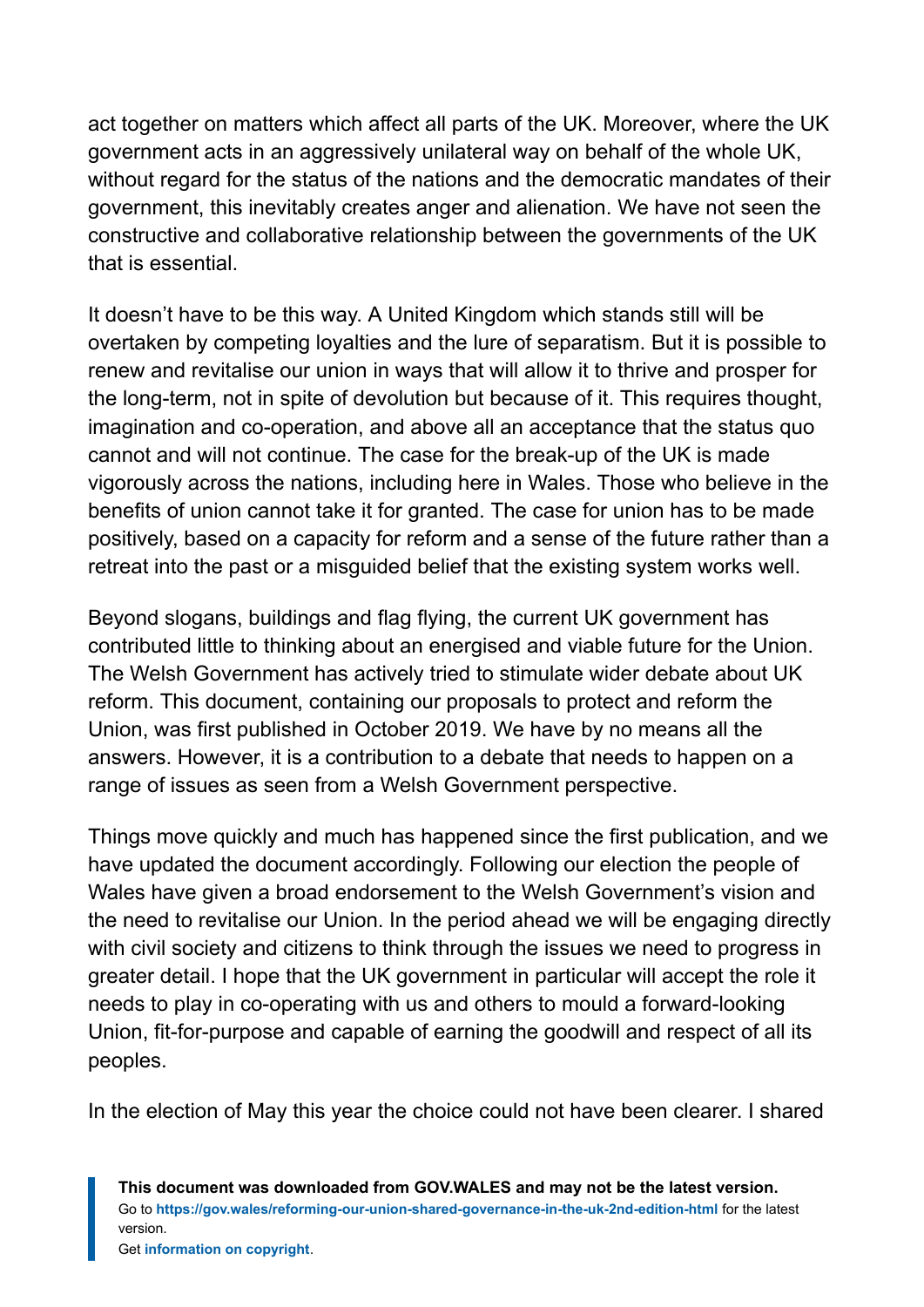a platform with leaders of parties which argued to abolish devolution on the one hand, and to take Wales out of the UK on the other. The result was an unambiguous rejection of both these positions, and an endorsement of my party's policy of strong, entrenched devolution in a reformed and truly united United Kingdom.

Mark Drakeford MS First Minister of Wales

# <span id="page-4-0"></span>**1: Introduction**

In the original 'Reforming our Union' document, we cited the Report published in July 2018 by the House of Commons Public Administration and Constitutional Affairs Committee (PACAC) on 'Devolution and Exiting the EU: reconciling differences and building strong relationships' (8th Report of Session 2017-19, HC 1485). In particular, we drew attention to the Committee's conclusion that devolution is "an established and significant feature of the UK constitutional architecture", and the United Kingdom Government needed to set out its Devolution Policy for the Union.

In its response published in September 2018 (8th Special Report of Session 2017-19, HC1574), the UK government noted the committee's recommendation and declared its intention "to publish a statement on the Union in due course", but when we published the original 'Reforming our Union', more than a year later, no such statement had emerged.

At the time, we surmised that this was due to the all-consuming character of the UK's exit from the European Union, on which the UK government had been almost entirely focused, but we argued that the very fact of the UK's withdrawal from the European Union reinforced the need for clearer policy perspectives on the future governance of the Union. Since early 2020, the focus of the UK government and the devolved governments has quite rightly been on the response to the COVID-19 pandemic, but the pandemic has only sharpened the need for a proper debate about the future of the UK, not least because Covid has served to raise awareness of devolution and of the extent of the responsibilities of – and the powers available to – the devolved governments

**This document was downloaded from GOV.WALES and may not be the latest version.** Go to **<https://gov.wales/reforming-our-union-shared-governance-in-the-uk-2nd-edition-html>** for the latest version.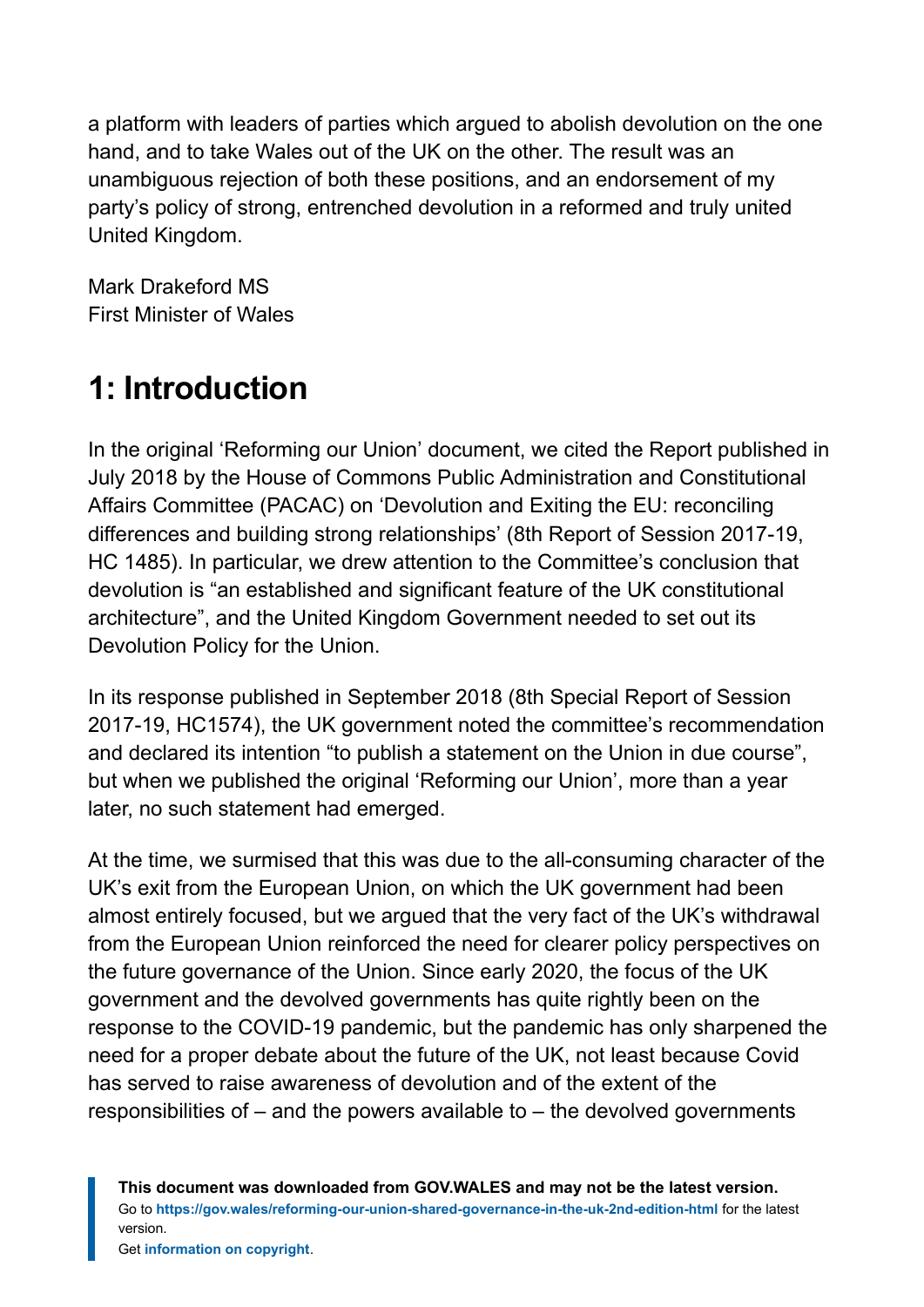and legislatures. Where the response to the pandemic has seen close and collaborative working between the 4 nations, it has demonstrated the effectiveness of joint working and the positive outcomes it can achieve, such as in respect of the vaccination programme.

However, even when the pandemic has produced examples of good and sustained working across the UK it has been ad hoc in nature. The sort of entrenched, rule based system which we set out in the original version of this document has been wholly absent. The machinery which was intended to bear the weight of intergovernmental relations has been entirely absent, without a single meeting of the JMC(P) since the current Prime Minister took office nearly 2 years ago. The positive examples stand out because they are small islands in a sea of hand-to-mouth short-termism.

Beyond coronavirus, the UK government appears to have rejected a 4 nation approach, in favour of a greater emphasis on the strength of the Union expressed through an 'aggressive unilateralism' – most clearly manifested by the United Kingdom Internal Market Act 2020 for example – and it has downplayed the multi-national character of the UK. It seems that the UK government perceives a tension between these 2 visions of the UK, and is seeking to assert one at the expense of the other; our view is that these 2 visions are entirely compatible with one another, and that an acknowledgement of that will actually strengthen the Union.

There have also been further contributions to the debate since we published the original 'Reforming our Union' document. As we publish this document, the House of Lords Constitution Committee is undertaking an inquiry into the future governance of the UK (**[Future Governance of the UK](https://committees.parliament.uk/work/1127/future-governance-of-the-uk/)** – Committees – UK Parliament). It does so in the context of what it describes as a United Kingdom under strain, and the tensions in intergovernmental relations which have been highlighted by both EU exit and the response to Covid.

In its **[evidence to the House of Lords Constitution Committee's inquiry](https://committees.parliament.uk/writtenevidence/26914/pdf/)**, the United Kingdom Constitution Monitoring Group (UKCMG) argues that "the absence of a culture of intergovernmental cooperation within the UK presents a serious challenge for effective multi-level governance" and draws attention to "the [continued] absence of any authoritative statement on the nature of the

**This document was downloaded from GOV.WALES and may not be the latest version.** Go to **<https://gov.wales/reforming-our-union-shared-governance-in-the-uk-2nd-edition-html>** for the latest version.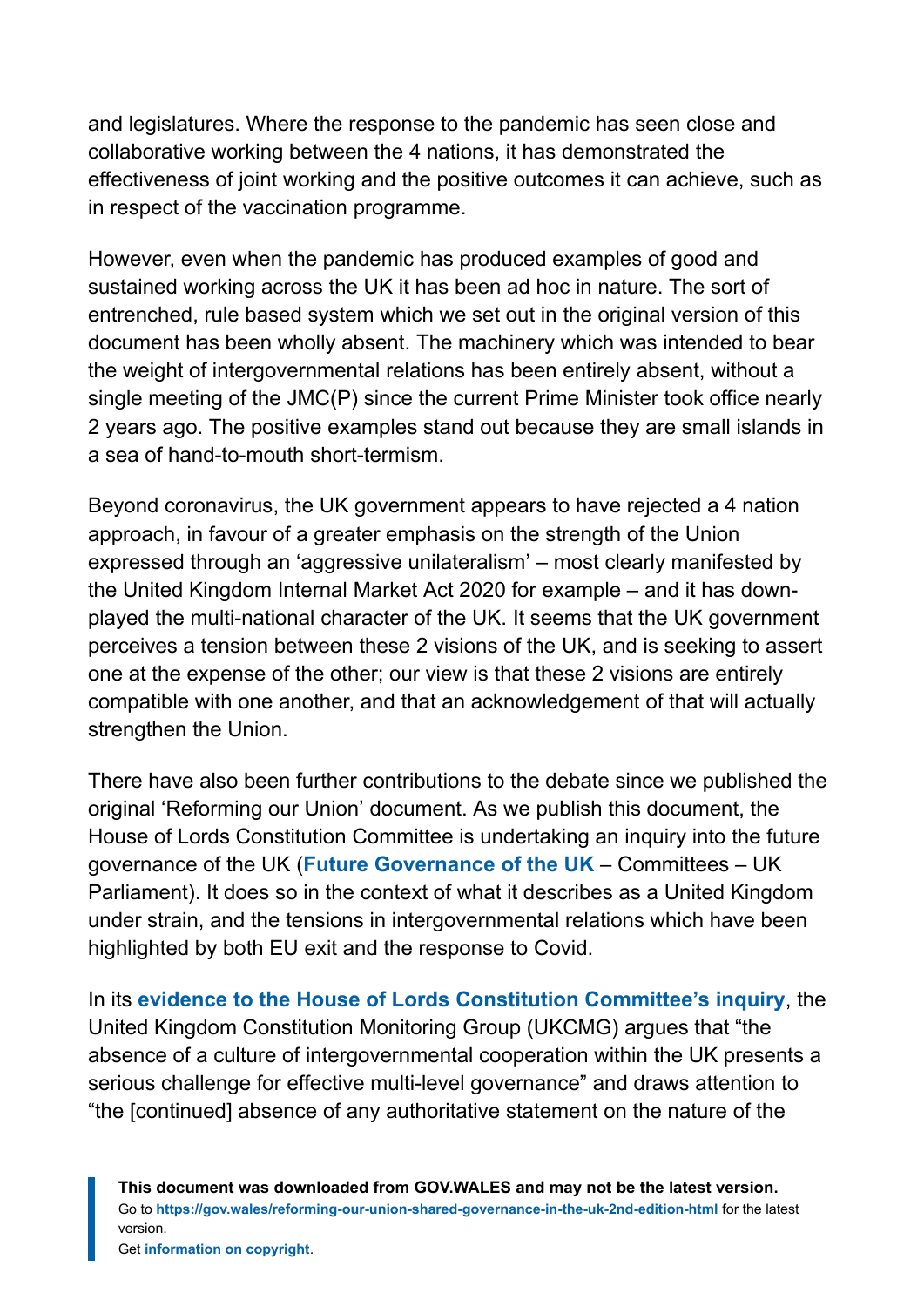United Kingdom, whether in the form of a constitutional document or a policy declaration by the UK Government". Moreover, in January this year Radical Federalism published a report, '**[We The People, The Case For Radical](https://www.drive.google.com/file/d/1iezbE2rmXNCFCeRsvRDWb2JMUbSA8ogO/view?form=MY01SV&OCID=MY01SV) [Federalism](https://www.drive.google.com/file/d/1iezbE2rmXNCFCeRsvRDWb2JMUbSA8ogO/view?form=MY01SV&OCID=MY01SV)**' which argued that 'Radical constitutional reform is no longer an option, it is an unavoidable necessity' and that the conflicts within the current structure of the UK needed to be addressed.

Concerns about the future of the UK are being expressed across the political spectrum. In May 2021, Sir David Lidington delivered a lecture on the future of the constitution and the Union (**[Antcliffe Lecture 13 May 2021](https://www.polis.cam.ac.uk/files/antcliffe_lecture_13_may_2021.pdf)** Final Version). In his lecture, Sir David, who served as a Cabinet Office Minister and Chancellor of the Duchy of Lancaster in Theresa May's government, describes the United Kingdom as being 'in greater peril than at any moment in my lifetime', and says that 'there can be no question today of the United Kingdom holding together save through consent'.

And earlier this year, the UK government published Lord Dunlop's **[review of the](https://www.gov.uk/government/publications/the-dunlop-review-into-uk-government-union-capability) [UK government's union capability](https://www.gov.uk/government/publications/the-dunlop-review-into-uk-government-union-capability)**. His report includes recommendations on the constitutional and intergovernmental relations agenda, which overlaps with ongoing work on the joint Review of Intergovernmental Relations. While helpful in some ways, the context in which the review was completed (2019) and date of issue by the UK government (24 March 2021) has since changed. The recommendations to establish a UK Intergovernmental Council, supported by a standing independent secretariat, and to improve the transparency and accountability of intergovernmental relations, are reforms we have been calling for over a number of years. But, the UK government's interpretation and selective approach will result in potential tensions which may arise from, for example, UK government financial instruments, communication and branding, as well as establishing offices in the devolved nations, particularly if these are in competition with devolved government responsibilities and priorities.

### **This document**

In discussing these matters, our starting point continues to be our support both of devolution and of the UK: we stand for entrenched devolution settlements within a successful United Kingdom.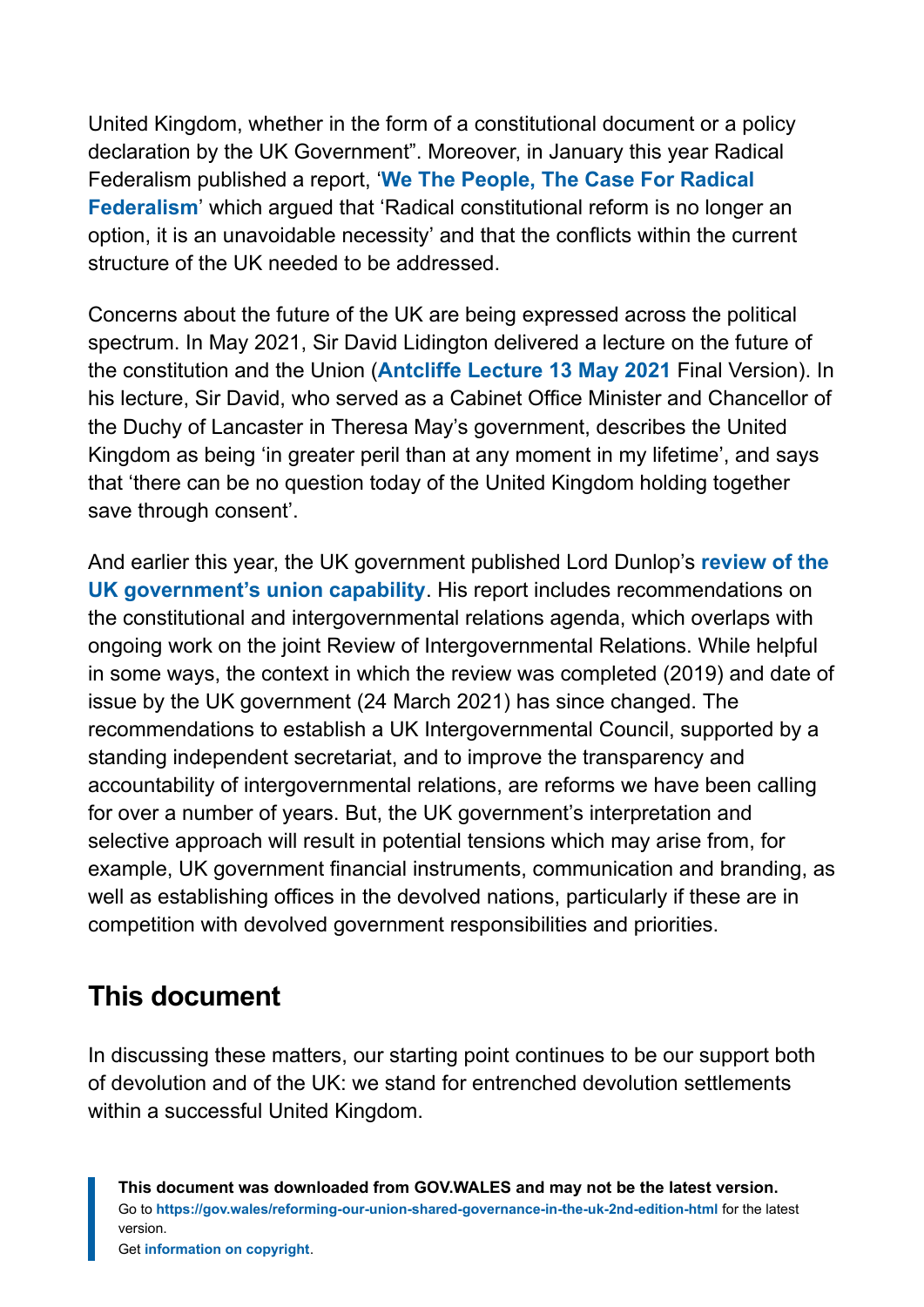It continues to be our view that some of the early tensions with devolution originated in the highly restrictive interpretation in Whitehall of the meaning of devolution itself. In the early days of devolution, it was understood to provide special governance arrangements in the devolved territories, so that so-called "national" policy could be flexed to meet local circumstances. Today, after nearly a quarter of a century of devolution, the facts on the ground are very different: sovereignty is now located in 4 different legislatures, and recognition of that fact has to be our starting point. By starting from a presumption of subsidiarity and sovereignty shared within the UK, we can focus on how to make the Union work effectively, to join its constituent parts in a shared enterprise of governing the UK.

In other words, devolution is not only about how each of Wales, Scotland and Northern Ireland are separately governed, in different forms of association with England. Rather, devolution is concerned with how the UK as a whole should be governed, with proper account taken of the interests of all of its parts. It is a joint project between England, Wales, Scotland and Northern Ireland, based on a voluntary pooling of sovereignty for agreed joint purposes, which then require an agreed form of governance. However, shared governance means recognising the presumption of subsidiarity and shared sovereignty: it does not mean the UK government reaching into and duplicating matters which are the responsibility of the devolved governments.

And most importantly, devolution requires consistent, constructive co-operation and collaboration between the governments of the UK, if we are to deliver the best possible outcomes for citizens, and to preserve and strengthen the Union. Regrettably, this has not been our experience since we published the original 'Reforming our Union' in 2019.

The original 'Reforming our Union' set out for public debate a series of propositions, twenty in total, reflecting that perspective. The propositions are organised under the headings of General Principles; Legislatures and Legislative Powers; Executive Powers: Governments, Agencies and Civil Service; Finance; Justice and the Courts; and Constitutional Reform. Each proposition is fleshed out as necessary by explanatory or amplifying text.

The 20 propositions are then brought together in Annex 1, and the Welsh

**This document was downloaded from GOV.WALES and may not be the latest version.** Go to **<https://gov.wales/reforming-our-union-shared-governance-in-the-uk-2nd-edition-html>** for the latest version.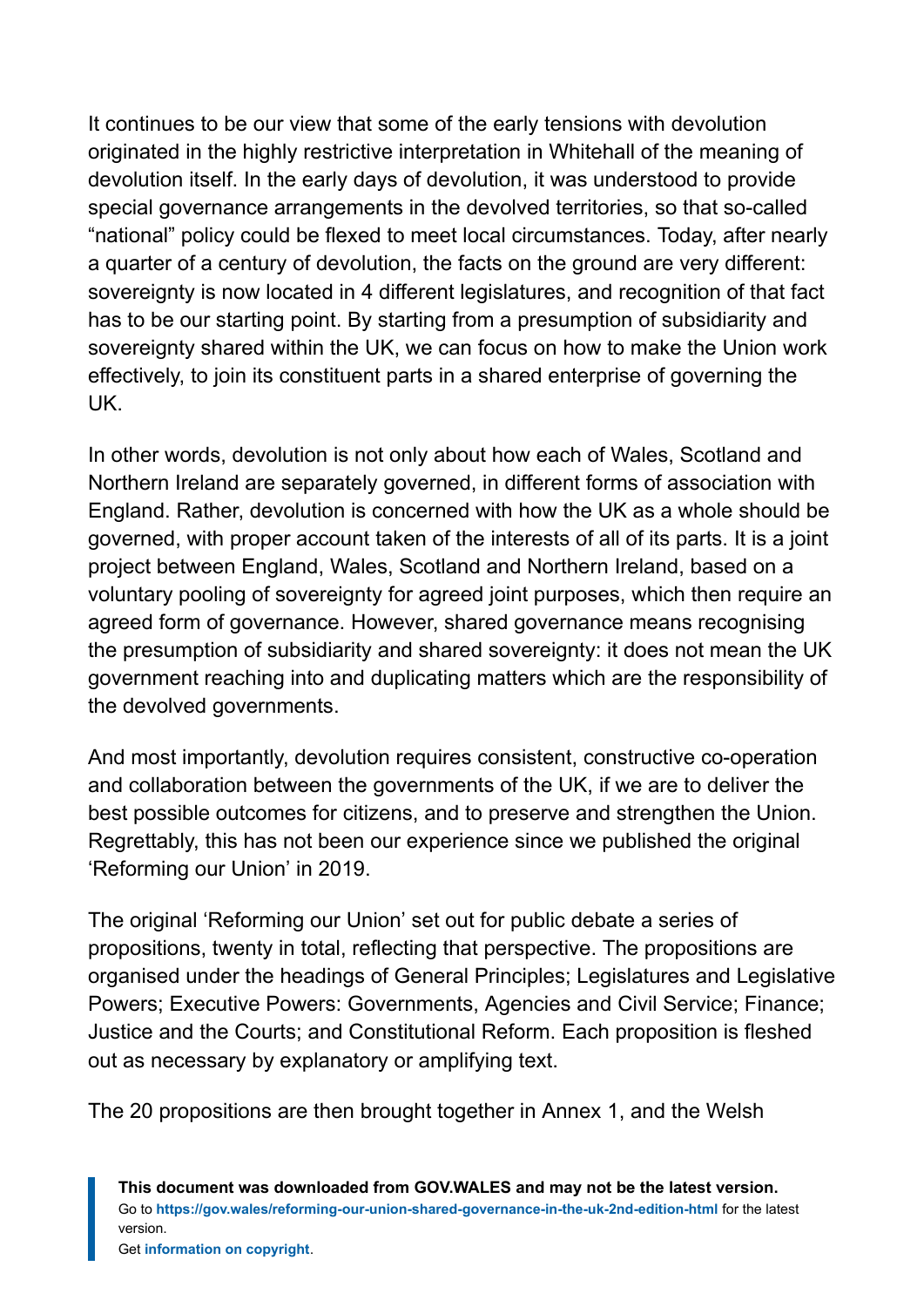Government's continued view is that, taken together, they provide a coherent vision of the way that the United Kingdom should be governed in future years for the benefit of all of its citizens in each of its parts. The propositions are presented from a Welsh perspective, and some examples drawn from the Welsh devolution settlement are referred to, but this document is intended as a contribution to public debate on the future of the UK, rather than an argument about Welsh devolution as such. We do not express views about the appropriate structures of government, including executive devolution, internal to England. The rationale for publishing this refreshed version of 'Reforming our Union' now is to try to create a renewed momentum for a debate that cannot be ignored or 'kicked into the long grass' any longer.

Our proposals are designed to strengthen and improve the existing devolution settlements, and in our view they represent the minimum that should be put in place. But they should not preclude consideration of a more radical approach to reform in the UK (including the need for a written or codified constitution); the case for this grows increasingly strong as devolution matures, and as compliance with traditional constitutional conventions and understandings breaks down.

This is a debate of very long standing: over 100 years ago, a Speaker's Conference on Devolution was appointed 'To consider and report upon a measure of Federal Devolution' for the United Kingdom. It produced proposals on a wide range of issues with which we continue to grapple today, although nothing ultimately came of those endeavours. But the need for change is urgent now; from the Welsh Government's standpoint, nothing in this paper should be taken as ruling out a yet more ambitious approach to constitutional reform.

# <span id="page-8-0"></span>**2: General principles**

# **Proposition 1**

Whatever its historical origins, the United Kingdom is best seen now as a voluntary association of nations taking the form of a multi-national state, whose members share and redistribute resources and risks amongst themselves to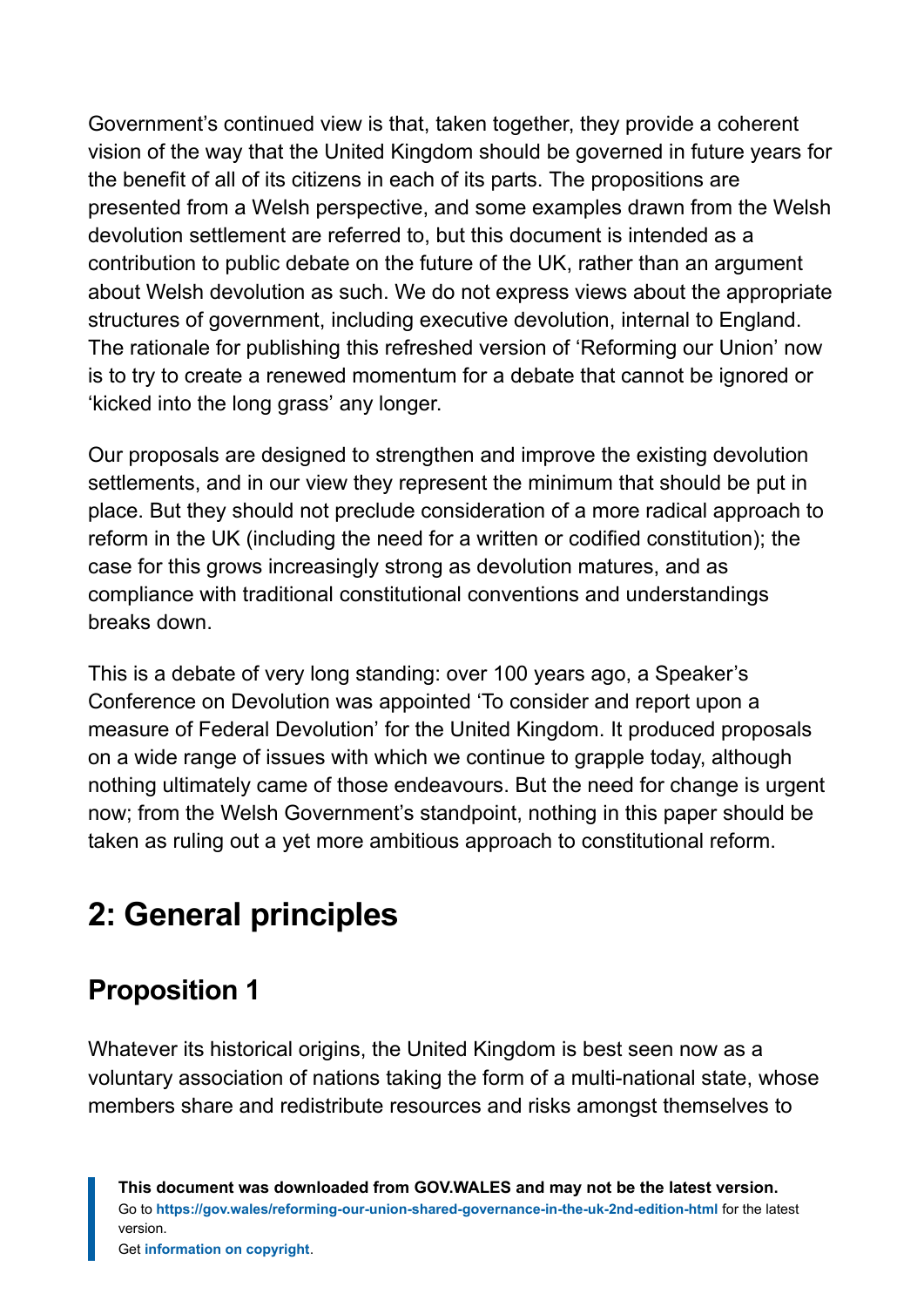advance their common interests. Wales is committed to this association, which must be based on the recognition of popular sovereignty in each part of the UK; Parliamentary sovereignty as traditionally understood no longer provides a sound foundation for this evolving constitution.

#### **Narrative**

The United Kingdom was constructed not through any conscious plan, but pragmatically as a result of decisions [in respect of Wales] by Henry VIII in the sixteenth century, by the Whigs who negotiated the Anglo-Scottish Union in 1707, and by Lloyd George, who negotiated a treaty with Irish nationalists in 1921." [Bogdanor, "Beyond Brexit", p.171] "

Given this long, convoluted and at times contested history, it is the Welsh Government's view that developments in the governance of the UK to face the challenges of the new century should be informed by our history, but not constrained by it. The modern recognition of the UK as a multi-national state based on each nation's choice to be a part of the United Kingdom follows from the establishment of national devolution for Scotland and Wales in 1999, and the endorsement in Northern Ireland of the Good Friday Agreement. The devolved institutions for each of Wales, Scotland and Northern Ireland within the UK were established on the basis of popular endorsement through referendums in each territory held specifically for that purpose.

The then Prime Minister Theresa May MP, in her speech about the Union on 4 July 2019, said that:

" "Our Union rests on and is defined by the support of its people… it will endure as long as people want it to – for as long as it enjoys the popular support of the people of Scotland and Wales, England and Northern Ireland." "

Although their existence is legally authorised by way of Acts of Parliament, the devolved institutions gained, and retain, their legitimacy by reason of democratic approval.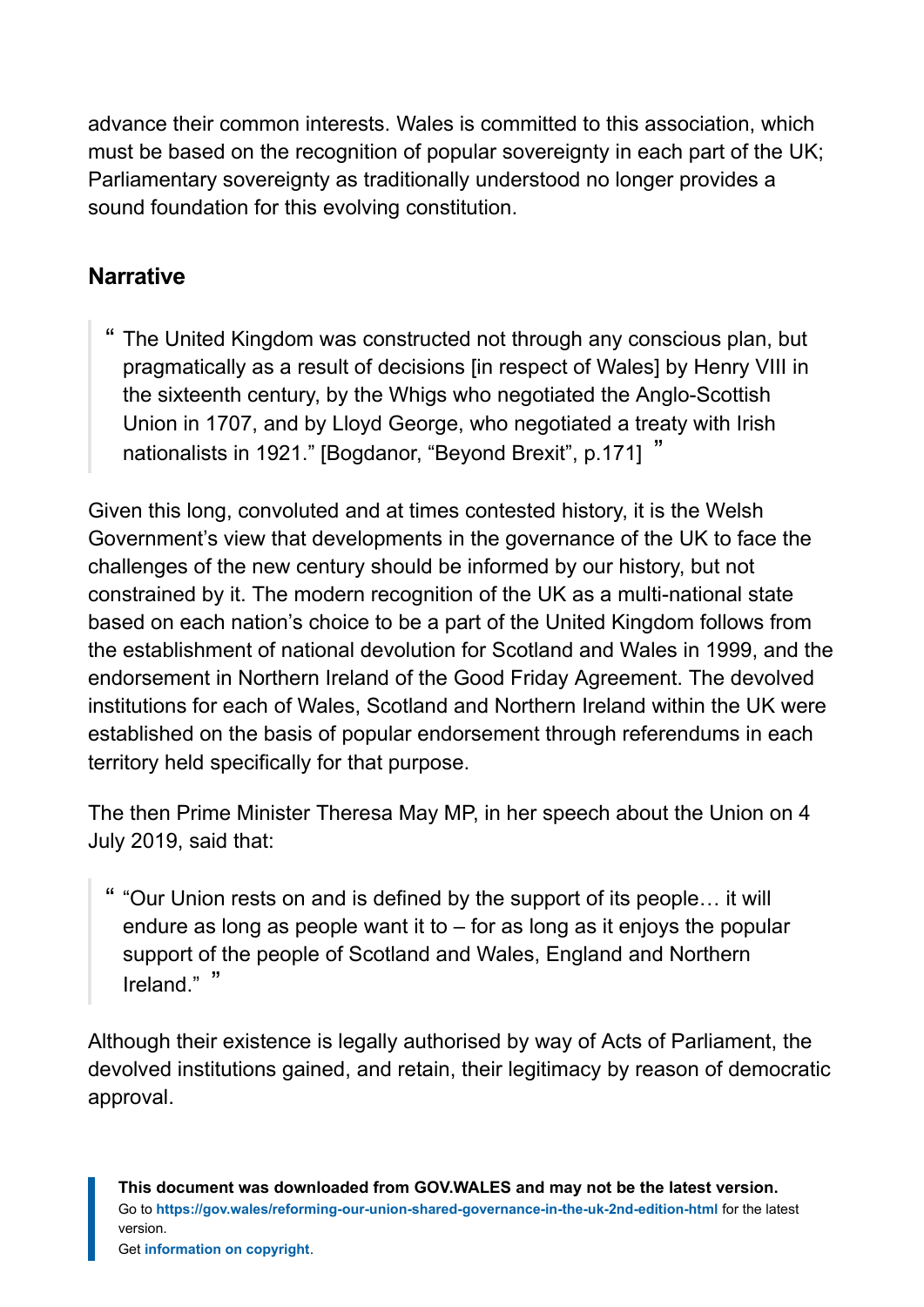If, as this first proposition maintains, the UK is conceived of as a voluntary association of nations, it must be open to any of its parts democratically to choose to withdraw from the Union. If this were not so, a nation could conceivably be bound into the UK against its will, a situation both undemocratic and inconsistent with the idea of a Union based on shared values and interests.

In the case of Northern Ireland, provision is made for periodic "border polls", and in certain circumstances the Secretary of State is statutorily obliged to arrange for the holding of one. There are no equivalent standing statutory arrangements for Scotland or Wales for the holding of referendums on continuing membership of the Union, but it remains our view that, provided a government in either country has secured an explicit electoral mandate for the holding of a referendum, and enjoys continuing support from its parliament to do so, it is entitled to expect the UK Parliament to take whatever action is necessary to ensure that the appropriate arrangements can be made.

That said, it would be unreasonable for such referendums to be held too frequently (and the Northern Ireland provisions require a minimum of 7 years between border polls). More importantly, as a government committed to the United Kingdom, we would hope that in any such referendum the relevant electorate would vote for its territory to remain in membership of a UK reformed along the lines proposed in this document. However that would be the choice of the electorate, and the outcome would undoubtedly be influenced by how they perceived the benefits of membership of the union, the status of their nation within it, and its relationship with the other nations of the UK.

If, further, it is accepted that sovereignty (some of which should be shared) lies with each part of the UK, the traditional doctrine of the sovereignty of Parliament no longer provides a firm foundation for the constitution of the UK. It needs to be adjusted to take account of the realities of devolution, just as it was adjusted to take account of the UK's membership of the European Union.

Parliamentary sovereignty is primarily concerned with the apparently unlimited character of Westminster's legislative competence in respect of the whole of the UK. That Parliamentary legislative competence therefore overlaps with the competences of the devolved legislatures, and we say more about the implications of this in discussion of proposition 5 below. But it follows from the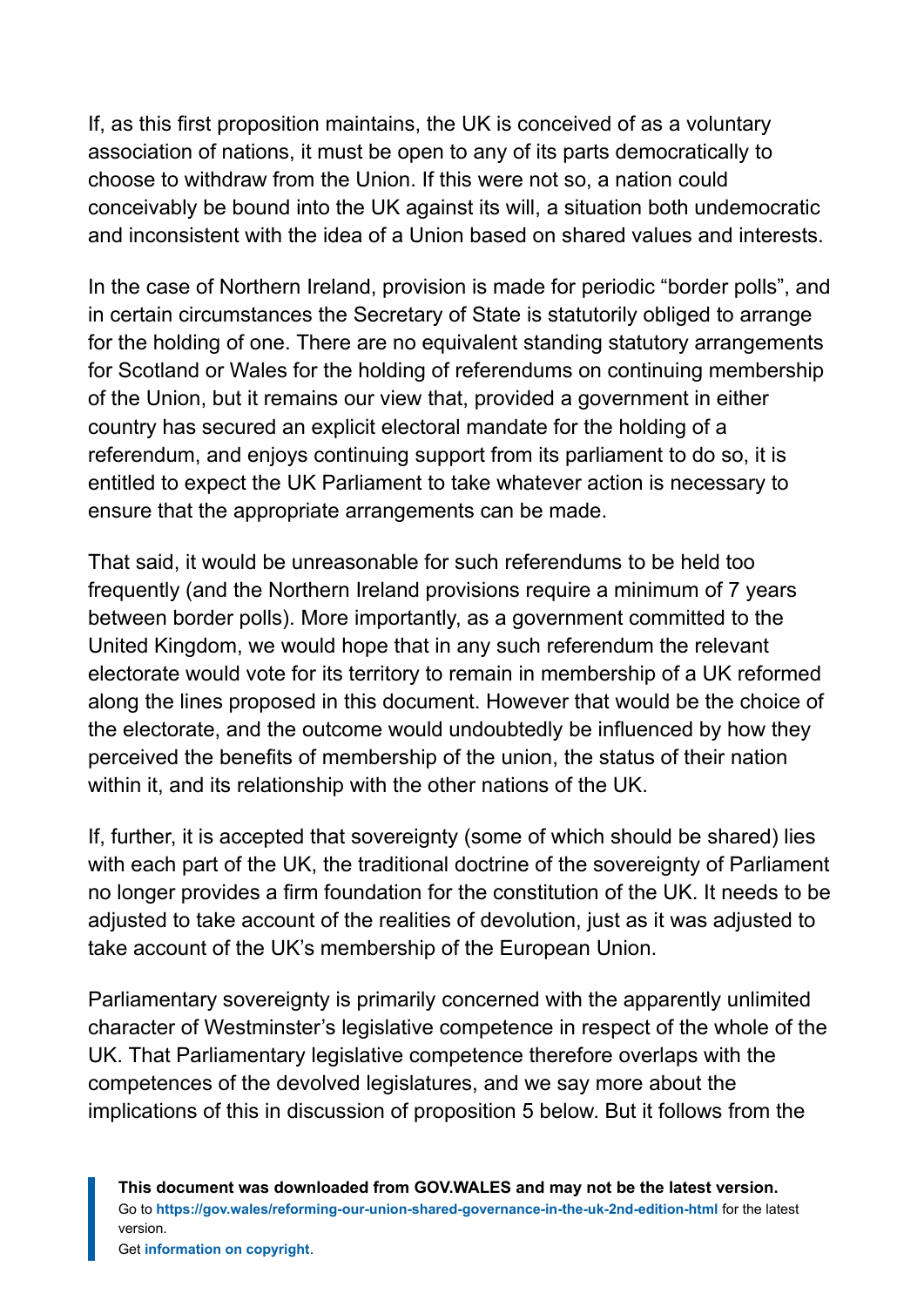general approach to UK governance advocated here that the Welsh Government sees merit in at least some of the **[proposals of the Constitution Reform](http://www.constitutionreformgroup.co.uk/download/act-of-union-bill-2021/) [Group for a new Act of Union Bill](http://www.constitutionreformgroup.co.uk/download/act-of-union-bill-2021/)**, explicitly predicated on an affirmation "that the peoples of [the constituent nations and parts of the UK] have chosen … to continue to pool their sovereignty for specified purposes; and to protect social and economic rights for citizens", and which provides for mechanisms to give effect to this principle.

# **Proposition 2**

The principles underpinning devolution should be recognised as fundamental to the UK constitution. The devolved institutions must be regarded as permanent features of the UK's constitutional arrangements; any proposals for the abolition of such institutions should be subject to their consent and to the consent of the relevant electorate.

#### **Narrative**

In the original 'Reforming our Union', we drew attention to the PACAC Report recommendation, which noted that "Devolution is now an established and significant feature of the UK constitutional architecture". In the same vein, Mrs May, in her speech in July 2019, observed that

" "For those of us who believe in the Union, devolution is the accepted and permanent constitutional expression of the unique multinational character of our Union. "

This is reflected in statutory provisions for both Wales and Scotland, which note that the devolved institutions for each country "are a permanent part of the United Kingdom's constitutional arrangements." (see for Wales, Government of Wales Act 2006, s.A1, inserted by Wales Act 2017, s.1) Of course, Parliamentary sovereignty means that this may not provide the permanent protection for Senedd Cymru and the Scottish Parliament that a simple reading of the provision might imply. However, the legislation further declares that the devolved institutions "are not to be abolished except on the basis of a decision of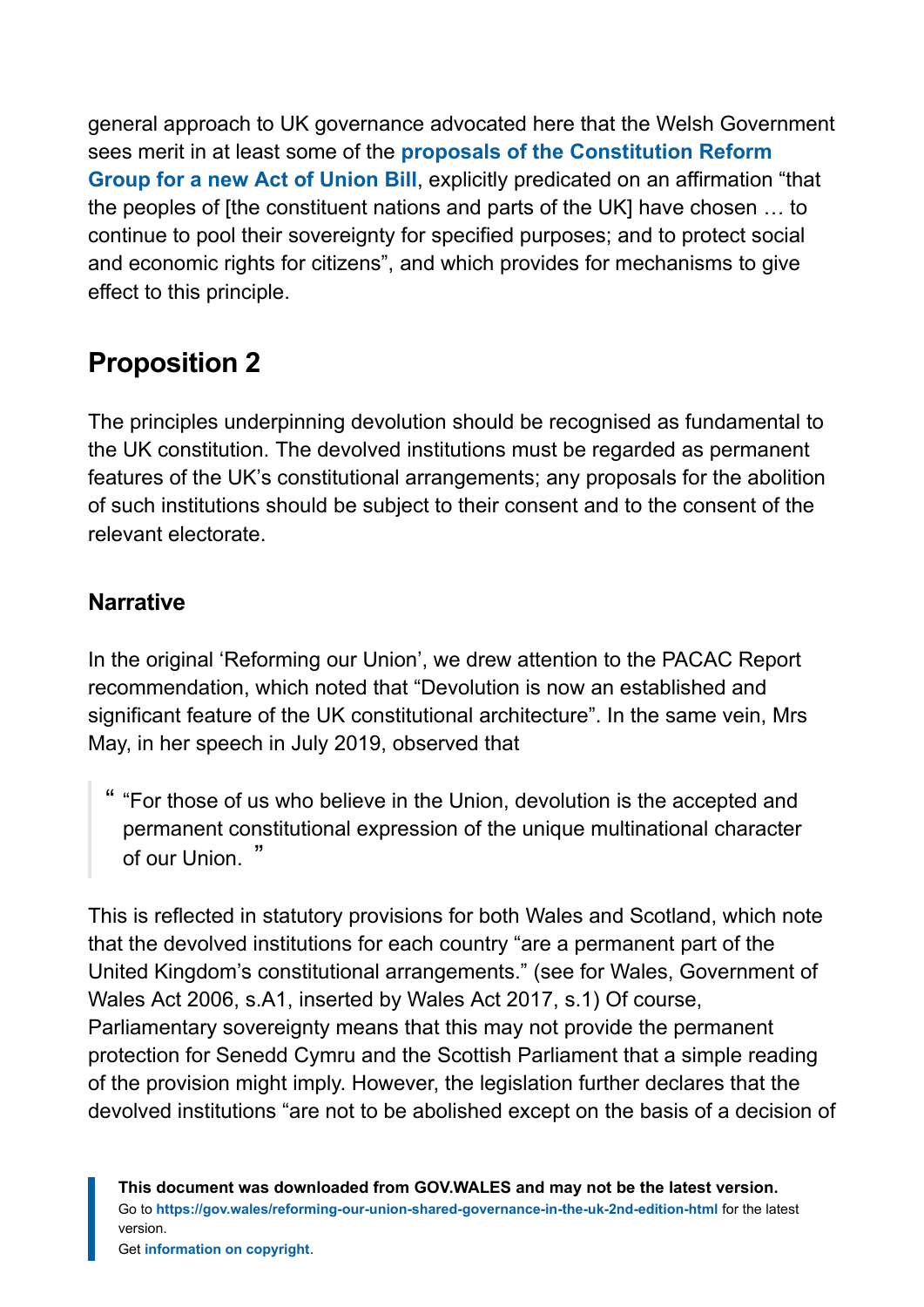the people of Wales/Scotland voting in a referendum". The UK government has also committed normally to seek the Senedd's legislative consent for Parliamentary legislation altering the Senedd's legislative competence. (This is a particular aspect of the Sewel Convention, discussed under Proposition 5 below). Compliance with this commitment should protect the Senedd (and the other devolved legislatures) from progressive erosion of their powers and responsibilities (although we also discuss under Proposition 5 the UK government's growing disregard for the provisions of the Sewel Convention).

It is clear that, although these legal provisions and extra-statutory commitments cannot, within the existing UK constitution, provide an absolute protection for devolution (because the protecting provisions could in theory be repealed by later Parliamentary legislation), any UK government which proposed to legislate for abolition of the devolved institutions without prior popular approval in referendums, or for reduction of their powers without the relevant legislatures' legislative consent, could do so only at extreme political cost. For all practical purposes, therefore (and setting aside for present purposes the particular circumstances in Northern Ireland), proposition 2 sets out the existing constitutional position, and the devolved institutions are, and will continue to be, intrinsic to the UK's constitutional arrangements for as long as they retain popular support.

### **Proposition 3**

The powers of the devolved institutions should be founded on a coherent set of responsibilities allocated in accordance with the subsidiarity principle. Those powers should be defined by the listing of the specific matters which it is agreed should be reserved to Westminster in respect of each territory, all other matters (in the case of Wales) being or becoming the responsibility of Senedd Cymru and/or the Welsh Government.

#### **Narrative**

Following the changes made to the Welsh devolution settlement by the Wales Act 2017, the reserved powers model, whereby a list of specific matters is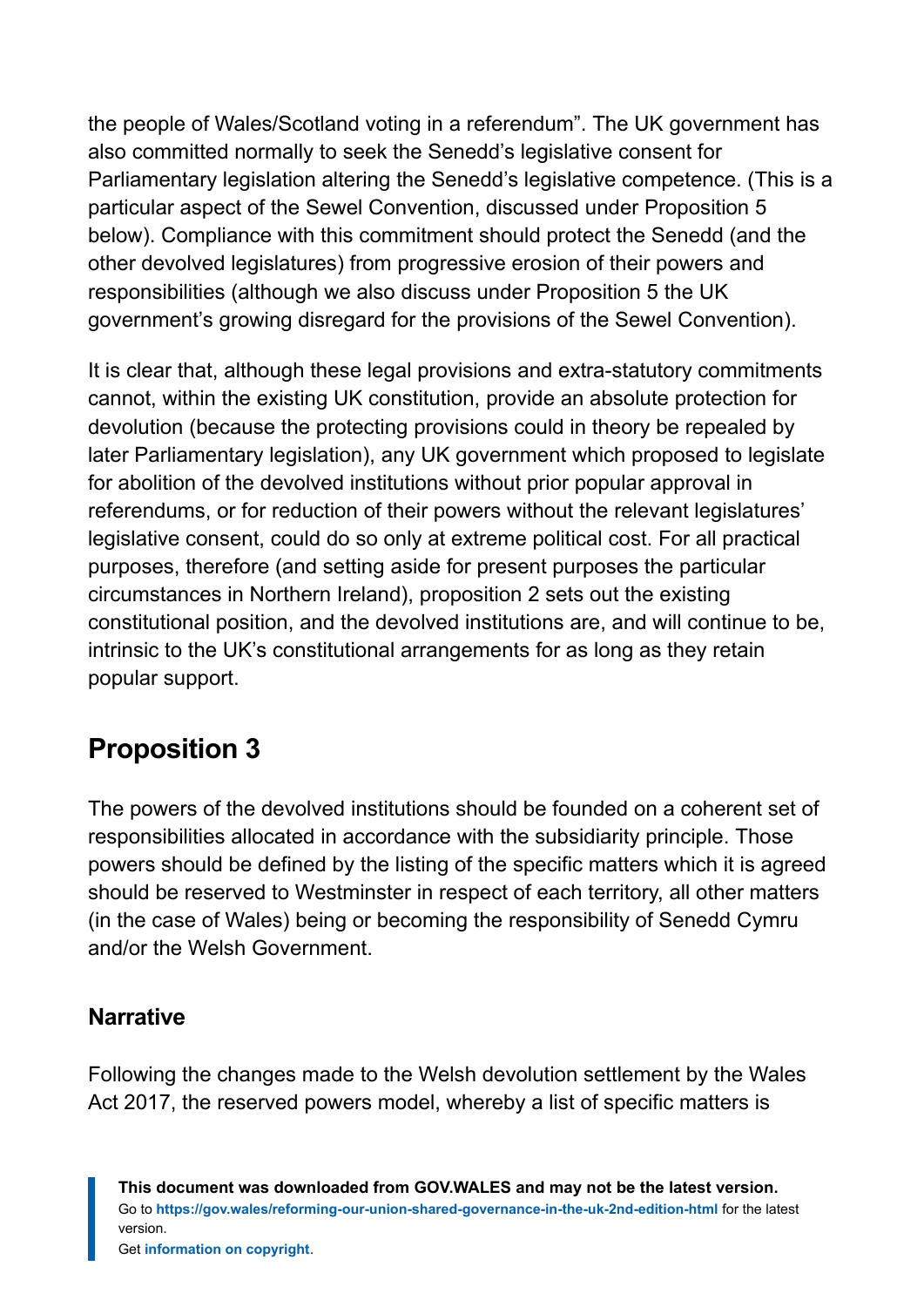excluded from the competences of the devolved legislatures and retained for Westminster, is now the preferred model for legislative devolution within the UK (although the particular form of the model in Northern Ireland differs from that in Wales and Scotland). In the original 'Reforming our Union', we suggested that the apparent corollary, that all other matters should be or become the exclusive responsibility of the devolved legislatures, is in conflict with the current doctrine of parliamentary sovereignty.

In addition, although the reserved powers model is a technically superior method of providing devolved institutions with legislative competences, it cannot answer the question as to exactly which competences should be devolved (or, more accurately, which should be reserved). The subsidiarity principle requires that legislative and governmental responsibilities should be allocated to the most local level at which they can be performed efficiently and effectively. Central authorities' functions should be subsidiary, being only those which cannot be discharged satisfactorily at local level; the starting assumption should be that responsibilities will be devolved.

In the original 'Reforming our Union', we noted that subsidiarity has not been used as an organising principle of allocation of responsibilities under the devolution settlements within the UK. Instead, each settlement derives from the history and circumstances of the particular territory to which it relates, rather than from logic or constitutional principle. The result is an asymmetric patchwork of settlements, which in the Welsh case has led to an inappropriately lengthy set of matters reserved to Westminster, and an incoherent set of functions lying with the Welsh Ministers. In addition, even where matters are not reserved to Westminster, the requirement for UK Ministers' consent to enact certain provisions (within policy areas universally understood to be devolved - Section 108A of and Schedule 7B to the Government of Wales Act) is a restriction unique to the Welsh settlement. This is an opaque and undemocratic clog on the Senedd's powers, in the sense that (a) it means that the UK government retains control over matters which are otherwise presented as devolved, and (b) UK Ministers are not democratically accountable (at least, in Wales) for decisions as to whether or not they grant consent.

It remains our position that the argument for recognition of the subsidiarity principle is not an argument for identical settlements for each of Wales, Scotland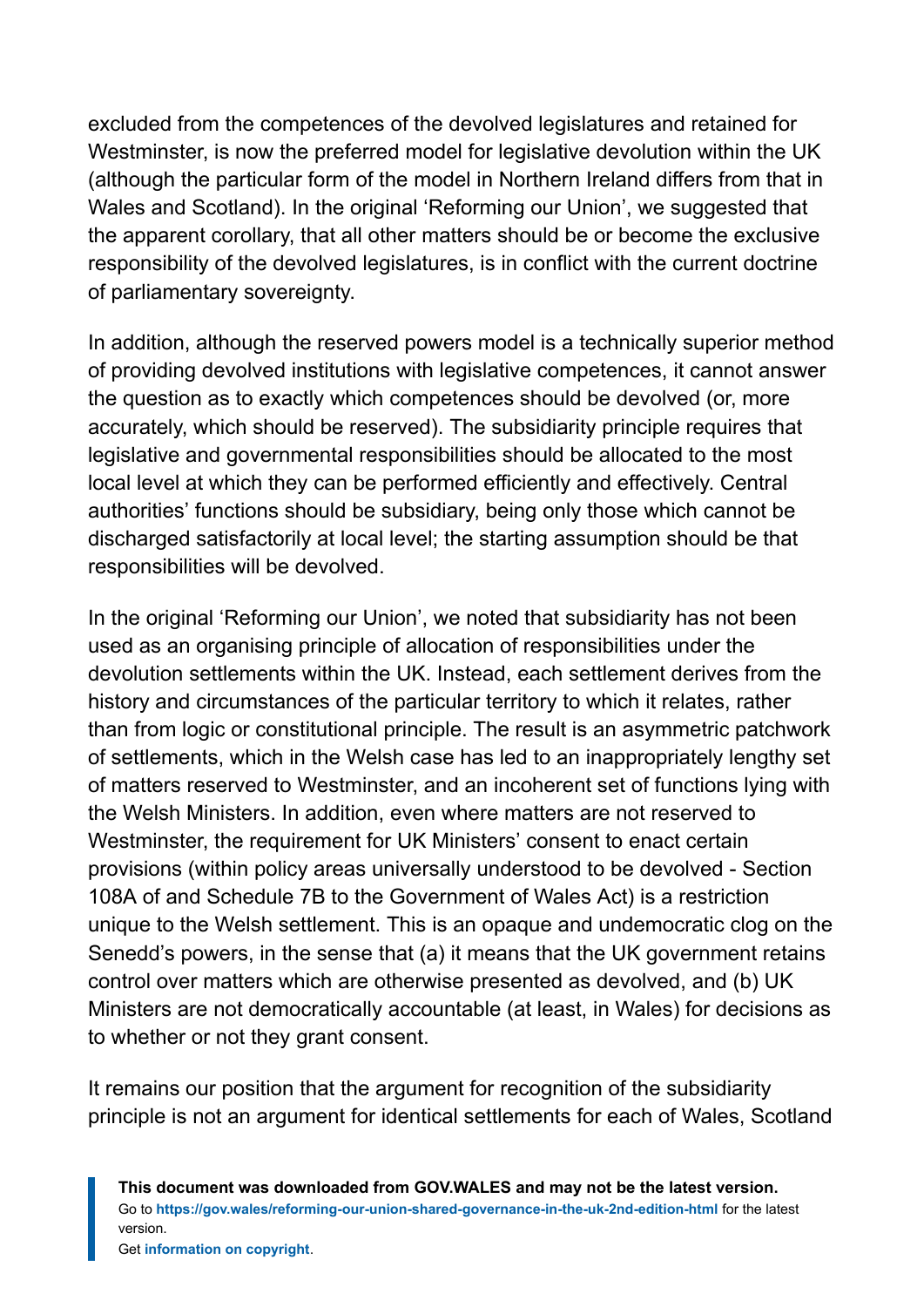and Northern Ireland, but the differences between the settlements should be capable of rational justification (which they are not currently). The Welsh Government agrees with PACAC that "the [UK] Government should… be held accountable for representational and institutional asymmetries within the UK political system." (PACAC Report, n.1 above, paragraph 21).

# <span id="page-14-0"></span>**3. Legislatures and legislative powers**

# **Proposition 4**

It should be a matter for each legislature to determine its own size, electoral arrangements and internal organisation, with locally-determined Standing Order provision for the relevant legislature in respect of these matters as required.

#### **Narrative**

In the original 'Reforming our Union', we argued that the devolved legislatures should be empowered to be self-governing in terms of the numbers of their members, the rules they put in place about who is eligible for membership, the arrangements they make about their elections, and the standing orders they adopt for conduct of their business. We noted that provision to this effect is now to be found in the devolution legislation for Wales and Scotland, subject to requirements for "super-majorities" of devolved legislature members voting for legislation on most of these matters.

The devolved legislatures in Wales and Scotland are now therefore for all practical purposes both permanent features of the UK's constitutional arrangements and self-governing institutions, in both respects largely immune from external interference. Different prescriptive, requirements apply in certain respects to the Northern Ireland Assembly's arrangements for conduct of its business, given the particular history and circumstances of Northern Ireland.

Since the original 'Reforming our Union', a Committee on Senedd Electoral Reform has been established (in September 2019), to examine the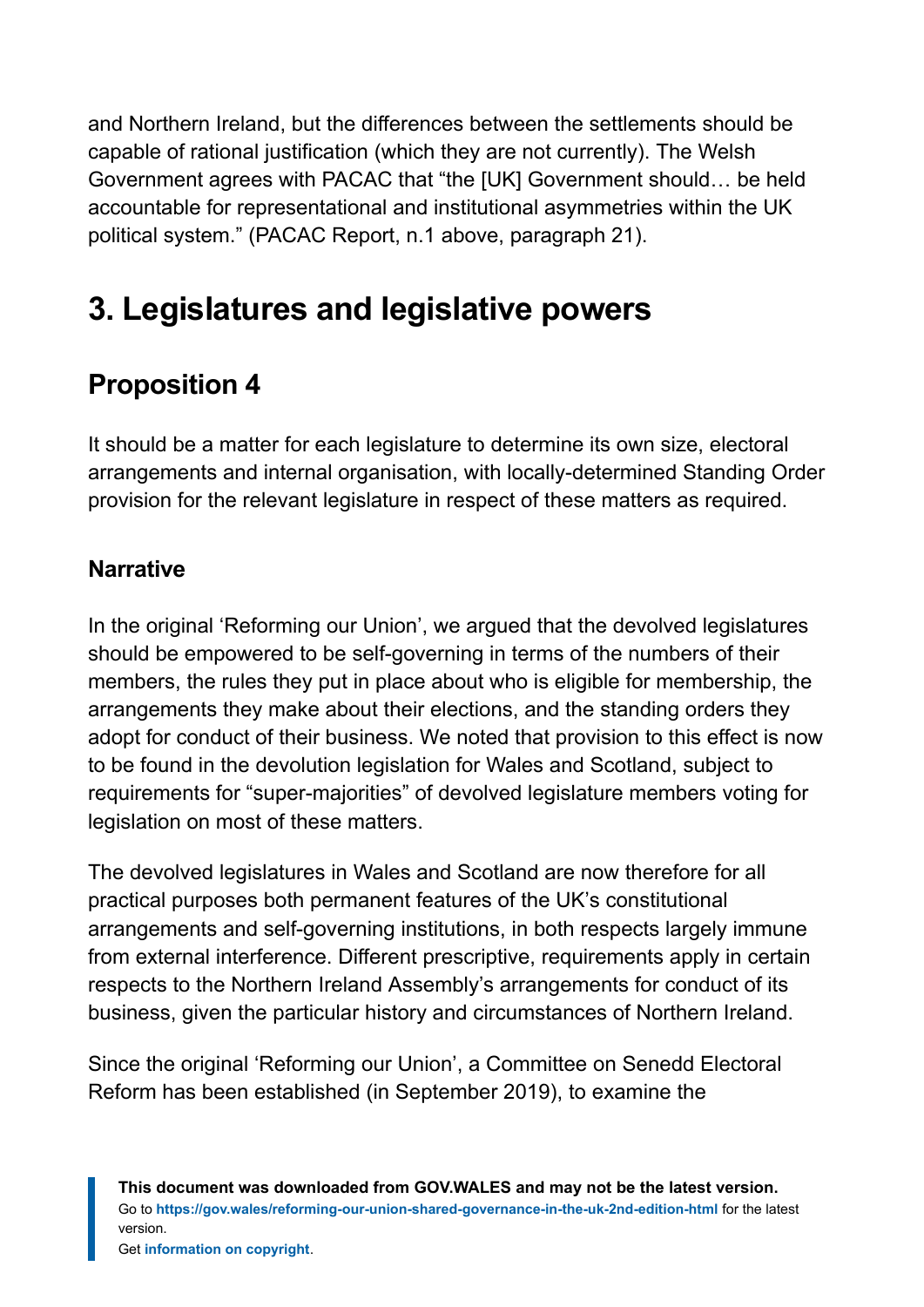recommendations of the Expert Panel on Assembly Electoral Reform (**[footnote](#page-40-1) [1](#page-40-1)**) in respect of the size of the Senedd and how Members are elected. It reported in September 2020 and its report was debated in the Senedd in October 2020.

The Committee agreed that the Senedd is currently too small, and recommended that it should be expanded to between 80 and 90 Members. The Committee also recommended the introduction of the Single Transferable Vote (STV), and the establishment of boundary review arrangements. The Welsh Government will build upon the work of the Committee, and develop proposals to improve the representation of the people of Wales in the Senedd. We agree with the Committee that if reforms are to take effect at the 2026 election, political consensus needs to be reached very early in the 6th Senedd on the proposed reforms.

# **Proposition 5**

The relations of the 4 legislatures of the United Kingdom should proceed on the basis of mutual respect. Although, as matters currently stand, the UK Parliament still formally possesses legal authority to legislate for Wales, Scotland and Northern Ireland on all matters (including those devolved), it should not normally seek to legislate for a territory, in relation to matters within the competence of the devolved legislature of that territory, without that legislature's explicit consent. The 'not normally' requirement should be entrenched and codified by proper definition and criteria governing its application, giving it real rather than symbolic acknowledgement in our constitutional arrangements. Alternatively, a new constitutional settlement could simply provide that the UK Parliament will not legislate on matters within devolved competence, or seek to modify legislative competence or the functions of the devolved governments, without the consent of the relevant devolved legislature.

#### **Narrative**

Under the traditional understanding of parliamentary sovereignty, legislative devolution does not mean the transfer by the UK Parliament of legislative powers to the devolved legislatures. Currently, the UK Parliament continues to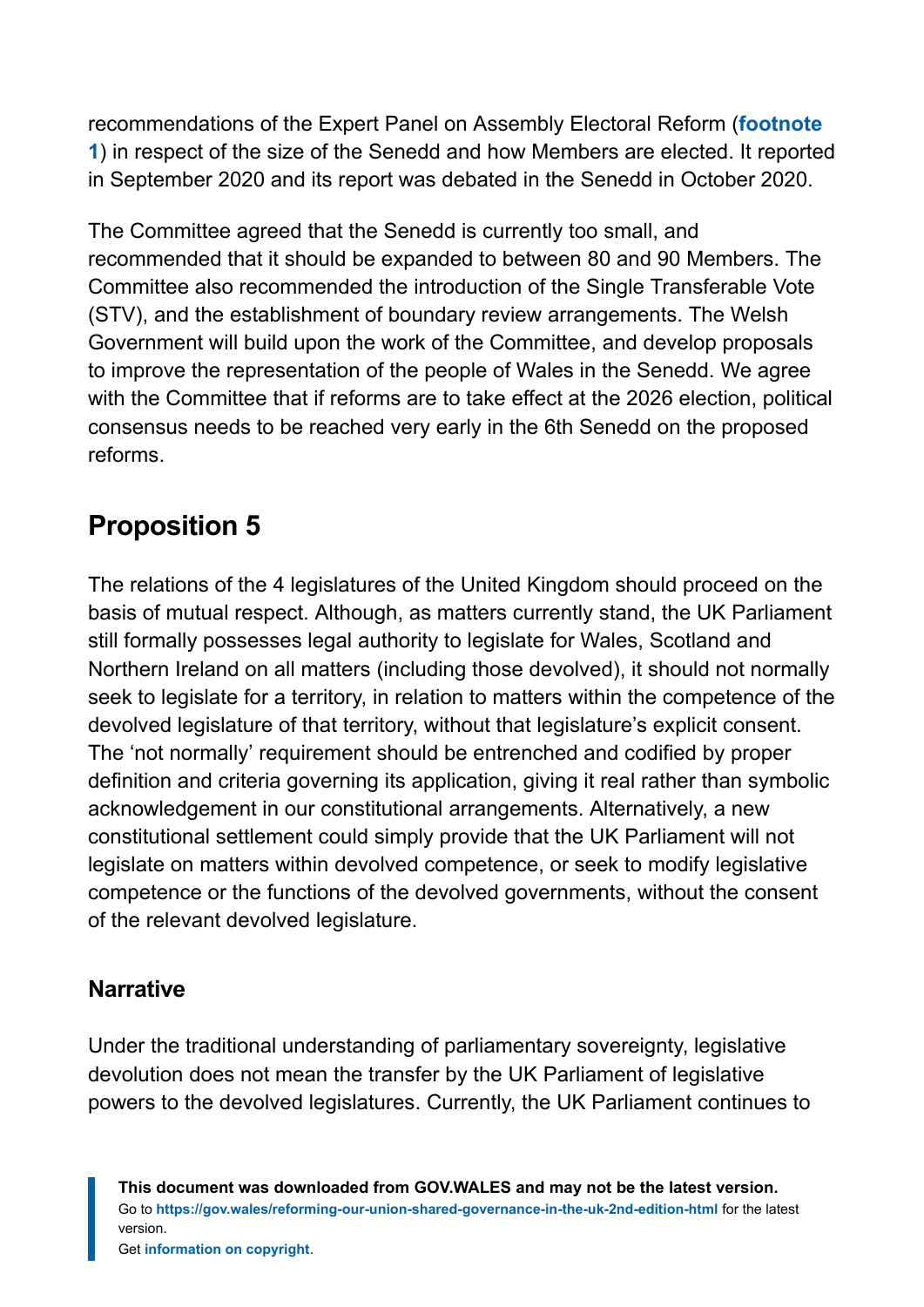have unlimited legislative competence in respect of all parts of the UK (including, in respect of the devolved territories, competence about devolved matters), and the devolved legislatures are additional legislatures for their territories, with competences overlapping that of the UK Parliament.

If legislative devolution is to have real meaning, this situation therefore requires the UK Parliament to adopt a self-denying ordinance in respect of legislation on matters in the devolved sphere, thereby acknowledging the primary responsibility of the devolved legislatures for legislation in their territories on devolved matters. It has done this through adoption of the "Sewel convention": that Parliament will not normally legislate for Wales, Scotland or Northern Ireland with regard to devolved matters without the consent of the relevant devolved legislature. In the case of Wales and Scotland, the convention has been restated in statutory form.

However, we know (as per the Supreme Court judgement in the Miller Case, R (Miller) v Secretary of State for Exiting the European Union [2017] UKSC 5) that questions about compliance with the convention are not currently justiciable meaning that the UK government and Parliament have considerable discretion in deciding what circumstances are "abnormal". That enables them to proceed with legislation on matters within devolved competence notwithstanding any refusal by a devolved legislature of its consent.

This discretion enabled the UK government and Parliament to proceed with the UK Internal Market Act 2020, despite overwhelming opposition and the withholding of Legislative Consent by both the Senedd and Scottish Parliament (**[footnote 2](#page-40-2)**), and despite the Act cutting across matters squarely within devolved competence. This was not an 'abnormal' situation; and yet Wales is left with an Act which changed the scope of the devolution settlement in direct opposition to the views of the elected Senedd and puts at risk years of collaboration via the Common Frameworks programme.

Indeed, under the current UK government the Sewel Convention appears now to be regarded as entirely optional. While the Senedd was in recess prior to the May 2021 elections, the UK government proceeded with the Animal Sentencing Bill in full knowledge that it had not secured the consent of the Senedd. So little force did the Sewel Convention have for the UK government that it preferred to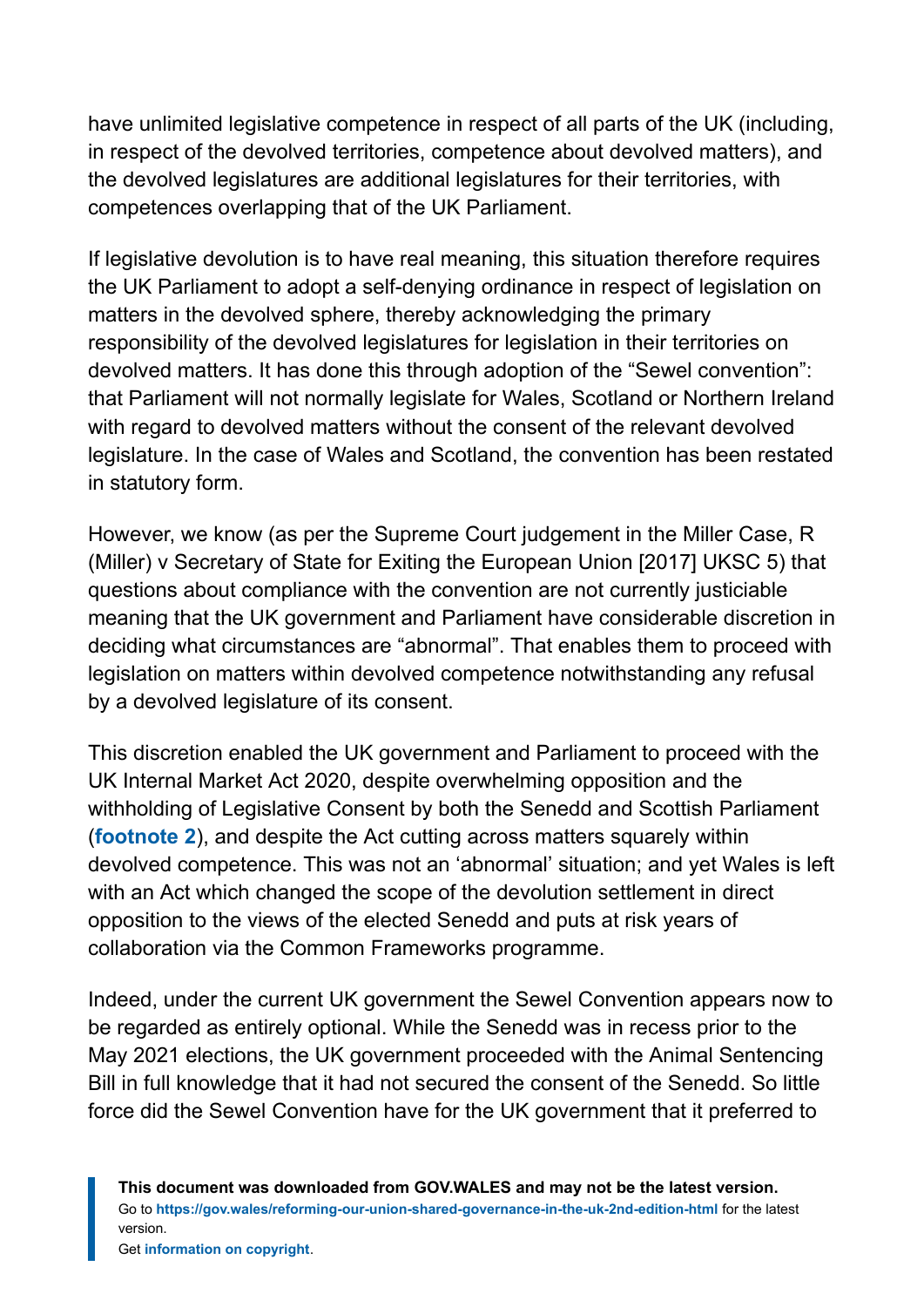prioritise the convenience of its own parliamentary timetabling over the consent of an entire legislature.

It was already our view that the ability of the UK government and Parliament to proceed with legislation without consent is not sustainable if devolution is to be properly respected, and recent events have placed this into even sharper focus. We agree with the Institute for Government, which concluded in its report on the Sewel Convention published in September 2020, that "the future of the Union could be put at risk without reforms to the principle of legislative consent which lies at the heart of the devolution settlement."

In the original 'Reforming our Union', we identified a simple – if radical – solution to this issue. We suggested that, as an element in a new constitutional settlement, the principle should be established that the UK Parliament should not be able to legislate on devolved matters, or seek by Parliamentary legislation to modify the competences of the devolved institutions, without the consent of the relevant devolved legislature. In other words, the "not normally" qualification, with all its potential for creating uncertainty, misunderstanding and distrust between the UK Parliament and the devolved institutions, would be removed, and a simpler and clearer relationship established between the institutions.

The actions taken by the UK government in the time which has elapsed since publication of the original Reforming our Union – in particular the United Kingdom Internal Market Act 2020, which has undermined trust in the UK government's commitment to the Sewel convention, as enshrined in the Government of Wales Act 2006 – only add weight to the arguments for this approach. Unless the UK government changes its approach, and demonstrates that it fully respects the Sewel convention, it will become inevitable that a radical safeguard of this sort is the only way to re-establish the integrity of the devolution settlement. This would be a major reform with far-reaching implications, but it will become essential if the UK government persists with the approach it has taken to the Sewel convention since 2019.

n the meantime, we propose again 2 linked reforms. First, there must be a clearer specification of the circumstances when refusals of devolved legislatures' consent can be legitimately overridden, and secondly there should be a more explicit stage of Parliamentary consideration of the implications of proceeding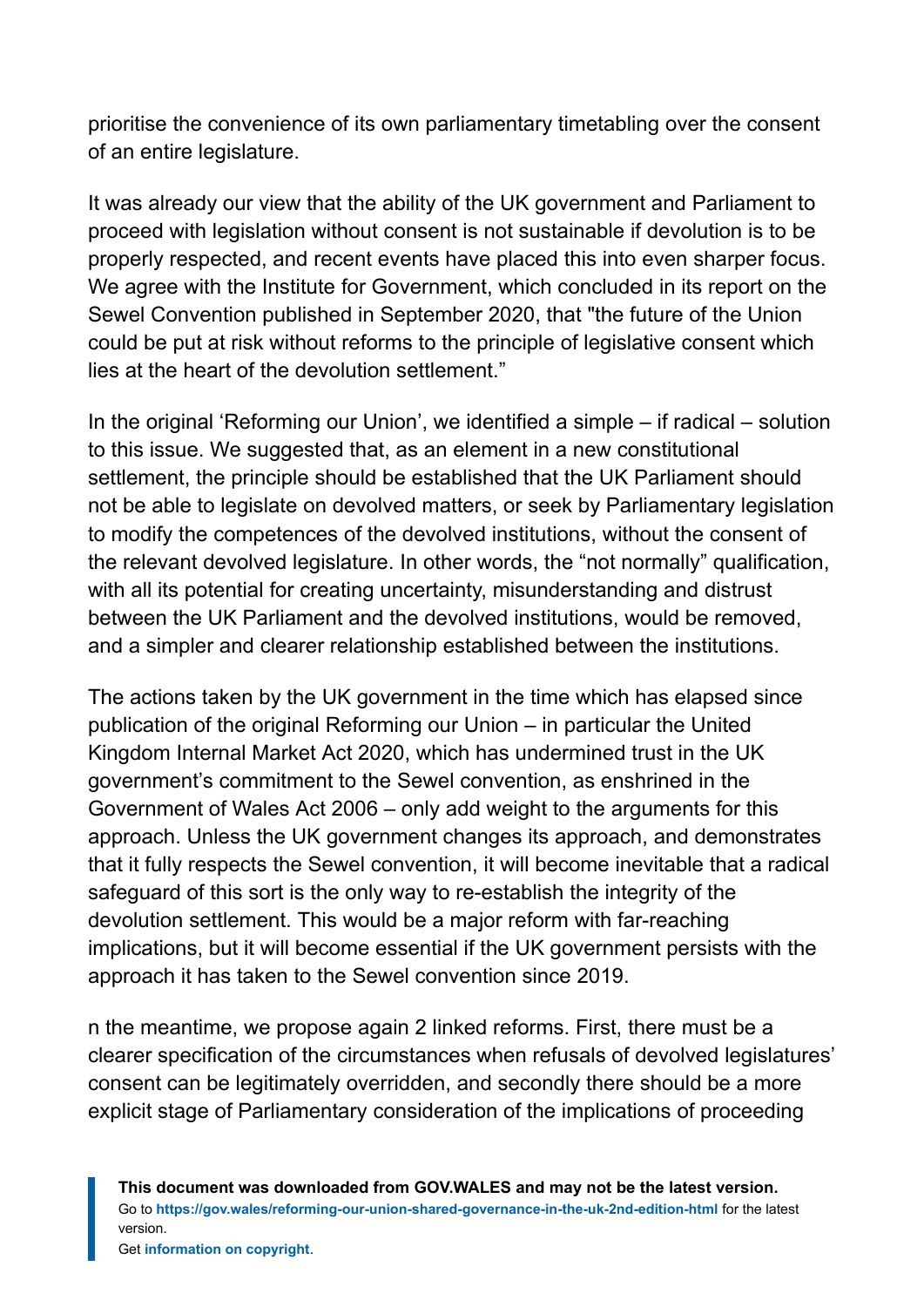regardless of the lack of consent.

On the first point, the governments of the UK need to negotiate a new Memorandum of Understanding, setting out the circumstances and criteria under which the UK government may in extremis proceed with its legislation, notwithstanding a lack of devolved legislative consent. Consideration should also be given to setting out these criteria in statute, in a manner which would better facilitate judicial oversight of decisions by the UK government to proceed with legislation notwithstanding the absence of consent.

Secondly, while some limited progress has been made, further thought should be given as to how the UK Parliament itself, when faced with a Bill for which devolved consent has been refused, should deal with the matter. In the original 'Reforming our Union', we proposed that Parliament should have a specific opportunity to consider the constitutional implications of allowing the Bill to proceed to Royal Assent without consent. When the Scottish Parliament refused its consent to the EU (Withdrawal) Bill in 2018, neither House of Parliament was given any real opportunity to consider the implications of proceeding without that consent. Similarly, with the UK Internal Market Act 2020, the UK government rushed the Bill through Parliament in a very short time, culminating in the Senedd debating its legislative consent to the Bill at the very end of the process, which left little opportunity for Parliament to consider the views expressed in that legislature, or implications of proceeding without the Senedd's consent.

At the instigation of its Constitution Committee, the House of Lords has now adopted a procedure that when legislative consent has been refused, or not yet granted by the time of third reading, a minister should orally draw it to the attention of the House before third reading commences. In doing this the minister should set out the efforts that were made to secure consent and the reasons for the disagreement. This is a welcome step; but a statement made at this point leaves no scope for further dialogue between the legislatures, which is a core part of the intention behind the current Sewel Convention. There is also no similar procedure in the House of Commons, although we note that this is the subject of an inquiry by the Procedure Committee in that House.

So it is more important than ever that these matters are handled with greater respect for the views of the devolved legislatures than has been the case. It

**This document was downloaded from GOV.WALES and may not be the latest version.** Go to **<https://gov.wales/reforming-our-union-shared-governance-in-the-uk-2nd-edition-html>** for the latest version.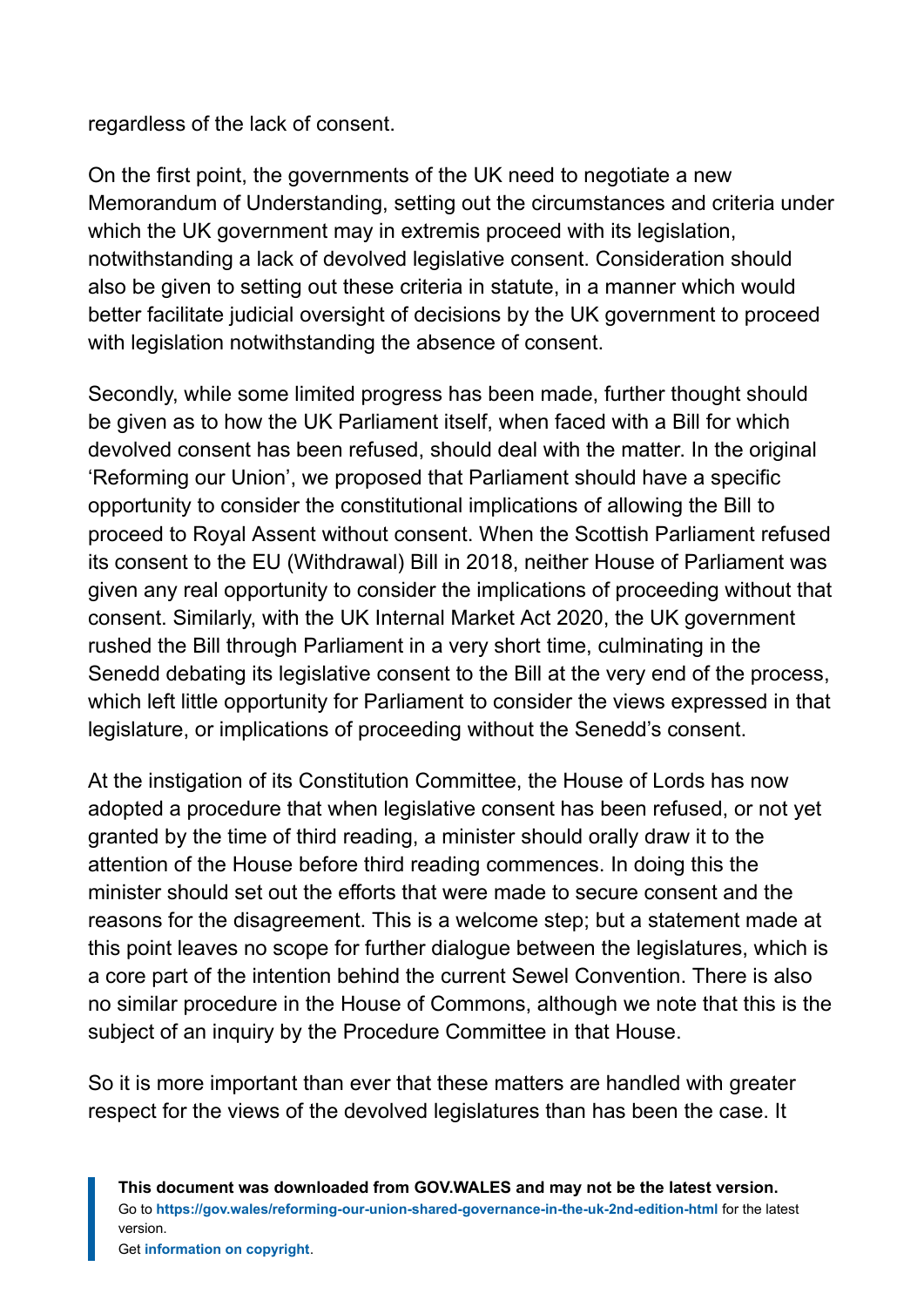remains our view that Parliamentary legislative process should be adjusted so that a proper opportunity is given to each House, during the final stages of a Bill's consideration, to consider whether it wishes to proceed with a Bill when the relevant devolved legislature has refused consent. UK ministers should be required to justify, by way of Statements in each House, why they wish to proceed with a Bill notwithstanding the absence of devolved consent, and the relevant devolved legislature should have the opportunity to provide to Parliament its reasons for not giving consent. Parliamentary consideration could also be informed by reports from the relevant Parliamentary Committees on the constitutional implications of proceeding with the Bill in these circumstances.

As we publish this document, the House of Commons Procedure Committee is undertaking an inquiry (**[The procedure of the House of Commons and the](https://committees.parliament.uk/work/618/the-procedure-of-the-house-of-commons-and-the-territorial-constitution/) [territorial constitution](https://committees.parliament.uk/work/618/the-procedure-of-the-house-of-commons-and-the-territorial-constitution/)**) into the ways in which the practice and procedure of the House of Commons engages with the United Kingdom's territorial constitution, taking account of relevant work undertaken by PACAC, by the House of Commons Liaison Committee, and by the Interparliamentary Forum on Brexit. We encourage the Committee to engage with the question of how the UK Parliament and Government could improve the way in which it deals with matters of legislative consent.

### **Proposition 6**

It should be recognised that the legislative powers of the UK state are now exercisable by 4 legislatures rather than one, and so the running costs of the 4 legislatures should in future be covered together on the same basis as those of the UK Parliament currently, ie through a specified funding line (but one covering all 4 legislatures), 'top-sliced' from the total of budget provision for the UK.

#### **Narrative**

It remains our view that the current arrangements, whereby each devolved legislature has to finance its own running costs out of totals of resources calculated for distribution to the executive branch for public services, are inconsistent both with citizens' expectations on the use of resources provided for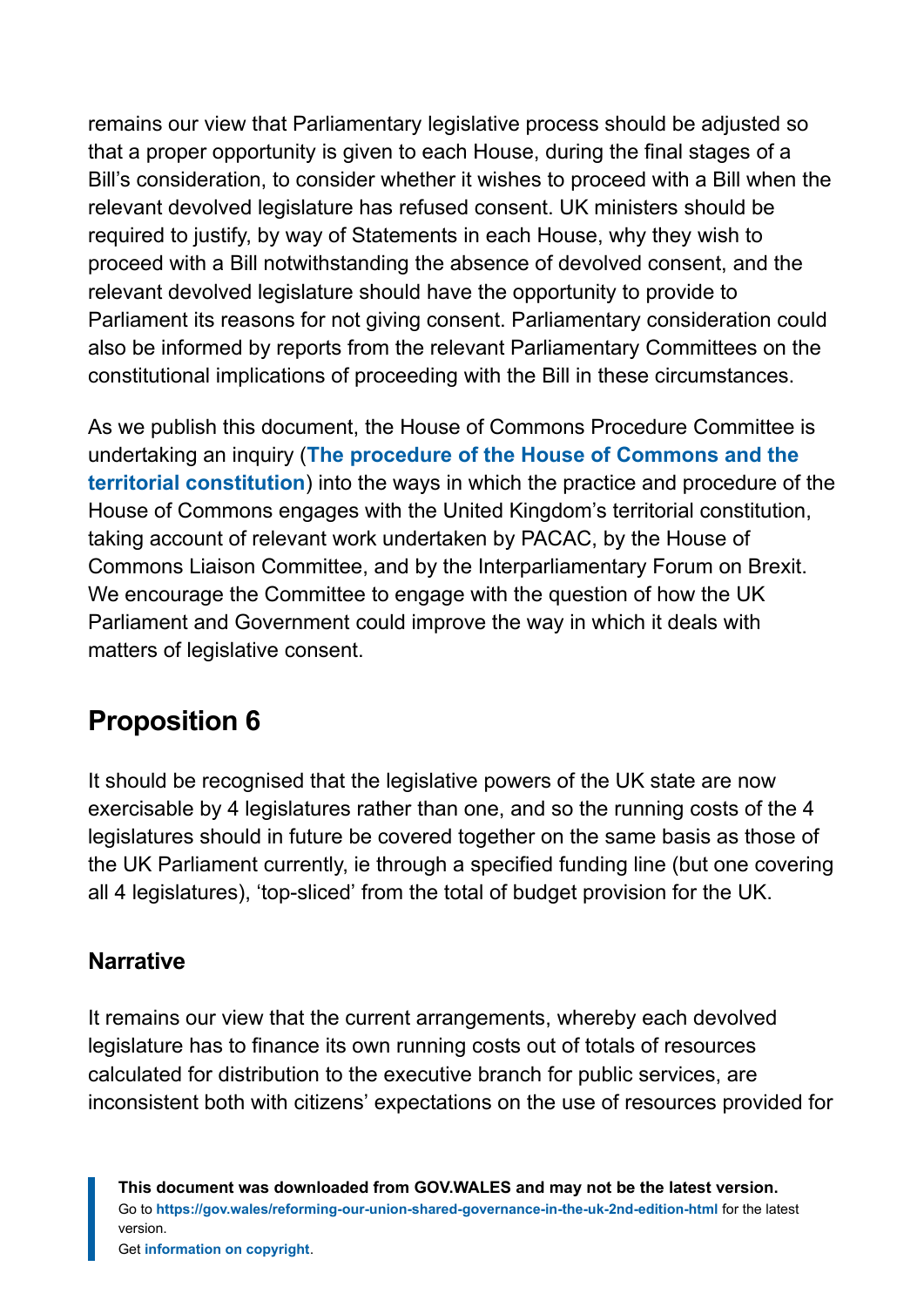such services, and with the constitutional principle of the separation of powers. In the Welsh case, the current Senedd Commission budget for 2020-21 for running the Senedd is £62.9 million; their audited spend for the 2019-20 year was £56.3 million. This money is "top-sliced" from the allocation of central funds for devolved public services, and is therefore not available for expenditure on those services. Whitehall Departments in contrast would be surprised at any suggestion that their allocations should be top-sliced to meet the running costs of the UK Parliament.

However, we also continue to recognise the potential tension between propositions 4 and 6, in that the freedom provided by proposition 4 for each devolved legislature to determine its own size and internal organisation might theoretically leave open a disproportionate claim being made by one legislature on the total of resources to be shared among the four legislatures in accordance with proposition 6. Our suggested solution continues to be that as and when a specific funding line is established to cover the running costs of all four legislatures, it is supplemented by a memorandum of understanding between the legislatures as to how the relevant resources are to be allocated between them, and what procedures should be established to secure transparency and scrutiny in respect of the use of these resources.

### **Proposition 7**

Each of Wales, Scotland and Northern Ireland should continue to be represented in the House of Commons. A reformed Upper House of Parliament should be constituted, with a membership which takes proper account of the multi-national character of the Union, rather than (as the House of Commons is) being based very largely on population. This Upper House should have explicit responsibility for ensuring that the constitutional position of the devolved institutions is properly taken into account in UK parliamentary legislation.

#### **Narrative**

As an administration committed to the UK, the Welsh Government strongly supports continued Welsh representation in the House of Commons. Further,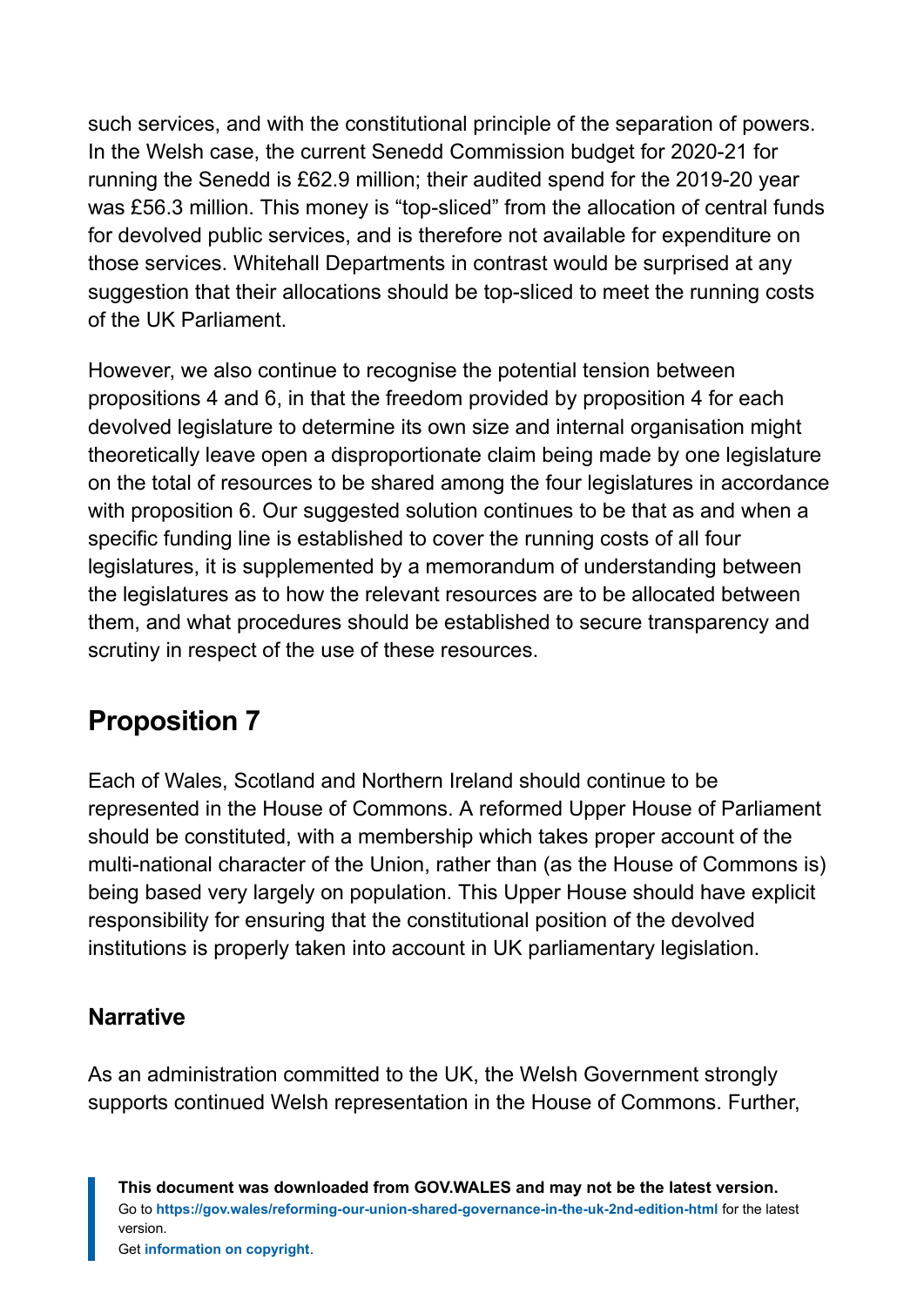consistently with proposition 4, it must be for that House to decide on member numbers, and how members are to be elected.

It is our view that the allocation of seats to each part of the UK should be fixed.

This would provide the Senedd with a firmer foundation on which to construct new electoral arrangements, if it wanted to do so. Without that foundation, it would in all likelihood have to create a quite separate and different geography for those arrangements, but there would be obvious advantages, both for voters and for political parties in local organisational terms, in having coterminous Parliamentary and Senedd constituencies. (This is already the situation in Northern Ireland, where the existing Parliamentary constituencies are used to return numbers of MLAs to the Northern Ireland Assembly, and that would continue to be the case even if the number of such constituencies is reduced; the Assembly would simply be smaller). And it could be beneficial from a wider United Kingdom standpoint to have common geographies that enabled MPs and MSs to work effectively together in serving the same electorates.

In relation to the House of Lords, any future proposals for reform should take full and proper account of the developments in the UK's territorial constitution which is the subject of this paper. We also continue to believe that a reformed Upper House of Parliament should be established with an elected membership, which takes into account the multi-national character of the Union.

We also noted in the original 'Reforming our Union' that the House of Lords has claimed for itself a particular responsibility in respect of UK constitutional issues, which we believe could be built upon if a reformed Upper House was given explicit responsibility for ensuring that the interests of the devolved territories and their institutions are protected and properly respected in UK parliamentary legislation.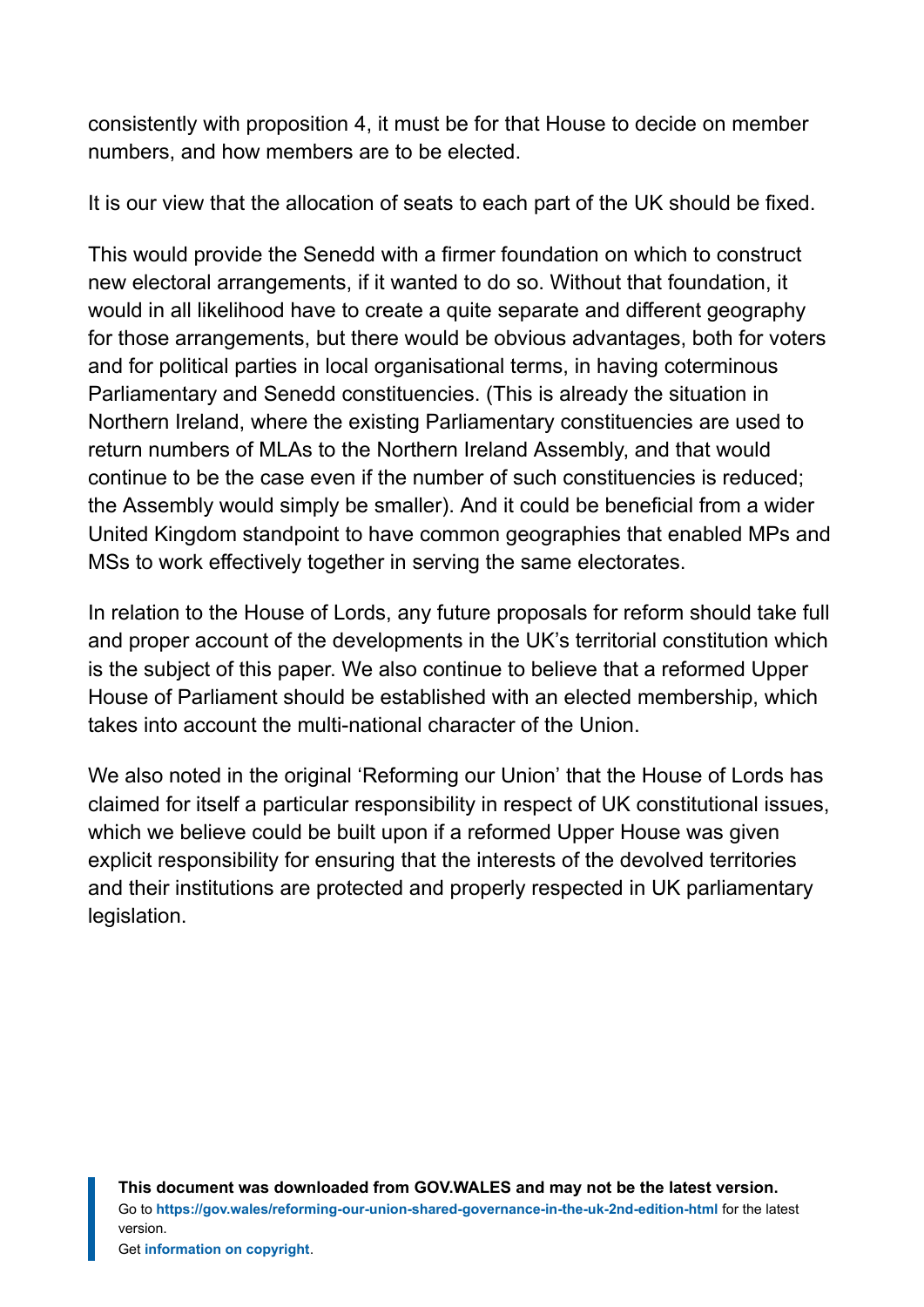# <span id="page-22-0"></span>**4. Executive powers: governments, agencies and civil service**

# **Proposition 8**

The United Kingdom is governed by 4 administrations, each of which (including the UK government in respect of England) has separate responsibilities, which should be recognised by all of the other partners as part of the shared enterprise of the governance of the UK. The relations of the 4 governments should therefore proceed on the basis of a partnership of equals, in a spirit of mutual respect (and comment on the policies of other administrations should, within a culture of robust political debate, properly reflect that respect).

# **Proposition 9**

Save where other arrangements have been agreed (and provided for as necessary in legislation), ministers in each administration should have exclusive authority, and be fully accountable locally, for the exercise of statutory functions in their territories in accordance with their legal powers, without challenge, review or oversight by ministers of another administration.

#### **Narrative**

These 2 propositions can be considered together.

Within their territories, whereas the devolved legislatures' powers would traditionally be seen as additional to those of the UK Parliament (see proposition 5), the devolved governments have exclusive responsibility for the exercise of the functions which have been transferred to them (unless the functions have been explicitly provided to be available for concurrent exercise). Although, under each of the devolution settlements, intervention powers are available to the Secretary of State on specified and limited grounds to control the exercise of devolved competences (in respect of the Welsh settlement, see ss. 82 and 114 (as amended) of the Government of Wales Act 2006), these powers have never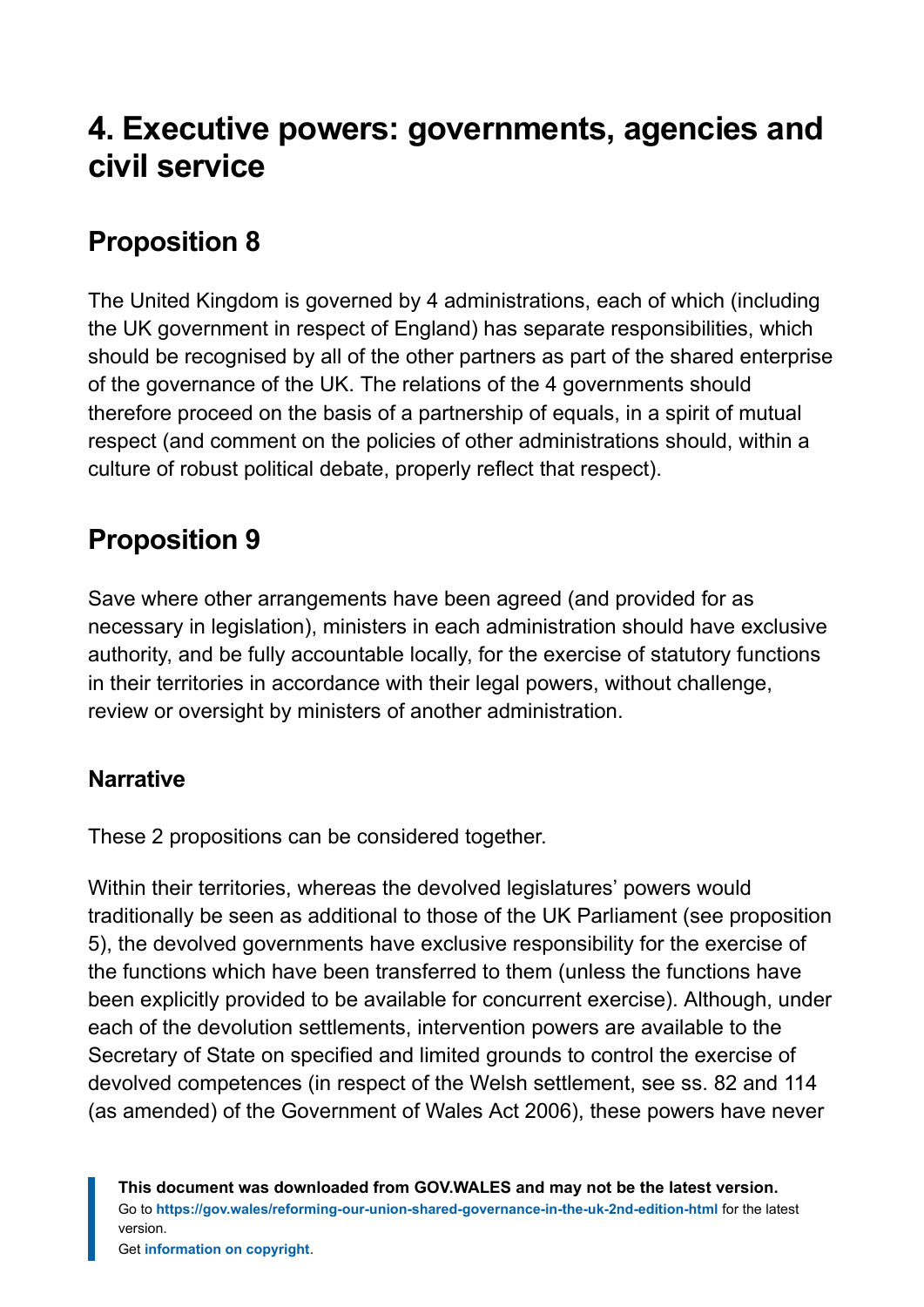been used, and any attempt to do so would no doubt lead to very serious intergovernmental difficulties.

In the UK, the 4 governments, being in practice each exclusively responsible within their territories for the exercise of relevant functions, are not, and must not be seen as, in an hierarchical relationship one to another. To the extent that they choose to coordinate, co-operate and collaborate with each other, they should therefore do so on the basis of mutual respect, equality and fairness. Their accountability for the exercise of those functions will lie to the relevant legislature, rather than (in the devolved governments' case) to Westminster. In this context, the COVID-19 restrictions have cemented a much greater understanding across the UK about the respective responsibilities of the 4 governments.

In the Welsh Government's view, it further follows that the UK government, even if authorised by statute to do so, should not, save by prior agreement with the relevant devolved government, incur public expenditure in Wales, Scotland or Northern Ireland in respect of matters for which responsibility has been transferred to devolved governments.

### **Proposition 10**

There should be well-founded arrangements and/or machinery to enable the various administrations to work effectively together on matters of mutual interest. These may be of a bilateral or multilateral nature as appropriate. Where all 4 administrations (or however many have the relevant powers) agree that there is a need for a common approach, common frameworks, shared delivery mechanisms and joint governance arrangements should be developed on a collaborative and consensual basis. Any such machinery must make provision for the speedy and efficient resolution of disagreements between one government and another, or between several governments, with a clear and agreed role for independent input (whether advice, mediation or arbitration).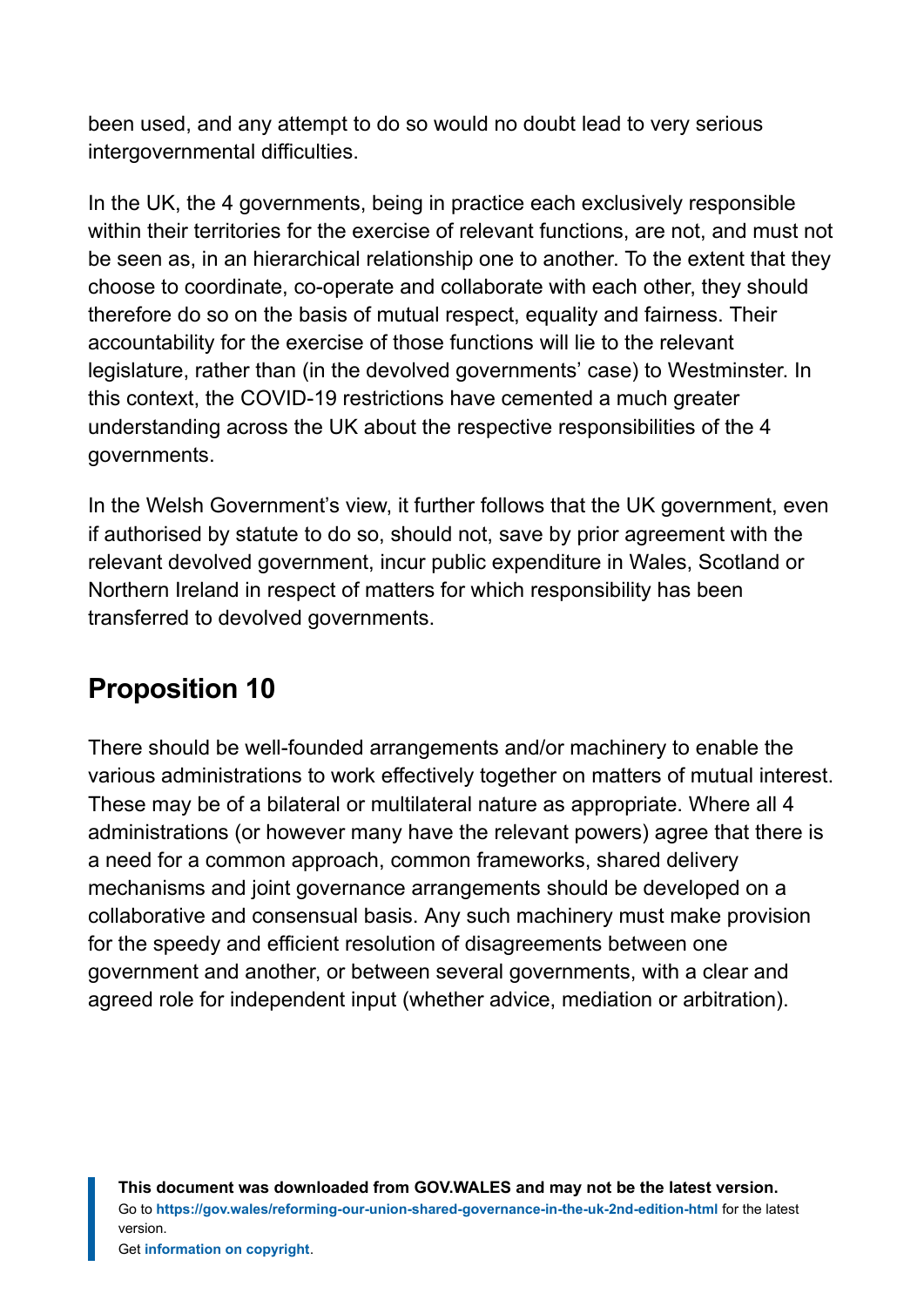#### **Narrative**

We need to reset intergovernmental relations to create a reformed and strengthened United Kingdom, in which all the governments treat each other with respect and work together constructively, in a spirit of cooperation and collaboration, for our mutual benefit.

A Review of Intergovernmental Relations in the UK has long been underway and has made some positive progress. It is important the Review is urgently concluded to enable the implementation of robust new machinery to enable genuine dialogue, underpinned by a robust dispute avoidance and resolution mechanism. On completion, we hope that the Review will result in proposals for reform which will then be codified in a revised Memorandum of Understanding. We also believe that these reforms should be underpinned in statute.

In 2018, the year the intergovernmental relations review was commissioned, the Interparliamentary Forum on Brexit – comprising members from across the UK's parliamentary committees and cross party in nature – noted the concerns about existing intergovernmental relations identified by numerous parliamentary committees. The Forum stated that the "current system of intergovernmental relations in the UK is not fit for purpose" and called for substantial reform. Forum members further encouraged setting out intergovernmental relations mechanisms in statute.

However, in the 3 years since the Review was commissioned, intergovernmental relations have deteriorated. Recent announcements by the UK government have demonstrated hostility towards devolution by pursuing a centralising agenda. These announcements suggested a determination to undermine and marginalise the role of both the devolved governments and legislatures and to put in place UK government structures designed directly to challenge, duplicate and compete with those of the devolved parliaments and governments in areas of devolved competence. We have not seen the constructive, cooperative approach from the UK government which is essential if devolution is to work effectively, and the Union itself strengthened.

That is why we must renew the overall relationship between the UK and the devolved governments to one of shared governance in the UK. The Common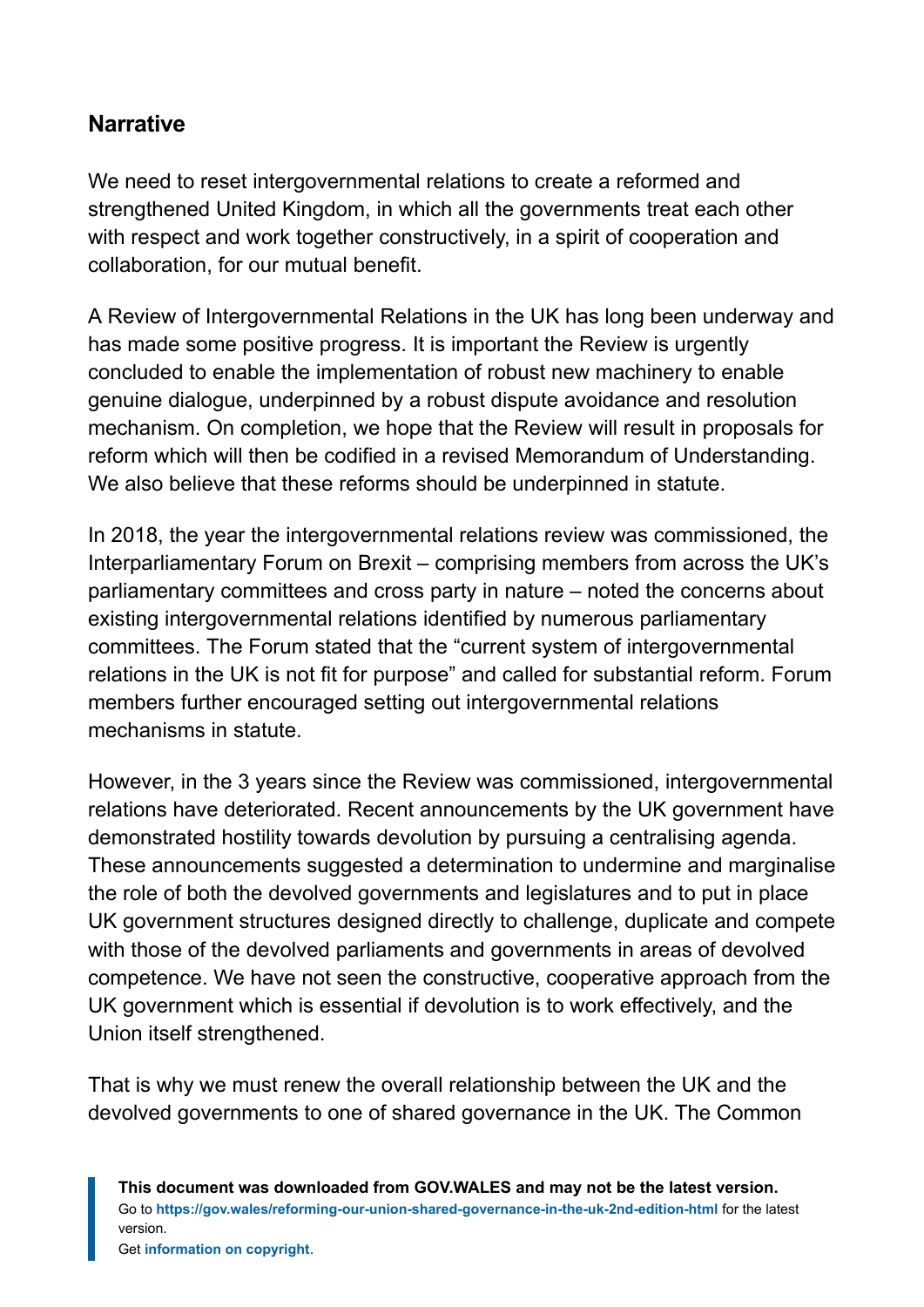Frameworks programme has shown that this shared governance can be successful – that the 4 nations can come together and agree ways of working across a huge range of issues, where there is a shared commitment to doing so.

We acknowledge the progress made towards achieving some of our key priorities – as set out in 'Brexit and Devolution' (2017) and reiterated in 'Reforming our Union: Shared Governance in the UK' (2019) – notably a reformed dispute avoidance and resolution mechanism and an independent secretariat.

The draft proposals set out in the **[Intergovernmental Relations Review](https://www.gov.uk/government/publications/progress-update-on-the-review-of-intergovernmental-relations) [document](https://www.gov.uk/government/publications/progress-update-on-the-review-of-intergovernmental-relations)** flow from the principles for joint working published in July 2019, in the spirit of "maintaining positive and constructive relations, based on mutual respect for the responsibilities of governments across the UK and their shared role in the governance of the UK."

Under the draft proposals, the JMC(Plenary) (which has not met since December 2018) would be replaced with a new top-tier forum. Below that forum would be standing committees, with one for cross-cutting business and another specific to finance. There would be flexibility to establish other committees as well, with the UK government proposing one for cross-cutting international affairs. Responsibility for chairing these committees would be shared between the governments. The standing committee would oversee portfolio-level engagement and provide an escalation route for matters of strategic importance.

The success of this new machinery would very much depend on meaningful portfolio-level ministerial engagement. Engagement must improve, and must be fair and equal. Quadrilateral meetings already take place in several portfolios, but the document proposes bringing these within a robust framework, expanding the range of engagement, and setting out minimum requirements whilst allowing flexibility to reflect the needs of specific policy areas. Regular and tailored engagement within these fora will strengthen the governments' shared ambition to operate a culture change across all governments in their conduct of intergovernmental relations.

The document also proposes an independent standing secretariat to support the new machinery. The secretariat would co-ordinate business at the top and cross-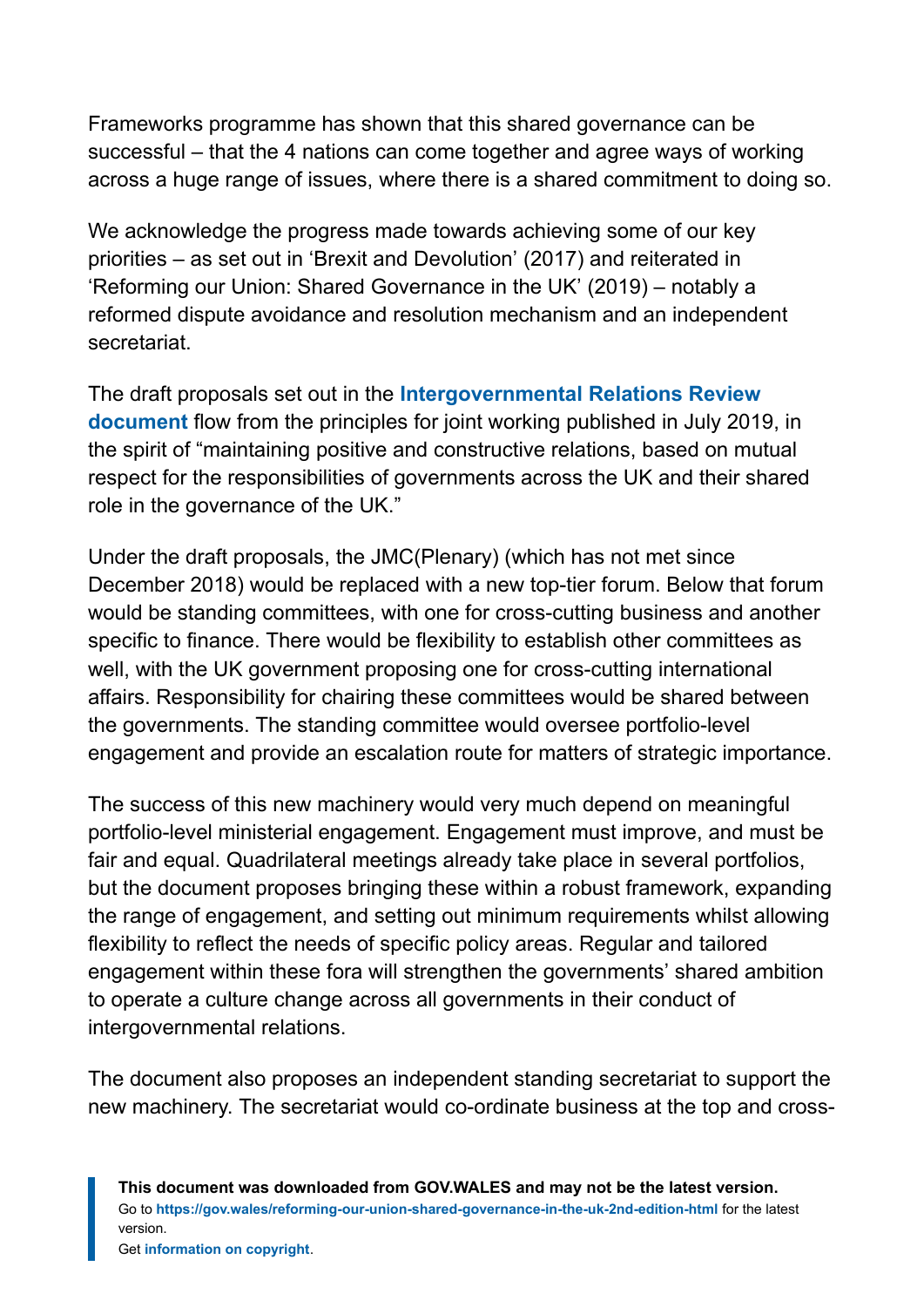cutting tiers and oversee disputes, according to an agreed set of guidelines.

The proposed mechanism for dispute avoidance and resolution enshrines each government's right to refer and escalate a dispute. It requires independent chairing and independent secretariat arrangements at each stage. The proposal includes a presumption that there will be independent input through advice and mediation, and allows for adjudication and arbitration to be used if all governments agree. New requirements for transparency will ensure legislatures and stakeholders are kept informed about disputes.

The document has the potential to be a firmer foundation on which to attempt to reach agreement but further work is needed to protect Wales' interests, urgently to complete the terms of the operation of the finance committee and its role in disputes; and establish effective machinery for international engagement – including the governance of the Trade and Cooperation Agreement between the UK and the EU.

# **Proposition 11**

In relation to the UK's international relations and trade, Ministers and officials of the devolved administrations should be involved through formal intergovernmental machinery in discussion with the UK government about the formulation of the UK's policy position on matters which may be the subject of international negotiations, particularly where these could have important implications for matters within devolved competence. The UK government should not normally proceed with negotiating mandates on devolved matters which have not been agreed with the relevant devolved administration, and the devolved governments should be closely involved with the process of negotiation. It should be for the devolved administrations, in consultation with the UK government (and other administrations as necessary) and subsequently with their devolved legislatures, to consider how obligations within devolved competence arising from the UK's international agreements should be implemented, including whether the devolved institutions should implement these through their own legislation or agree to be covered in UK/GB legislation.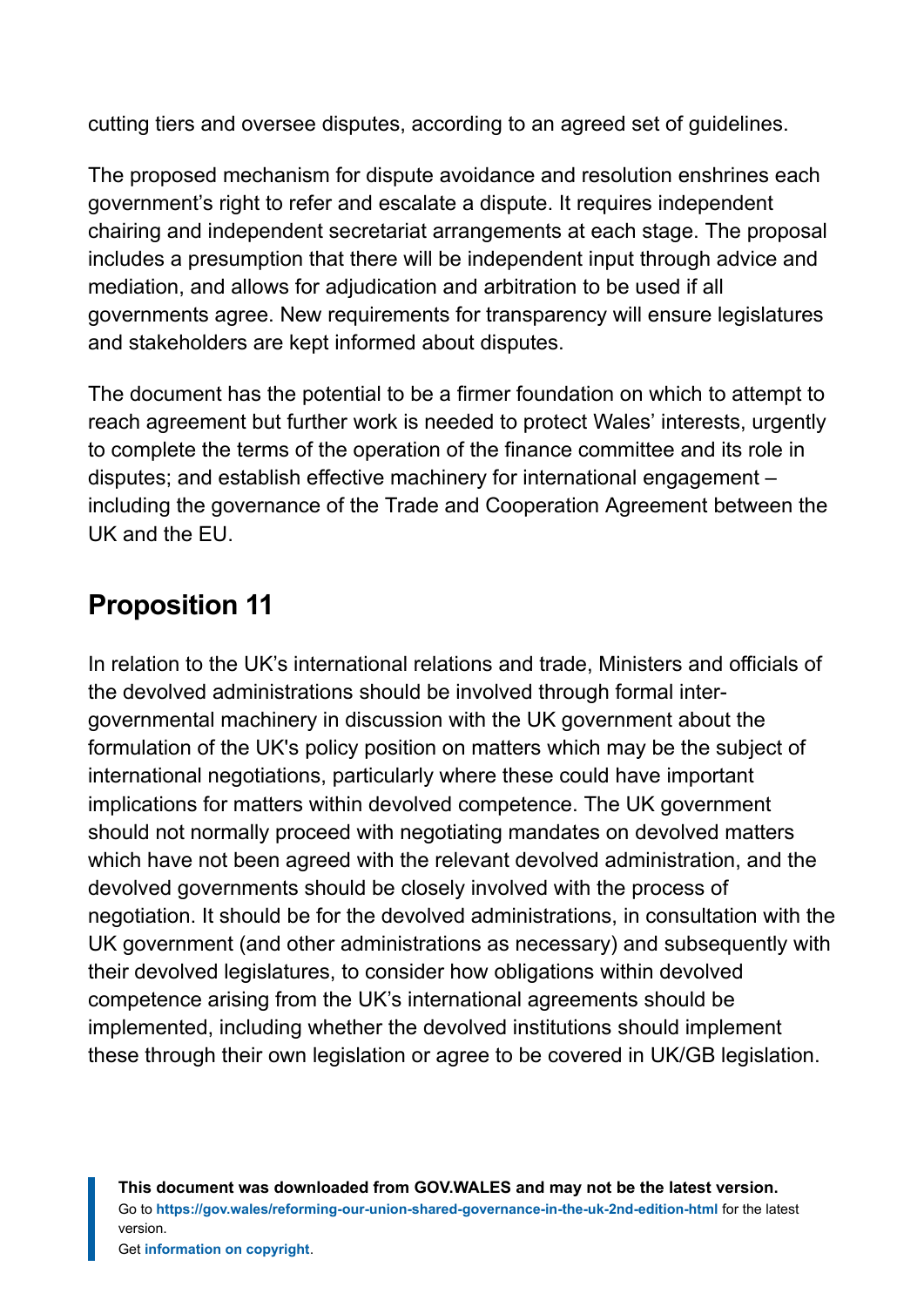#### **Narrative**

Ministers of the UK government conduct the UK's international relations, including negotiations in respect of trade, under powers derived from the Royal Prerogative. And the devolution settlements all provide intervention powers for the Secretary of State to take action to ensure that the devolved institutions, in exercise of their powers, do so in line with the UK's international obligations.

It is however too simple a view to conclude from this that the devolved institutions have no legitimate interests to pursue in relation to the UK government's conduct of international relations. As was made clear by the Supreme Court in the Scottish Continuity Bill case (UKSC 64, 2018), the provisions in the devolution legislation reserving competence on International Relations to the UK Parliament do not extend to the implementation of the UK's international obligations in the devolved sphere. Certain consequences follow from this.

The Welsh Government sees the UK's acceptance and implementation of international obligations as part of a single, albeit staged, process – agreeing within the UK what we wish to achieve in the negotiations; undertaking the negotiating; securing approval ('ratification') for what has been agreed; and giving effect to the resulting obligations (with, as noted, the possibility of use of Secretary of State intervention powers in extremis). In this process, different government actors at different times must take the lead, but in a context that all are involved in a shared or joint enterprise.

Settling the UK's negotiating mandate and doing the negotiating is clearly a UK government lead, but the devolved governments will wish to be involved in both of those matters because implementing the obligations, at least in the devolved sphere, resulting from negotiations is their responsibility. It would be artificial in the extreme to separate the UK's negotiation of new international obligations from the process of giving effect to them, and it would serve no-one's interests if the UK government entered into international obligations which the devolved institutions were then not prepared to implement.

So, intergovernmental machinery needs to be put in place to support a single, staged, process enabling the UK to enter into and implement new international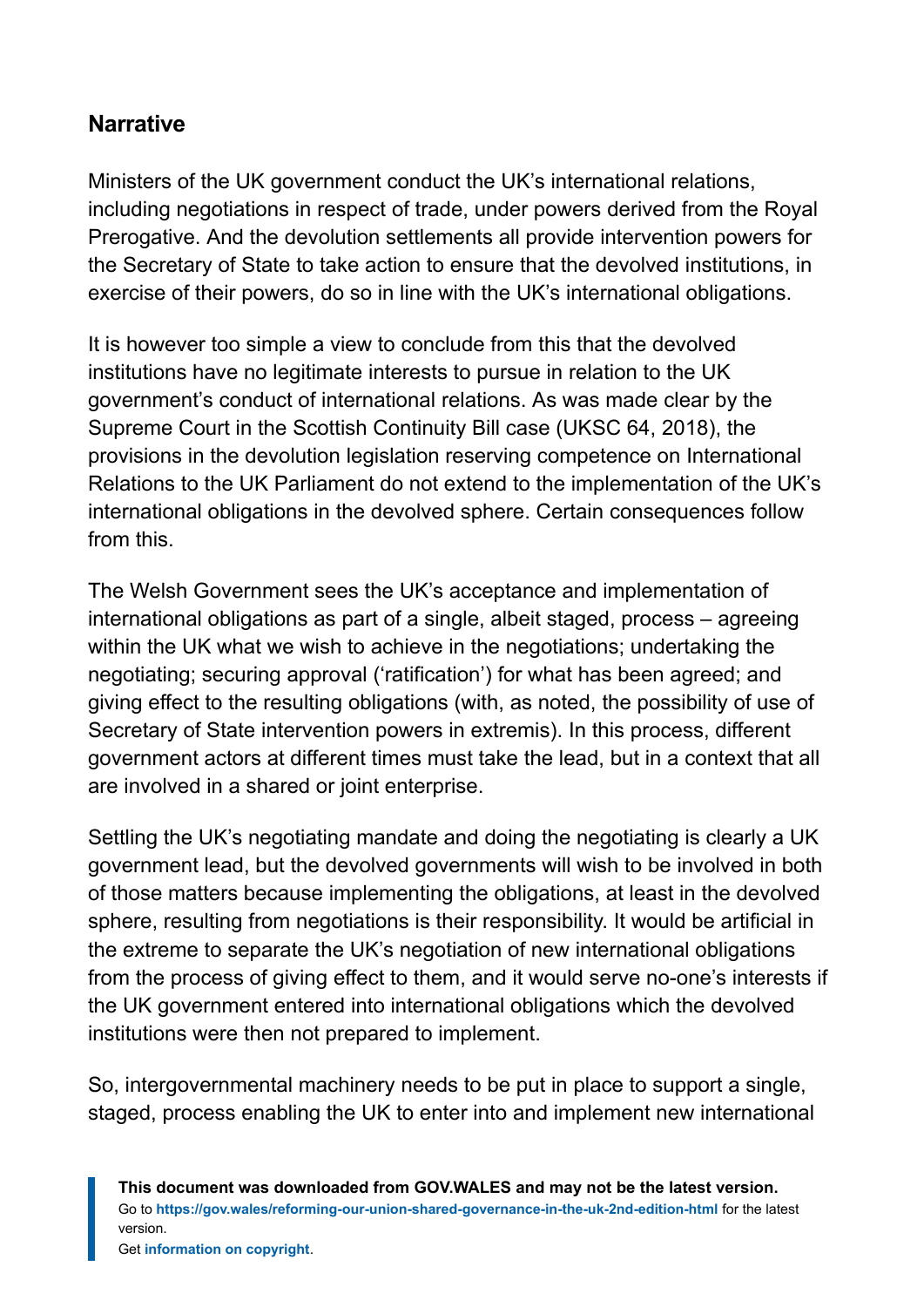obligations, with the UK and devolved governments each having their respective parts to play in a shared collaborative effort. Further, the UK government needs to give an undertaking that it will work with the devolved governments to seek agreement on all negotiating positions which touch on devolved matters, and not pursue negotiating mandates on those matters without the agreement of the devolved governments. Awareness that the devolved institutions are standing in partnership with the UK government on negotiating mandates in the devolved sphere, and engaged in the negotiations themselves, should give negotiating partners confidence that any agreements they enter into will be properly implemented within the UK.

For their part, the devolved institutions will need on each occasion to give careful consideration as to whether and how new international obligations in the devolved sphere should be given effect. Assuming that the devolved governments have been properly engaged and involved in the negotiating process, this will come down either to consenting to implementation on a UKwide basis via Westminster legislation, or (as would be likely to be the Welsh Government's starting assumption) deciding to legislate themselves to enable international obligations to be fitted into their own particular circumstances and legal systems. Consultations between the various governments will need to play a part in deciding on the best way forward.

The governance within the UK to implement international agreements must respect the devolution settlement and operate on the basis set out above under point 10. Specifically, the devolved governments must be involved in the UK structures to implement the Trade and Cooperation Agreement and other international agreements for those matters where implementation responsibilities are within our competence.

### **Proposition 12**

Whenever creation, or repurposing, of a public body or agency with executive responsibilities for more than one part of the UK is in prospect, consideration must always be given in its institutional design to the views of the relevant devolved administrations, to enable appropriate account to be taken of the interests of each of the parts of the UK within the agency's remit. This should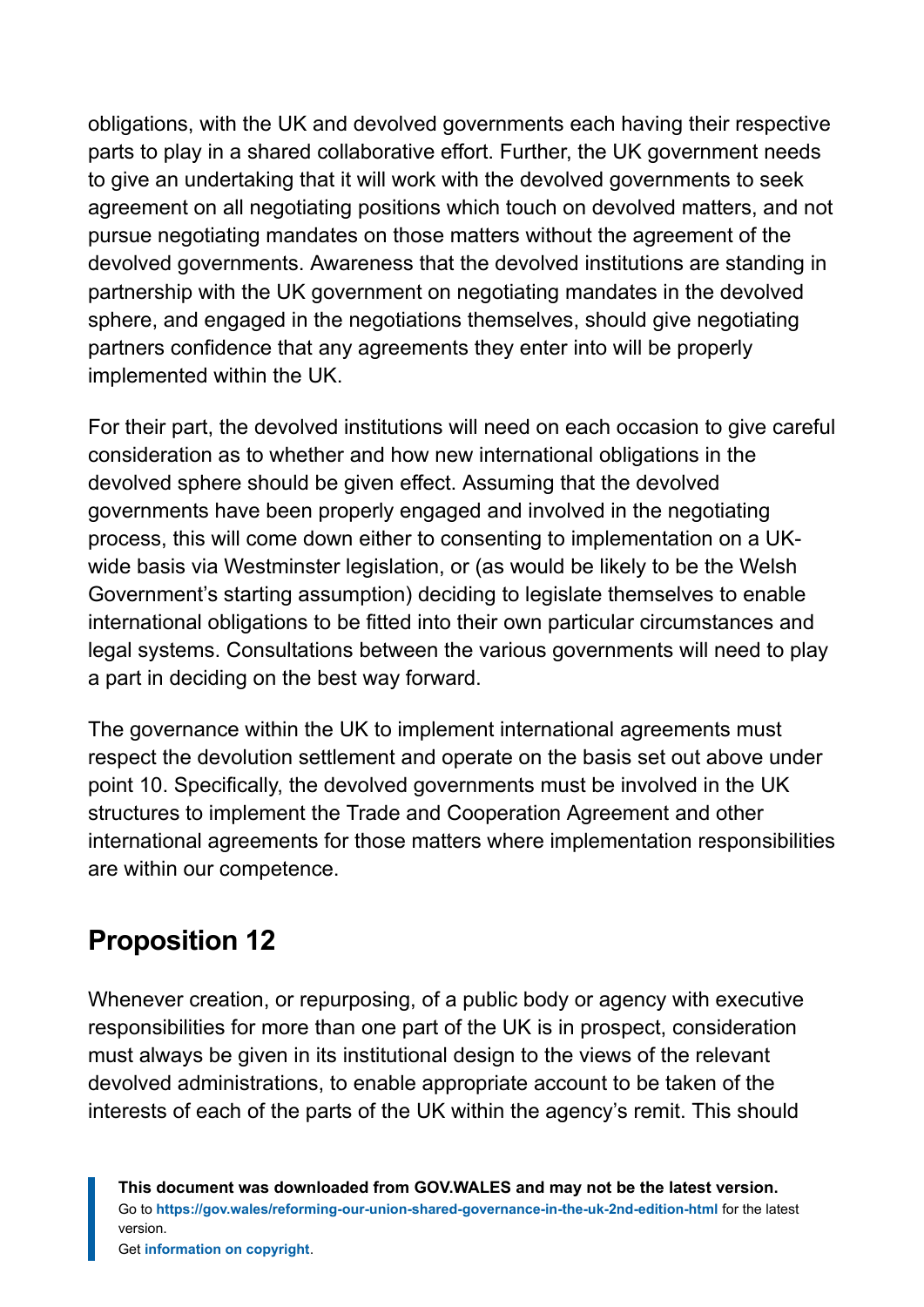include arrangements relating both to a body's governance and funding, and to scrutiny and oversight of its activities.

#### **Narrative**

The variety of circumstances in which this issue can arise means that there is no single solution appropriate to every case. The options include appointments by devolved ministers to membership of the Board of the public body or agency; consent by devolved ministers to appointments proposed by a Secretary of State; formal commitments to consultation about procedures for recruitment of Board members; and agreements or protocols about officials' dealings with agency officials as a routine part of the body's management of its business, including input into its corporate planning. (As a generalisation, the greater the involvement of the public body in matters within the devolved sphere, the more likely it is that devolved interests will need to be protected through direct influence on Board membership appointments).

Accountability arrangements to devolved legislatures will also need to feature in consideration of this issue. It is commonly the case that public bodies are required to send copies of their annual reports to devolved ministers for laying before devolved legislatures, to facilitate scrutiny.

One example where we have a keen interest is in the development of the UK Infrastructure Bank. Of particular interest is the role of the devolved governments in the governance of the bank, which is intended to be a UK institution.

### **Proposition 13**

Ministers in each administration should continue to be supported by civil servants subject to common rules and codes as to appointment and professional conduct; and arrangements should be in place to facilitate exchanges and transfers of staff from one administration to another.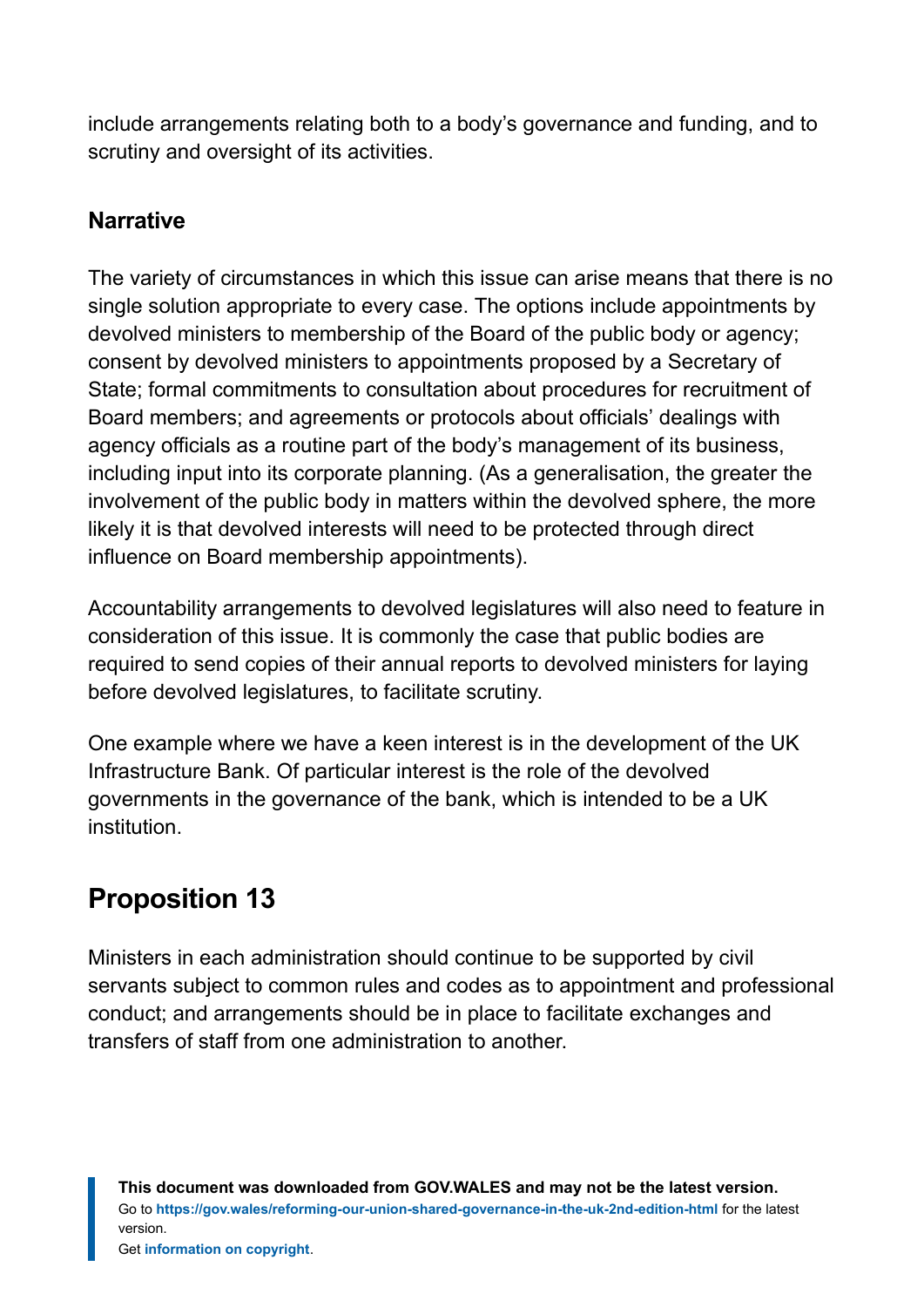#### **Narrative**

The Welsh Government supports the continuation of arrangements whereby members of a single Home Civil Service are able to provide support for ministers in each of the Welsh, Scottish and UK governments. (For historical reasons, there is a separate Northern Ireland Civil Service). Such arrangements guarantee the maintenance of common professional standards and codes of conduct across the 3 governments, which facilitates intergovernmental working on a day-to-day basis. They also enable transfers and loans of staff to take place without difficulty between governments, enabling individual civil servants to broaden their experience and understanding of the perspectives, processes and practices of other governments within the UK.

Over time, it is possible that individual governments may wish to re-organise public administrative resources within their territories in order to secure greater efficiency and coherence. In Wales, this is sometimes referred to as the desirability of establishing a 'single Welsh public service'. The benefits of a single Home Civil Service will need to be recalibrated against such new developments.

# <span id="page-30-0"></span>**5. Finance**

# **Proposition 14**

It is for the UK government to determine levels of public expenditure, both for programmes operating at UK/GB/England and Wales level and for England in respect of policy areas which are devolved. Spending power for the devolved administrations should be determined, having regard to proposed levels of spending for England, by reference to a set of agreed objective indicators of relative need, so that spending power is fair across the different administrations and an equivalent level and quality of public goods can be delivered in all parts of the UK. The UK government should not be able arbitrarily to allocate additional funding to any particular part of the UK outside these arrangements.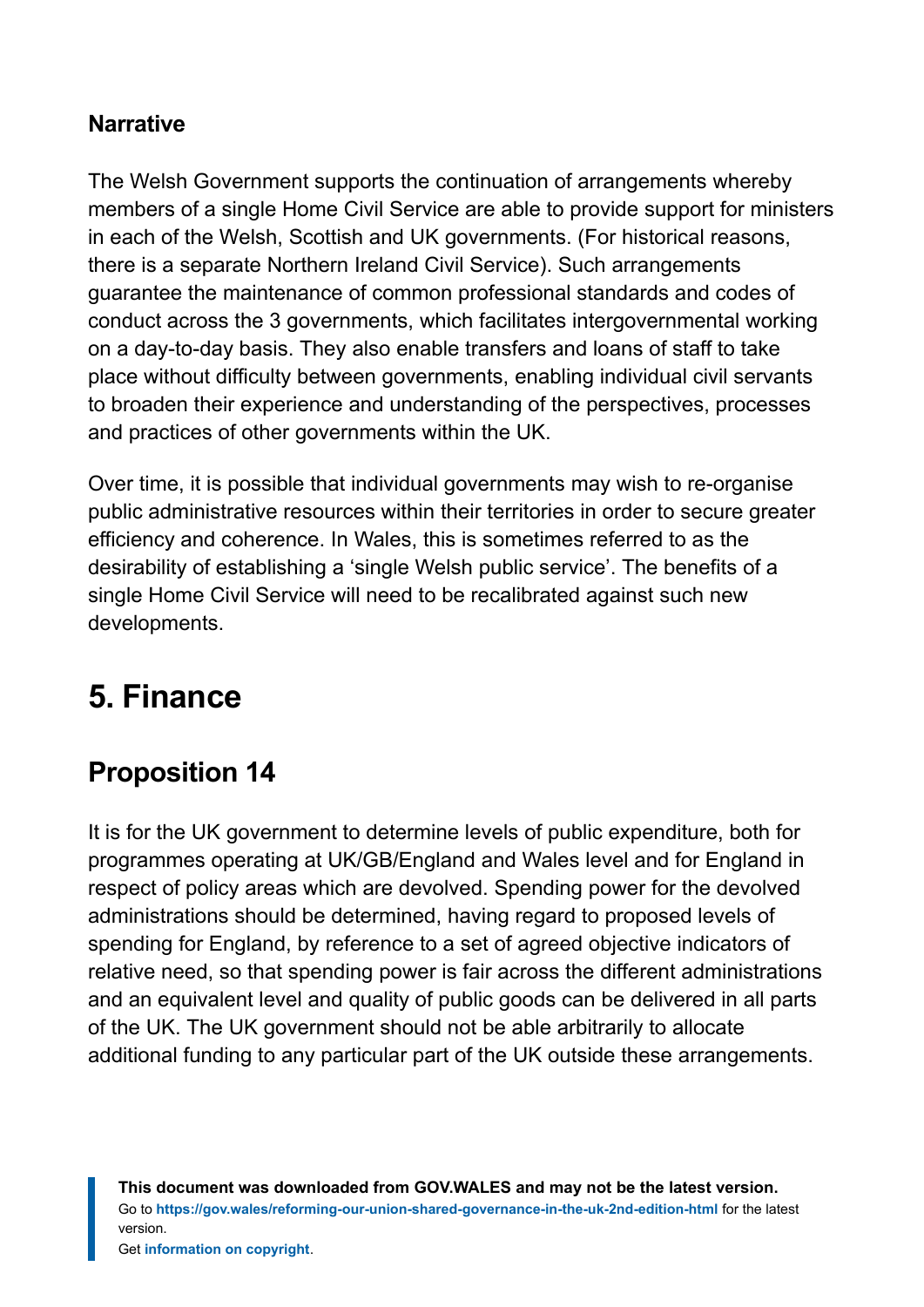#### **Narrative**

In the current system funding is, in general, allocated to the devolved governments through the Barnett formula, where changes in funding for the devolved governments is a population share of changes in comparable programmes, with adjustments for revenues from devolved taxes. The system does not take into account the relative needs of each nation. There have been instances where the UK government has acted outside the normal rules in a way which is not seen as fair by one or more of the devolved governments.

In 2016, changes were made to the Barnett formula as it applies to Wales. This change – known as the 'Holtham floor' – adds in a specific, needs-based factor, currently set at 105% but which will rise to 115% at the point that spending per person in Wales on devolved functions reaches 115% of the English level. This Wales-specific adjustment to the Barnett formula goes some way to delivering a fairer system. However, the Welsh Government believes that the Barnett formula should be replaced and a new relative needs-based system implemented, within a comprehensive and consistent fiscal framework to which all governments in the UK agree.

Devolved governments also have a legitimate interest in the levels and fairness in distribution of spending on UK/GB/England and Wales programmes, for example in relation to welfare benefits, research and development and rail infrastructure. The levels and fairness in distribution of expenditure on such programmes is important for the devolved governments for a variety of reasons but particularly because of the interactions between UK/GB/ England and Wales programmes on the one hand and devolved programmes on the other.

The devolved governments are wholly opposed to the creation of the financial assistance powers for UK ministers in devolved areas in the UK Internal Market Act 2020. It is inappropriate for the UK government to use these powers to usurp the functions that clearly sit within the competence of the devolved governments and their respective Parliaments. Far from strengthening the Union this approach will only serve to increase divisions and inequalities. It risks duplicating efforts, impeding value for money and blurring accountability resulting in an incoherent delivery landscape for programmes and services. The UK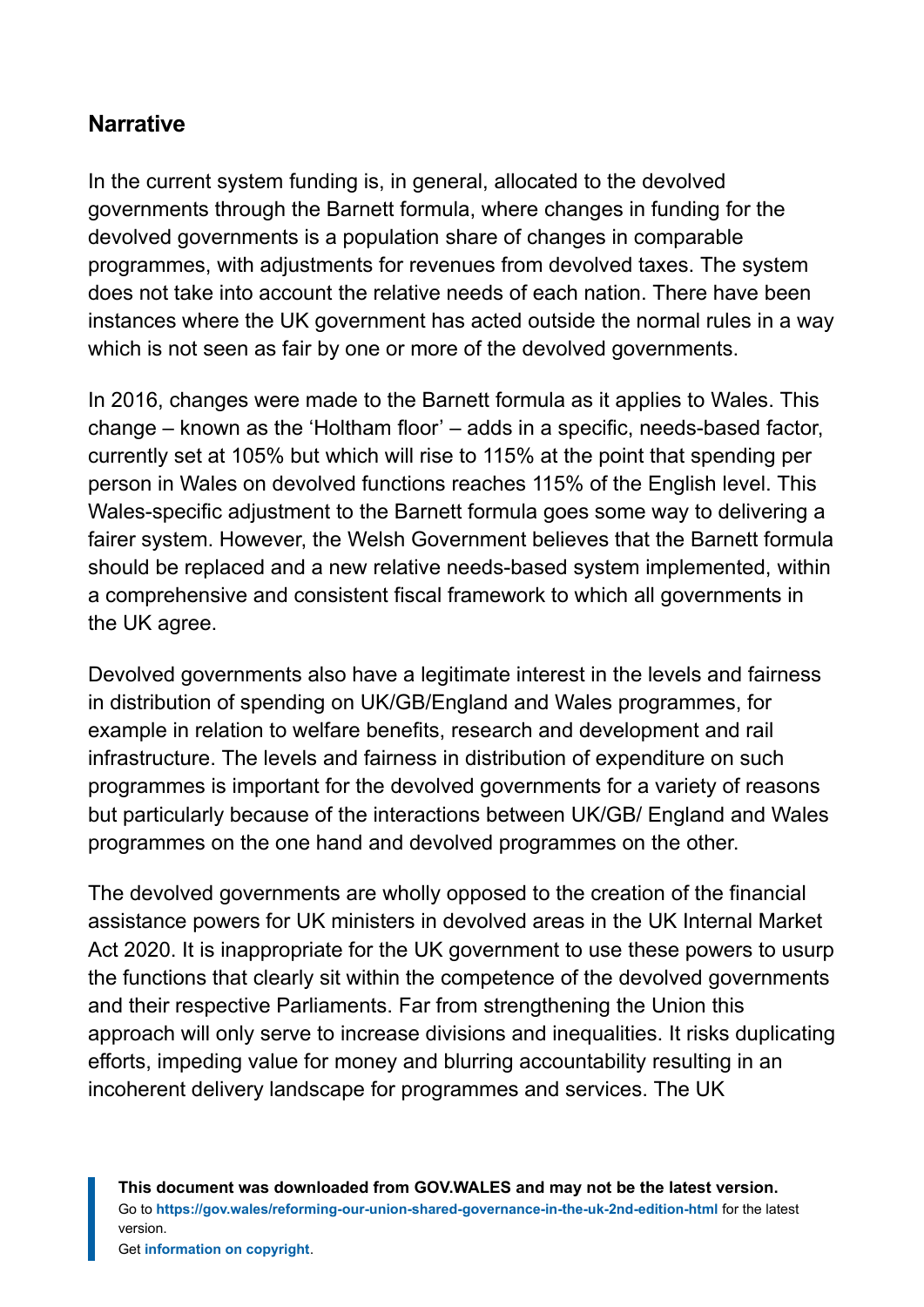government should only use these powers with the explicit consent of the devolved governments.

# **Proposition 15**

The devolved administrations should be resourced by a combination of needsbased grant from the UK government, resources raised through devolved and local taxation, and capital borrowing.

#### **Narrative**

The balance of funding for each devolved administration as between UK government grant and revenue raised through devolved and local taxation will reflect particular circumstances and local political preferences. There is no assumption that the balance of funding or the scope of devolved taxation powers will be identical across all devolved governments.

The agreements underpinning fiscal relationships between the UK government and the devolved governments should be based on common principles of partnership, transparency, and recognition of the interconnected nature of the UK and devolved administration fiscal landscape. The Welsh Government recognises that different circumstances and political preferences in different parts of the UK has led to an asymmetry in fiscal devolution. However, asymmetry does not have to mean an ad hoc, unsystematic approach to fiscal devolution and there is a risk that the growing lack of coherence will lead to instability if not addressed. The Welsh Government considers that all governments in the UK should agree a core set of principles and aims which can apply to all governments but also allow scope for necessary diversity.

So the Welsh Government argues for a single UK fiscal framework, agreed by all Governments. At its core we would expect this agreement to be underpinned by the principles of parity of participation, collaborative working, and shared responsibility for outcomes. The framework should also provide for a rulesbased approach which does not allow for political influence over funding which can create inequality and distrust. The framework should apply in all but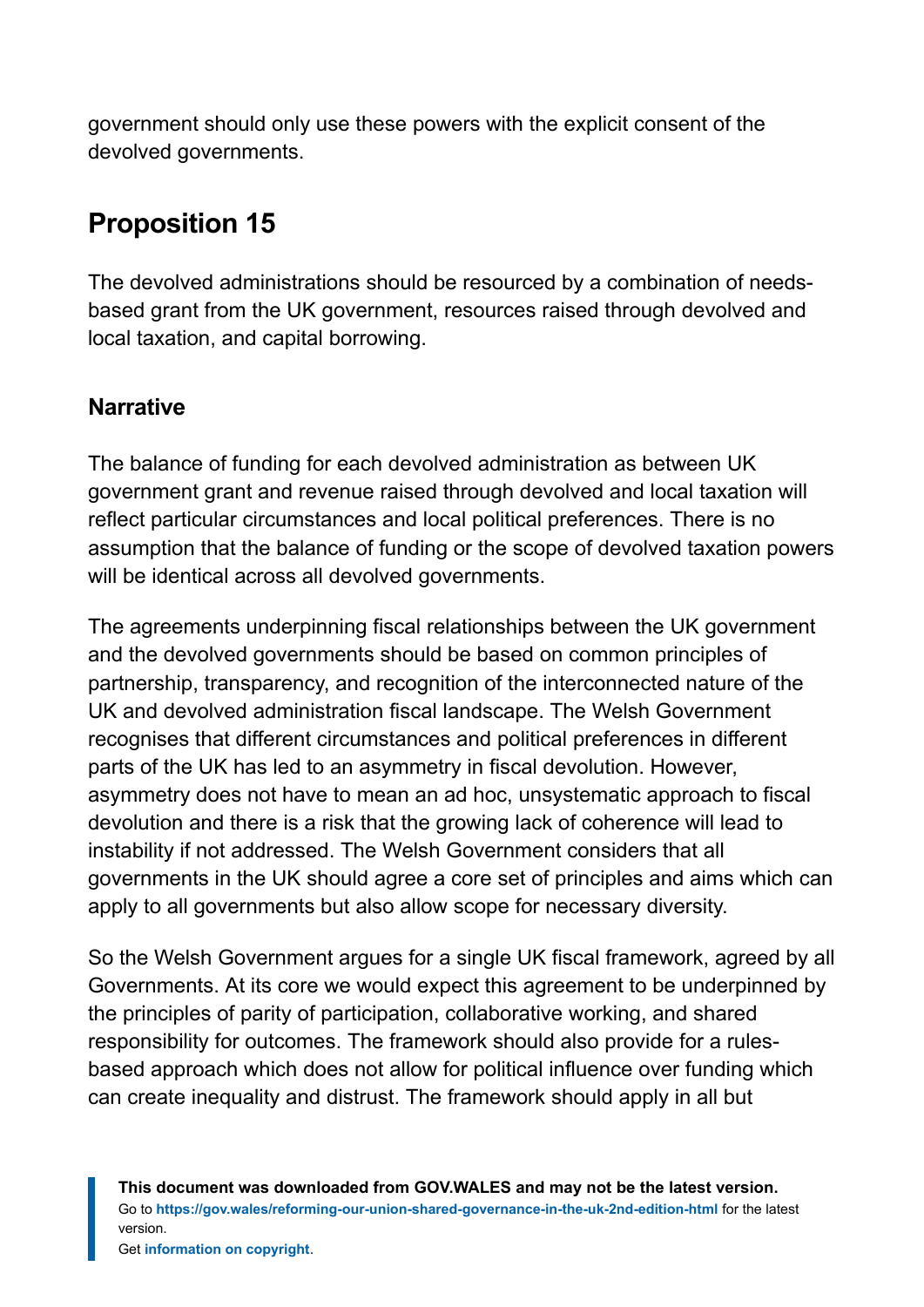exceptional circumstances with any deviation from the framework to be agreed by all governments through an open and transparent system.

A key element of the fiscal framework should be scope for devolved governments to introduce new devolved taxes. We believe the existing process for conferring legislative competence for new taxes needs to be reformed. The constitutional question of whether it is appropriate to devolve competence for a particular area of taxation should be clearly separated from the policy development and assessment of fiscal impact of a particular tax in that area. The substantive policy development in relation to any new tax is a matter for devolved governments and their parliaments; it should not be a matter for the UK government or the UK Parliament to assess or rule on the merits of devolved policy.

# **Proposition 16**

The operation of these resourcing arrangements, including determinations of devolved administrations' spending power and borrowing limits, should be the responsibility of a public agency accountable to all 4 administrations jointly.

#### **Narrative**

The legitimacy of a UK fiscal framework can only be properly secured if it is jointly agreed and independently operated and assured. Without the existence of an independent, jointly accountable body it is highly likely that even an agreed fiscal framework will be unable to prevent all potential disputes and grievances.

The principle of third-party assistance by an independent body in the resolution of disputes is recognised in both the fiscal frameworks of the Welsh and Scottish Governments and forms a core component of the new Inter-Governmental Relations review document being finalised by the UK and devolved governments. The Welsh Government believes that there is an essential role for an independent body which can ensure the necessary parity of treatment, recognising the importance of the subsidiarity principle but at its core recognising that all parts of the UK are interdependent.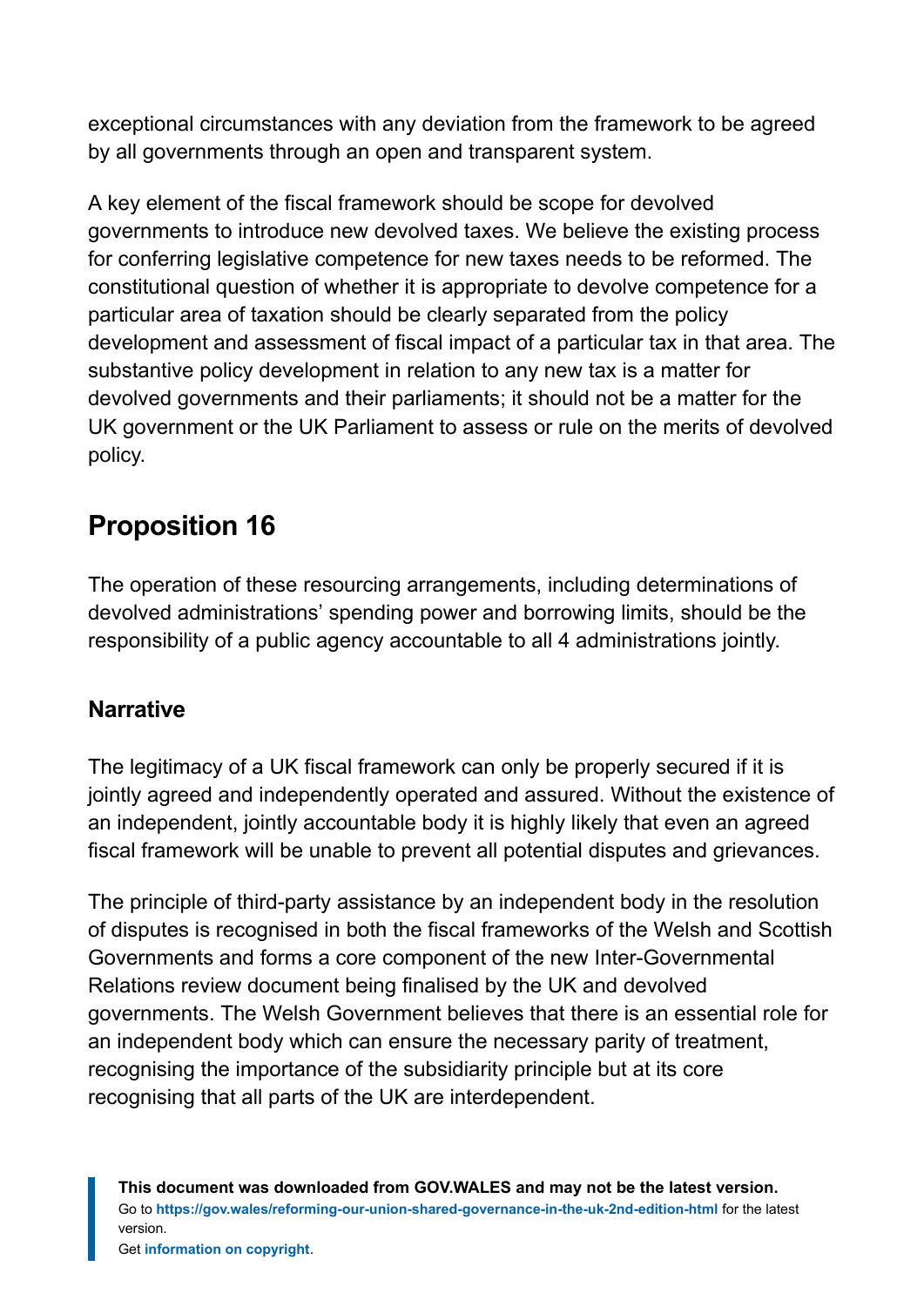# **Proposition 17**

It is for the devolved administrations to determine, within the powers and resources available to them, their own priorities for taxation and public expenditure relating to their devolved responsibilities, and to account for their decisions to their own legislatures. However, decisions taken by the devolved administrations or bodies under their jurisdiction can have financial implications for departments or agencies of the UK government ('spill-over' effects). Alternatively, decisions of UK departments or agencies can lead to financial implications for the devolved administrations. In these cases, the Government responsible for the decisions leading to financial implications for others must take responsibility for dealing with those implications. Disagreements on the operation of this principle should be subject to independent assessment.

#### **Narrative**

Existing arrangements for recognising and dealing with the potential spillover effects of decisions made by one Government on others are not fully effective and disputes often arise. The Welsh Government believes a clear, agreed, independent mechanism for dealing with spillover effects and a clear approach to the resolution of disputes should be articulated through the new intergovernmental relations document.

# <span id="page-34-0"></span>**6. Justice and the courts**

# **Proposition 18**

The devolved institutions (and the UK government and Parliament in respect of England) should be responsible for policing and the administration of justice in their territories. Jurisdictional arrangements and court structures should reflect the devolved institutions' distinctive responsibilities for their territories in respect of these and related matters.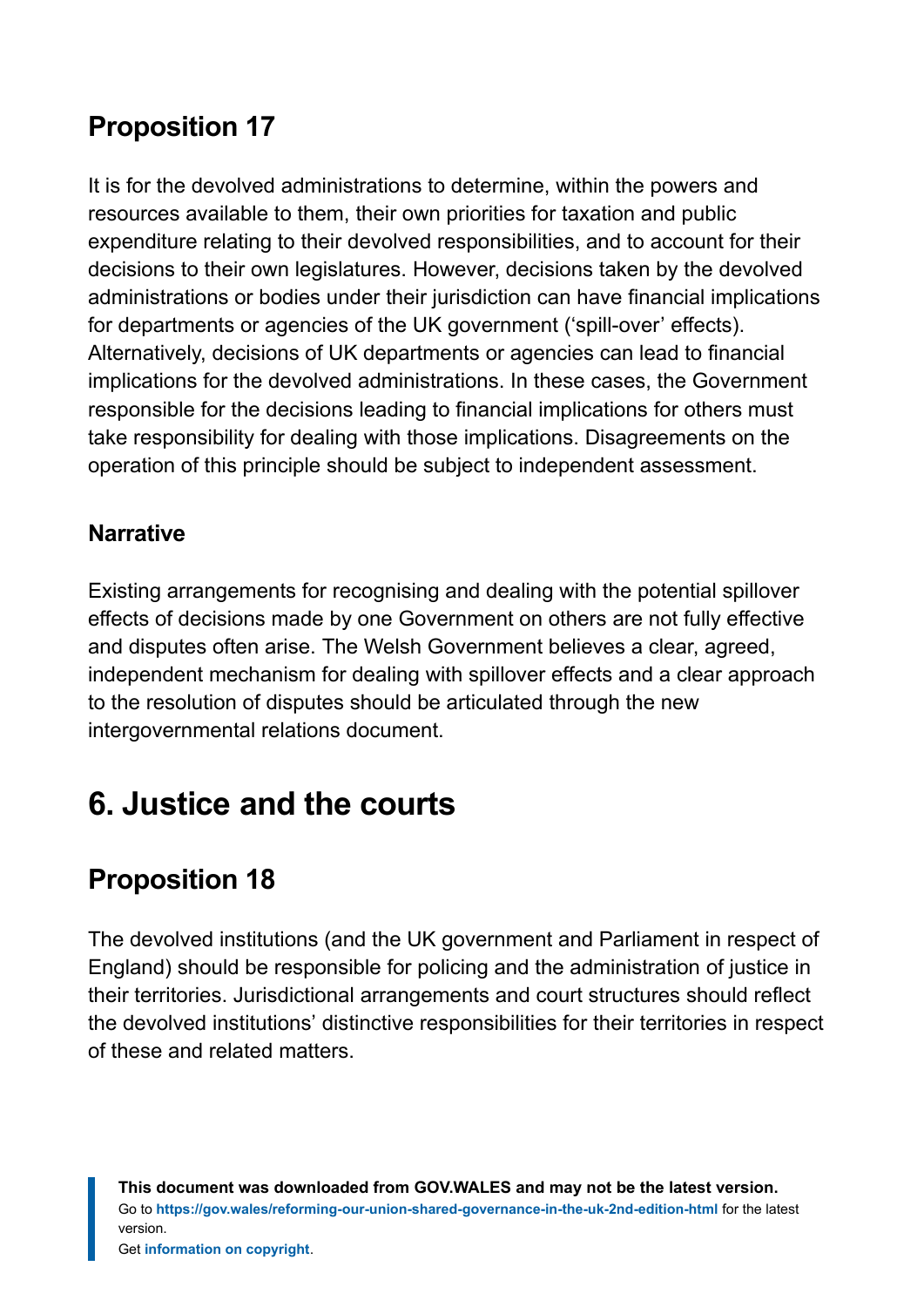#### **Narrative**

This proposition is a particular application of proposition 3, that the powers of the devolved institutions should be founded on a coherent set of responsibilities and allocated in accordance with the subsidiarity principle. It is of distinctive significance for Wales, where (unlike Scotland and Northern Ireland) these powers are not presently devolved.

In the other jurisdictions the lines between what is devolved and what is not are drawn in such a way as to confer coherent sets of powers on the devolved institutions. But in the Welsh case an arbitrary division has been drawn between what can be legislated for and what cannot. So, Senedd Cymru can legislate, but the enforcement of that legislation is through the courts system, for which the UK Government has responsibility in Wales.

The Welsh Government is not aware of any decentralised system of government in the common law world which is as limited. In other jurisdictions all or most "domestic" matters are devolved, which includes all public services and other matters that do not have to be regulated centrally. So there are no reasons why the police, most aspects of civil and criminal law, anti-social behaviour, or the administration of justice and related matters need be controlled centrally – and so, in Scotland and Northern Ireland as elsewhere, they are not.

As a result, it is clear what each government is responsible for, and they are able to develop coherent and comprehensive joined-up policies and laws, including in respect of policing and justice, to tackle the social problems they face. Given that responsibilities for policing and justice are currently not devolved, that is not an option at present available to the Welsh Government. If responsibilities for policing and justice are matters appropriate for devolution to Senedd Cymru and the Welsh Government in accordance with the subsidiarity principle, this would serve to reinforce the case for the creation of a discrete system of courts for Wales, but in our view that case stands in its own right on general constitutional grounds.

Since the original publication of this document in 2019, the independent Commission on Justice in Wales (chaired by Lord Thomas of Cwmgiedd) has also found that the interests of Wales are not served by the present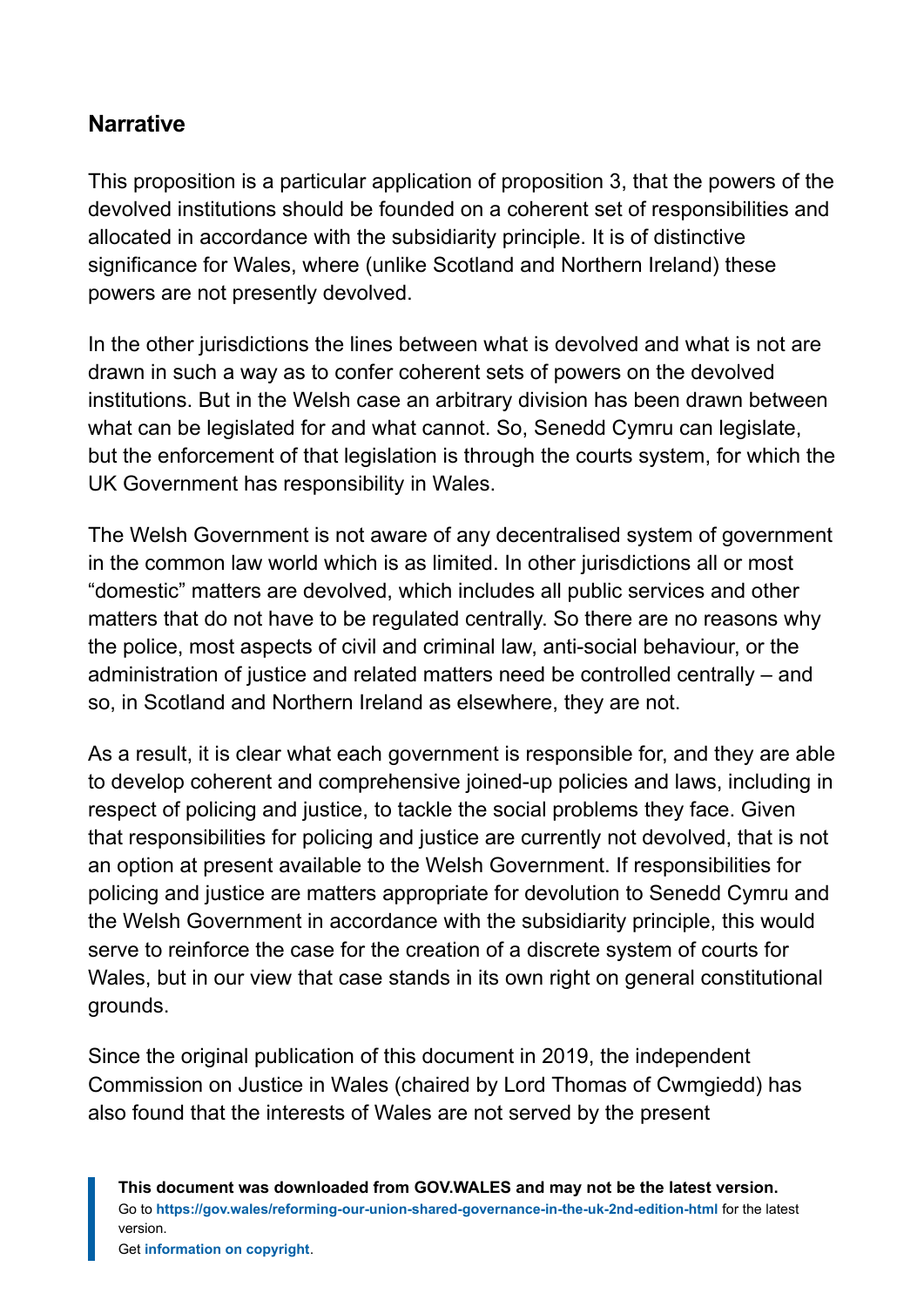arrangements, and that "the people of Wales are being let down by the system in its current state" (Paragraph 1 of the **[Executive Summary of the report of](https://gov.wales/commission-justice-wales-report) [the Commission on Justice in Wales](https://gov.wales/commission-justice-wales-report)**). This followed the largest ever inquiry into the operation of the justice system in Wales, with over 200 respondents. The Commission's rigorous work and detailed findings demonstrated that the inability of devolved institutions to align the work of the police and justice agencies with that of other public services was not just a matter of abstract constitutional theory, but undermined the effective delivery of government policy and of justice. Based on the extensive evidence they considered and the views of a wide range of stakeholders, the Commission unanimously recommended full legislative devolution of justice and policing.

Any argument that the justice system could not operate effectively in an environment where the criminal law differed substantively between England and Wales was also undermined by the experience of the COVID-19 pandemic. Indeed, the pandemic shone a light on the arbitrary and artificial divisions between reserved and devolved responsibilities. As part of Welsh Ministers' exercise of their function to protect the people of Wales the Welsh Government created wide-ranging criminal offences, that were unprecedented in their effect; yet political responsibility for policing and enforcing these offences still remained nominally with the Home Secretary, with no accountability to the democratic institutions of Wales.

Finally, the legislative response to the COVID-19 pandemic was a very public illustration of how the law which applies in Wales can diverge from the law that applies in England. Although these particular differences will be time-limited, overall divergence will continue to increase, and it will become increasingly difficult to argue that there is, in reality, a single England and Wales jurisdiction. That the single jurisdiction is an anomaly that is inconsistent with constitutional reality is all the more clear (see further the **[supplementary evidence of the](https://gov.wales/sites/default/files/publications/2018-08/supplementary-evidence-welsh-government-commission-justice-in-wales-law-and-constitution.pdf) [Welsh Government on the law and the constitution](https://gov.wales/sites/default/files/publications/2018-08/supplementary-evidence-welsh-government-commission-justice-in-wales-law-and-constitution.pdf)**). The Welsh Government therefore agrees with the Commission on Justice in Wales that "the law applicable in Wales should be formally identified as the law of Wales", and that as a natural consequence of that recognition, a distinct Welsh judiciary should be established to rule on the law of Wales (albeit that in many instances individual judges could in practice serve in both the English and Welsh judiciary,

**This document was downloaded from GOV.WALES and may not be the latest version.** Go to **<https://gov.wales/reforming-our-union-shared-governance-in-the-uk-2nd-edition-html>** for the latest version.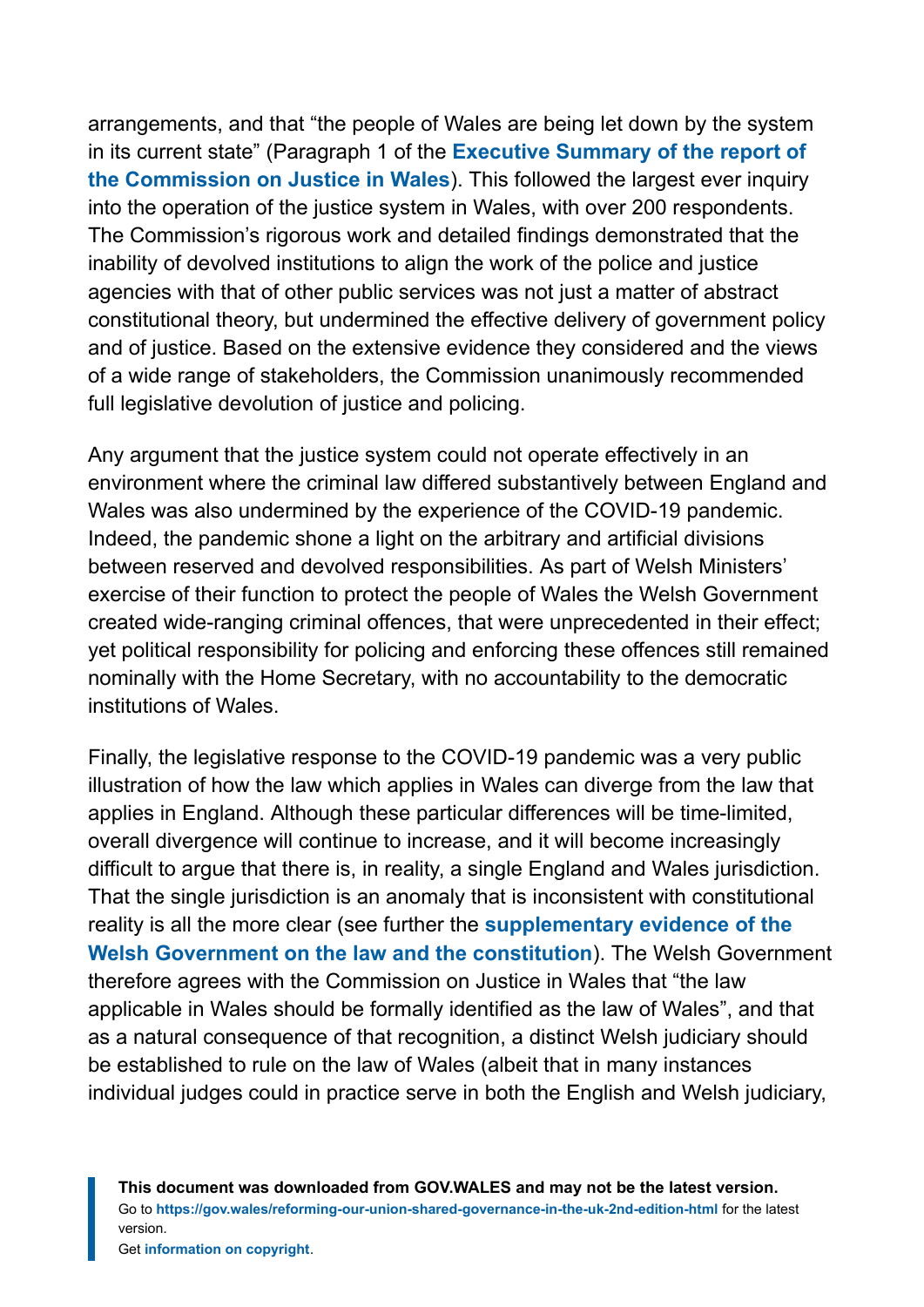as is already the case with members of devolved tribunals in Wales).

# **Proposition 19**

The Supreme Court, as the ultimate court of appeal for most matters within the United Kingdom, should have in membership individuals identified with each and every part of the UK. The opportunity should be taken, when vacancies come to be filled, to ensure that at least one suitably-qualified person identified with Wales is a member of the Supreme Court.

#### **Narrative**

In a sense, this proposition is simply a particular application of the principle in proposition 12, that appropriate account must be taken in a public body's institutional design of the interests of each of the parts of the UK within its remit. But it also follows logically from the argument in proposition 18 in support of a discrete courts system for Wales.

The Supreme Court stands at the apex of the legal systems of England and Wales; Northern Ireland; and, for most matters, Scotland. Section 27(8) of the Constitutional Reform Act 2005 provides that:

" "In making selections for the appointment of judges of the [Supreme] Court the commission must ensure that between them the judges will have knowledge of, and experience of practice in, the law of each part of the United Kingdom." "

On its face, this would appear to require judicial representation from Wales on the Court, as from the other parts of the UK. The initial interpretation however was that for this purpose, a "part of the United Kingdom" was a reference to one of the existing 3 legal jurisdictions within the United Kingdom; on that basis, Wales, as part of the jurisdiction of England and Wales, was not entitled to separate representation on the Court.

This is not a sustainable position, and both Lord Thomas of Cwmgiedd (as Lord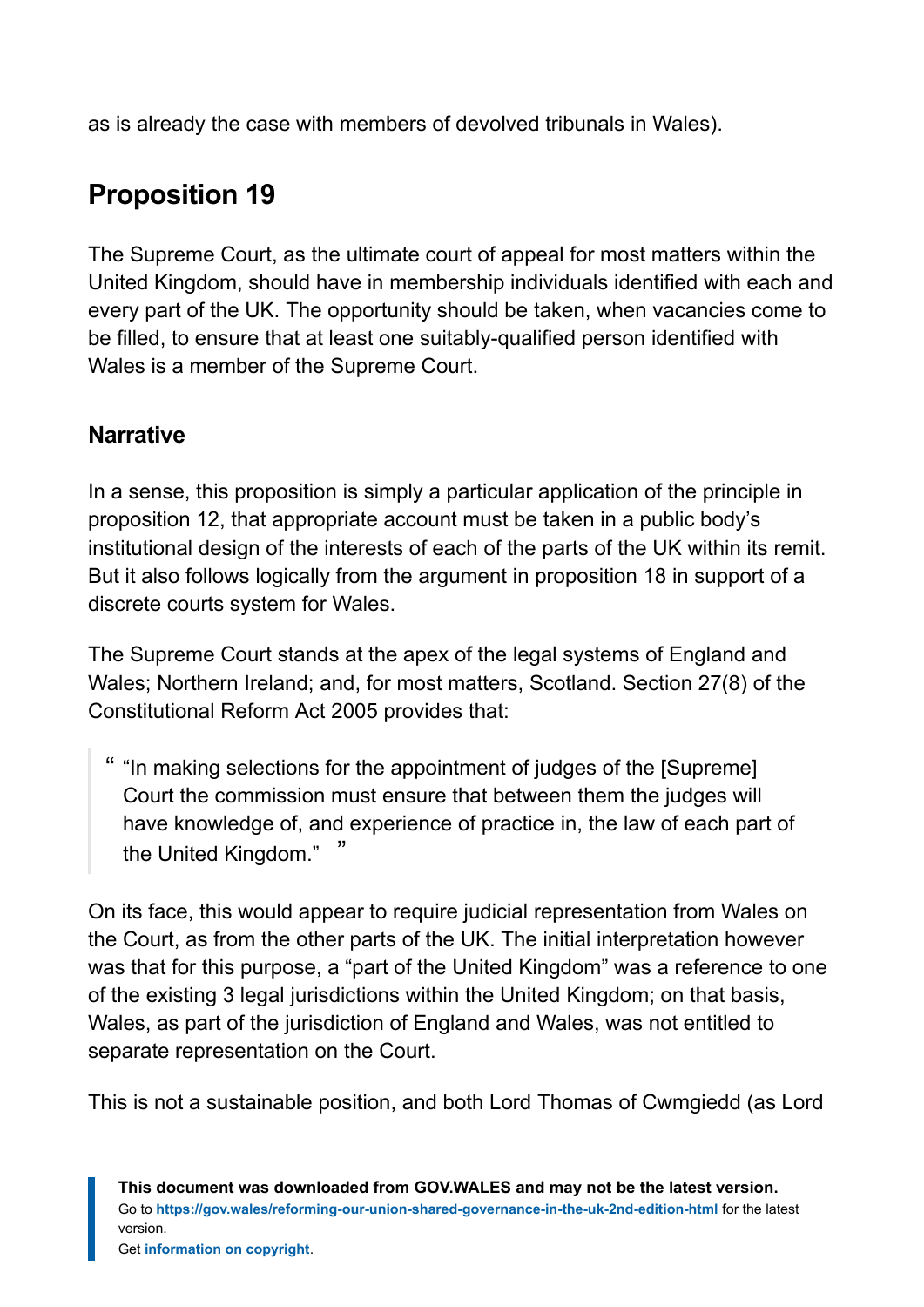Chief Justice of England and Wales, but now retired) and Lord Lloyd-Jones have served the Court with distinction. But their appointments appear to have depended upon their personal qualifications and expertise, rather than a recognition of Wales as a distinct entity for legal purposes.

If the Supreme Court is truly to be perceived as serving all parts of the United Kingdom, it will be essential, from a constitutional standpoint, that when Lord Lloyd-Jones retires, he is replaced by someone who has "knowledge of, and experience of practice in, the law" of Wales, and that from henceforth Wales is represented on the Supreme Court in its own right. Creation of a discrete Welsh courts system, as argued for in proposition 18, would reinforce the case for this.

We also note that since this document was originally published, the Commission on Justice in Wales, referenced above, has recommended that "Wales should be put in a similar position to Scotland and Northern Ireland in the Supreme Court as regards the appointment of judges to the Supreme Court" (Recommendation 67 ibid.).

# <span id="page-38-0"></span>**7. Constitutional reform**

### **Proposition 20**

Future constitutional developments in the United Kingdom should be considered on a holistic basis and on the basis of constitutional principle, rather than by way of ad hoc reforms to particular constitutional settlements. This should be undertaken by a constitutional convention. The Welsh Government and the other devolved administrations must have seats at the convention table, and have the opportunity to press their particular constitutional aspirations, informed by proposed developments elsewhere in the UK. Citizens across the UK should also have an organised ability to contribute to any convention.

#### **Narrative**

In the original 'Reforming our Union', we noted that the UK Constitution is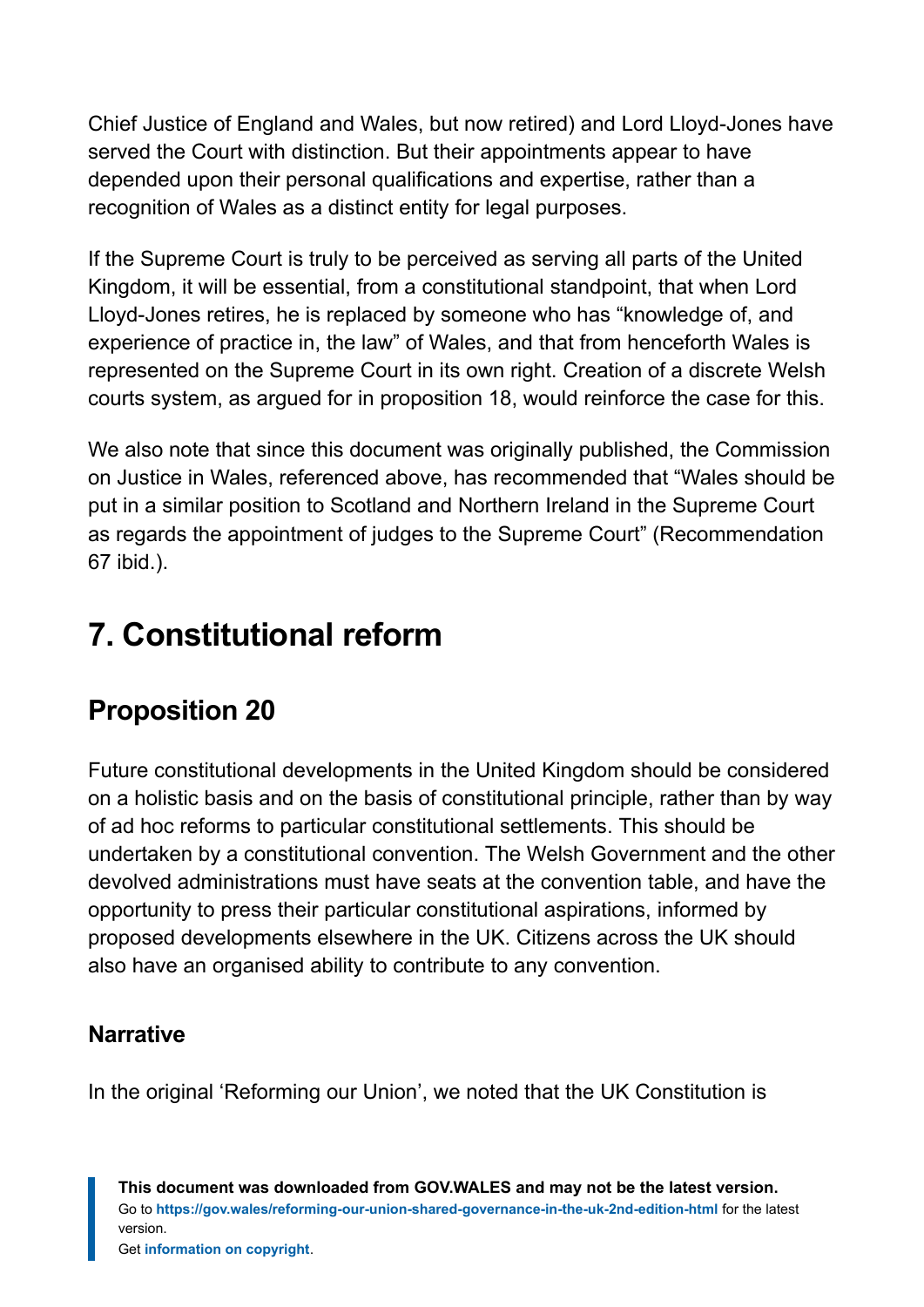uniquely malleable. It is not codified, nor is there any special procedure to give effect to proposals for constitutional reform. We also said that our experience of policy conversations about devolution were of a series of bilateral exchanges between the UK government and the relevant devolved administration, to some degree without reference to how devolution is developing in other parts of the UK. This has resulted in a piecemeal approach, not obviously based on any intellectual rationale, to devolving powers, leading to a patchwork of different arrangements across the UK. This is also part of the reasons why, for devolution to work effectively, it requires consistently constructive co-operation and collaboration between the governments of the UK.

The Welsh Government has for nearly a decade argued for the creation of a constitutional convention, primarily tasked with examining the full set of relationships between the devolved governments and the UK government, in the context of our joint enterprise of the governance of the UK. We made that call again when we published 'Reforming our Union' in October 2019, and we said that the case for a written constitution, and a debate about the nature of such a written codification needed to form part of these deliberations.

We publish this refreshed document now because we believe there is a growing momentum for the sort of discussion about the future of the Union we have been consistently advocating. We have already referred to the House of Lords Constitution Committee's inquiry into the future governance of the UK, and to the report published earlier this year by Radical Federalism. There is also further work to be undertaken by the Review of Intergovernmental Relations. And the Labour Party has established a Constitutional Convention, headed by Gordon Brown.

It continues to be our view that future constitutional reform needs to be considered from a UK-wide perspective, but there is as yet no commitment from the UK government for the national debate across the UK which is clearly needed. It is for that reason that we will be taking forward our commitment to foster a national, civic conversation in Wales about our future, by establishing an independent Commission to consider the constitutional future of Wales. Our aim is that the Commission and the civic conversation will engage inclusively with individuals, communities and all parts of civic society. It will seek to build a consensus on the issues which most impact on people's lives and the reforms

**This document was downloaded from GOV.WALES and may not be the latest version.** Go to **<https://gov.wales/reforming-our-union-shared-governance-in-the-uk-2nd-edition-html>** for the latest version.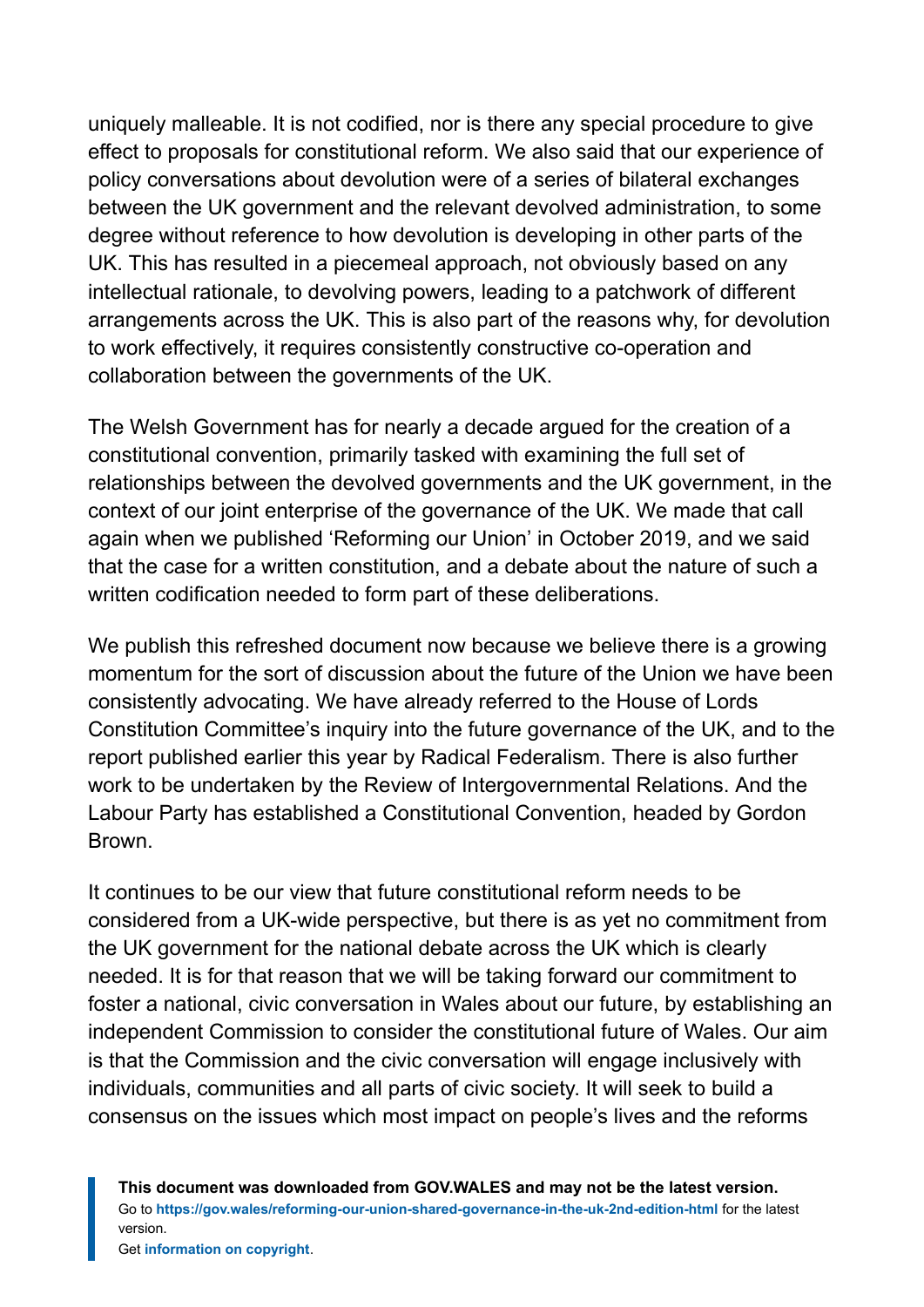that would be necessary to achieve changes which would empower and benefit Wales and our communities, increase prosperity and improve quality of life and wellbeing.

# **Footnotes**

<span id="page-40-1"></span>[1] A parliament that works for Wales (senedd.wales). The panel was established by the Llywydd in February 2017, to provide robust, politically impartial advice on the number of members needed to effectively represent the people of Wales, the most suitable electoral system, and the minimum voting age.

<span id="page-40-2"></span>[2] The Northern Ireland Assembly did not formally consider legislative consent, although an opposition motion rejecting the Bill was passed in September 2020.

# <span id="page-40-0"></span>**8. Annex: the 20 propositions**

# **General principles**

- 1. Whatever its historical origins, the United Kingdom is best seen now as a voluntary association of nations taking the form of a multi-national state, whose members share and redistribute resources and risks amongst themselves to advance their common interests. Wales is committed to this association, which must be based on the recognition of popular sovereignty in each part of the UK; Parliamentary sovereignty as traditionally understood no longer provides a sound foundation for this evolving constitution.
- 2. The principles underpinning devolution should be recognised as fundamental to the UK constitution. The devolved institutions must be regarded as permanent features of the UK's constitutional arrangements; any proposals for the abolition of such institutions should be subject to their consent and to the consent of the relevant electorate.
- 3. The powers of the devolved institutions should be founded on a coherent set of responsibilities allocated in accordance with the subsidiarity principle. Those powers be defined by the listing of the specific matters which it is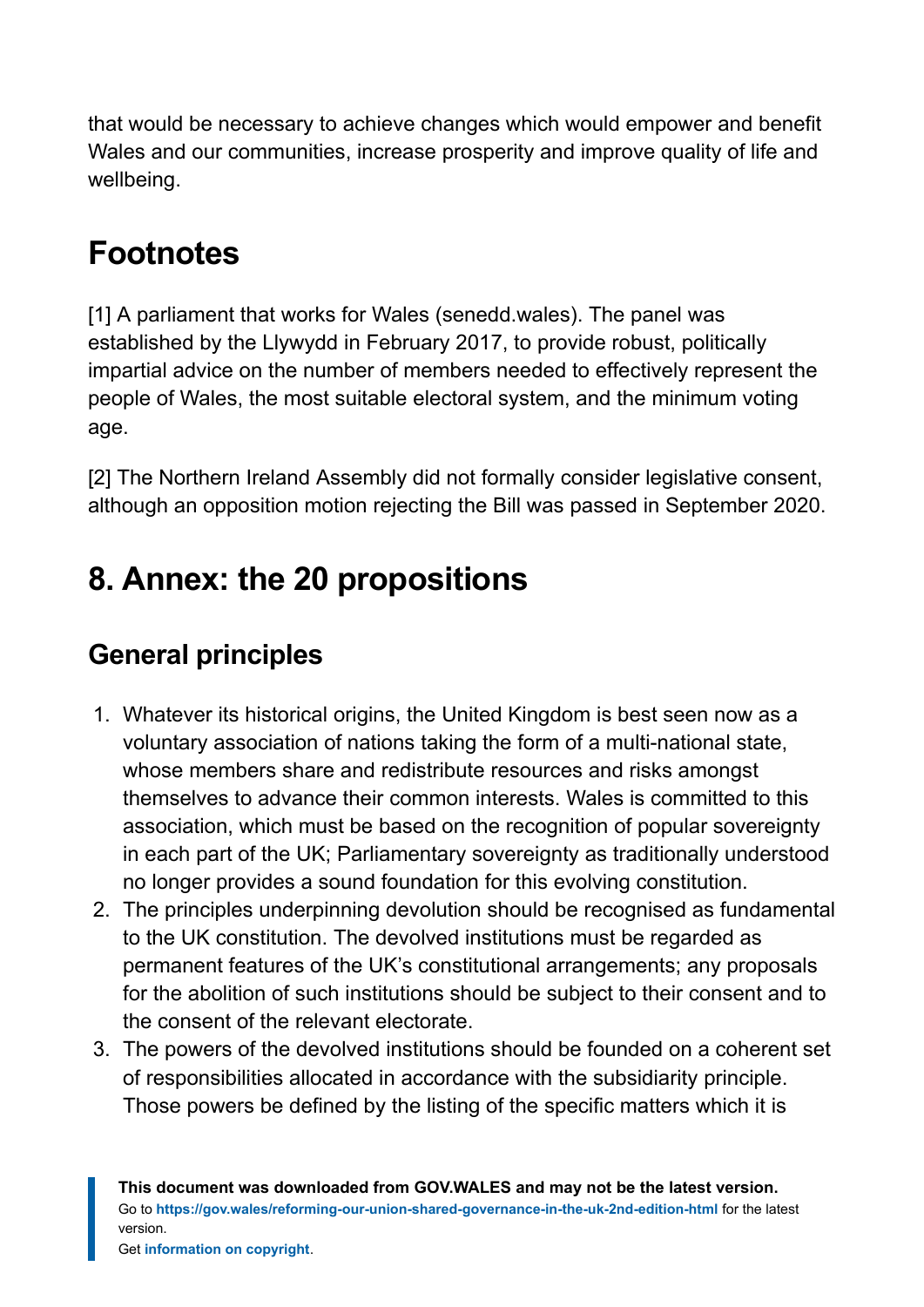agreed should be reserved to Westminster in respect of each territory, all other matters (in the case of Wales) being or becoming the responsibility of Senedd Cymru and/or the Welsh Government.

### **Legislatures and legislative powers**

- 4. It should be a matter for each legislature to determine its own size, electoral arrangements and internal organisation, with locally-determined Standing Order provision for the relevant legislature in respect of these matters as required.
- 5. The relations of the 4 legislatures of the United Kingdom should proceed on the basis of mutual respect. Although, as matters currently stand, the UK Parliament still formally possesses legal authority to legislate for Wales, Scotland and Northern Ireland on all matters (including those devolved), it should not normally seek to legislate for a territory, in relation to matters within the competence of the devolved legislature of that territory, without that legislature's explicit consent. The 'not normally' requirement should be entrenched and codified by proper definition and criteria governing its application, giving it real rather than symbolic acknowledgement in our constitutional arrangements.

Alternatively, a new constitutional settlement could simply provide that the UK Parliament will not legislate on matters within devolved competence, or seek to modify legislative competence or the functions of the devolved governments, without the consent of the relevant devolved legislature.

- 6. It should be recognised that the legislative powers of the UK state are now exercisable by 4 legislatures rather than one, and so the running costs of the 4 legislatures should in future be covered together on the same basis as those of the UK Parliament currently, ie through a specified funding line (but one covering all 4 legislatures), 'top-sliced' from the total of budget provision for the UK.
- 7. Each of Wales, Scotland and Northern Ireland should continue to be represented in the House of Commons. A reformed Upper House of Parliament should be constituted, with a membership which takes proper account of the multi-national character of the Union, rather than (as the House of Commons is) being based very largely on population. That Upper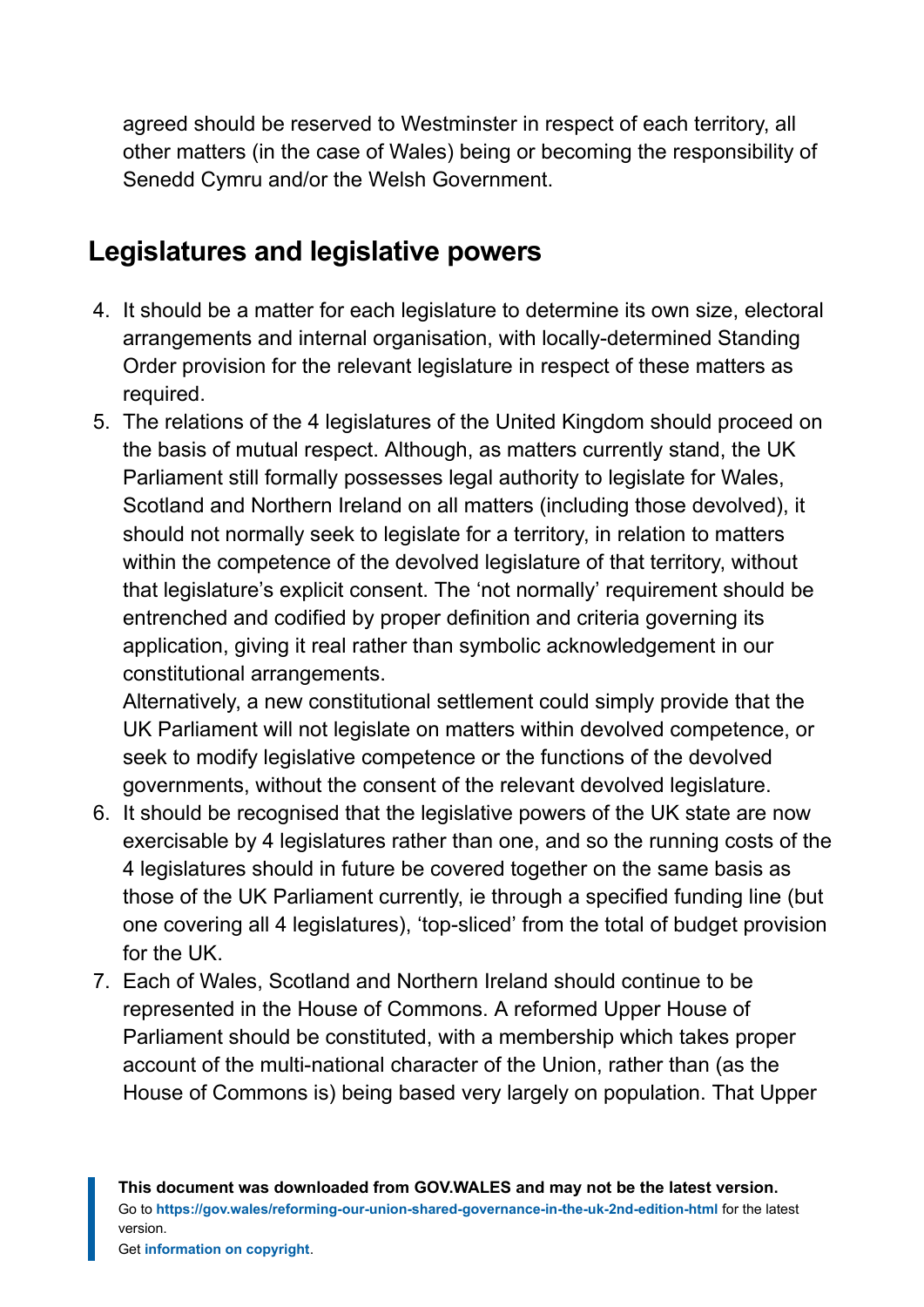House should have explicit responsibility for ensuring that the constitutional position of the devolved institutions is properly taken into account in UK parliamentary legislation.

### **Executive powers: governments, agencies and civil service**

- 8. The United Kingdom is governed by 4 administrations, each of which (including the UK government in respect of England) has separate responsibilities, which should be recognised by all of the other partners as part of the shared enterprise of the governance of the UK. The relations of the 4 governments should therefore proceed on the basis of a partnership of equals, in a spirit of mutual respect (and comment on the policies of other administrations should, within a culture of robust political debate, properly reflect that respect).
- 9. Save where other arrangements have been agreed (and provided for as necessary in legislation), ministers in each administration should have exclusive authority, and be fully accountable locally, for the exercise of statutory functions in their territories in accordance with their legal powers, without challenge, review or oversight by ministers of another administration.
- 10. There should be well-founded arrangements and/or machinery to enable the various administrations to work effectively together on matters of mutual interest. These may be of a bilateral or multilateral nature as appropriate. Where all 4 administrations (or however many have the relevant powers) agree that there is a need for a common approach, common frameworks, shared delivery mechanisms and joint governance arrangements should be developed on a collaborative and consensual basis. Any such machinery must make provision for the speedy and efficient resolution of disagreements between one government and another, or between several governments, with a clear and agreed role for independent input (whether advice, mediation or arbitration).
- 11. In relation to the UK's international relations and trade, ministers and officials of the devolved administrations should be involved through formal intergovernmental machinery in discussion with the UK government about the formulation of the UK's policy position on matters which may be the subject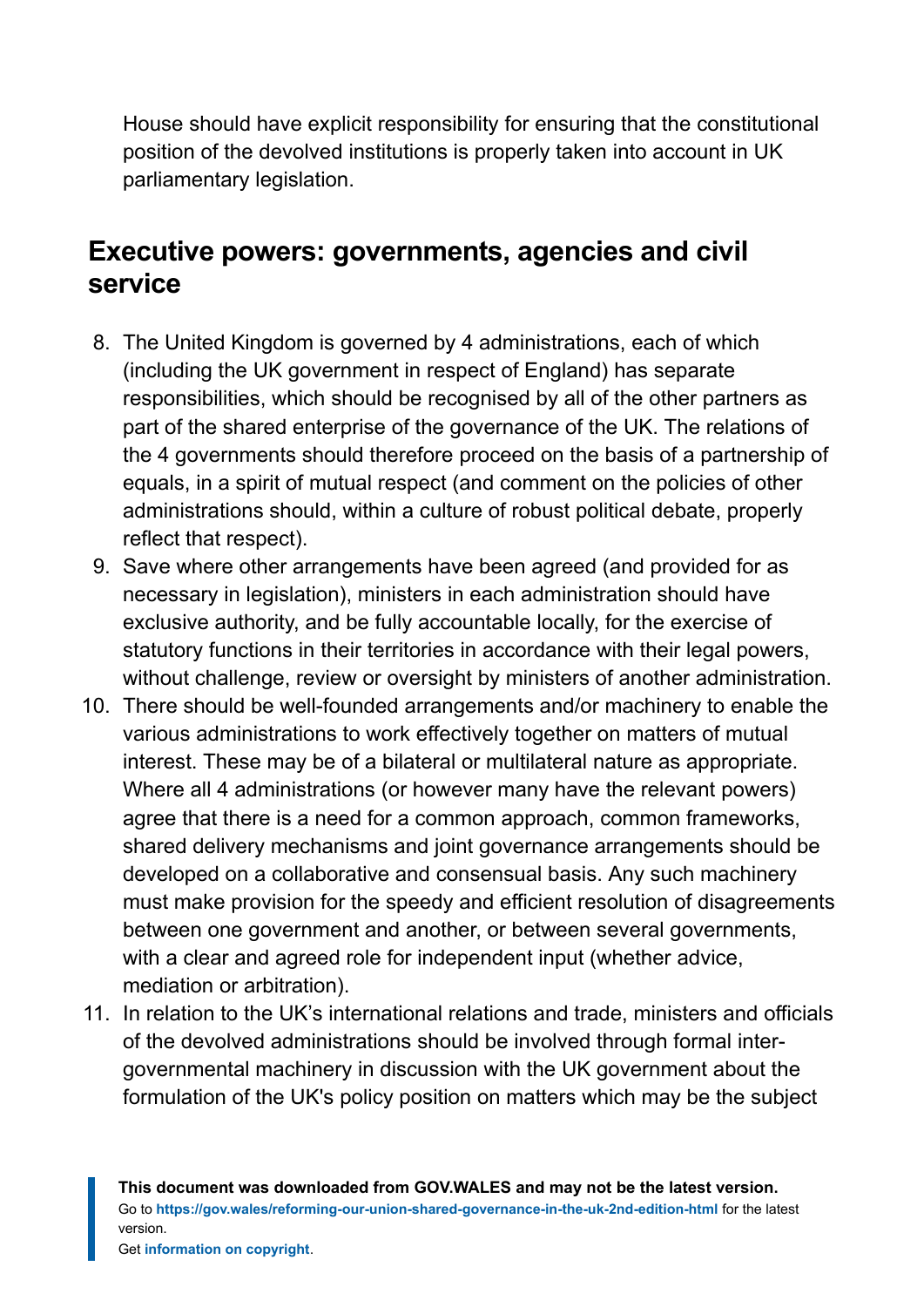of international negotiations, particularly where these could have important implications for matters within devolved competence. The UK government should not normally proceed with negotiating mandates on devolved matters which have not been agreed with the relevant devolved institutions, and the devolved governments should be closely involved with the process of negotiation. It should be for the devolved administrations, in consultation with the UK government (and other administrations as necessary) and subsequently with their devolved legislatures, to consider how obligations within devolved competence arising from the UK's international agreements should be implemented, including whether the devolved institutions should implement these through their own legislation or agree to be covered in UK/ GB legislation.

- 12. Whenever creation, or repurposing, of a public body or agency with executive responsibilities for more than one part of the UK is in prospect, consideration must always be given in its institutional design to the views of the relevant devolved administrations, to enable appropriate account to be taken of the interests of each of the parts of the UK within the agency's remit. This should include arrangements relating both to a body's governance and funding, and to scrutiny and oversight of its activities.
- 13. Ministers in each administration should continue to be supported by civil servants, whether or not organised on a territorial basis, subject to rules and codes as to appointment and professional conduct; and arrangements should be in place to facilitate exchanges and transfers of staff from one administration to another.

### **Finance**

14. It is for the UK government to determine levels of public expenditure, both for programmes operating at UK/GB/England and Wales level and for England in respect of policy areas which are devolved. Spending power for the devolved administrations should be determined, having regard to proposed levels of spending for England, by reference to a set of agreed objective indicators of relative need, so that spending power is fair across the different administrations and an equivalent level and quality of public goods can be delivered in all parts of the UK. The UK government should not be able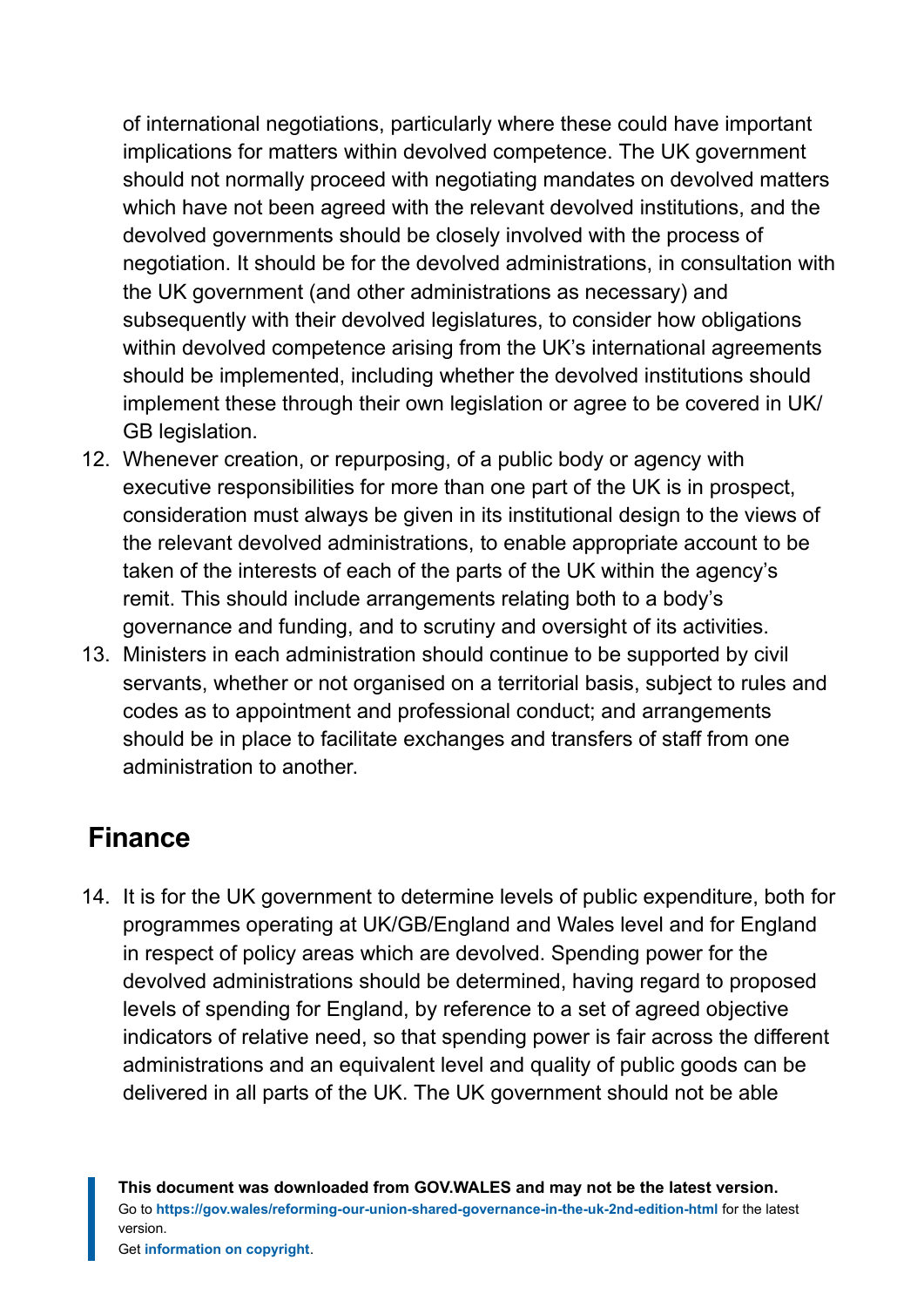arbitrarily to allocate additional funding to any particular part of the UK outside these arrangements.

- 15. The devolved administrations should be resourced by a combination of needs-based grant from the UK government, resources raised through devolved and local taxation, and capital borrowing.
- 16. The operation of these resourcing arrangements, including determinations of devolved administrations' spending power and borrowing limits, should be the responsibility of a public agency accountable to all 4 administrations jointly.
- 17. It is for the devolved administrations to determine, within the powers and resources available to them, their own priorities for taxation and public expenditure relating to their devolved responsibilities, and to account for their decisions to their own legislatures. However, decisions taken by the devolved administrations or bodies under their jurisdiction can have financial implications for departments or agencies of the UK government ('spill-over' effects). Alternatively, decisions of UK departments or agencies can lead to financial implications for the devolved administrations. In these cases, the Government responsible for the decisions leading to financial implications for others must take responsibility for dealing with those implications. Disagreements on the operation of this principle should be subject to independent assessment.

### **Justice and the courts**

- 18. The devolved institutions (and the UK government and Parliament in respect of England) should be responsible for policing and the administration of justice in their territories. Jurisdictional arrangements and court structures should reflect the devolved institutions' distinctive responsibilities for their territories in respect of these and related matters.
- 19. The Supreme Court, as the ultimate court of appeal for most matters within the United Kingdom, should have in membership individuals identified with each and every part of the UK. The opportunity should be taken, when vacancies come to be filled, to ensure that at least one suitably-qualified person identified with Wales is a member of the Supreme Court.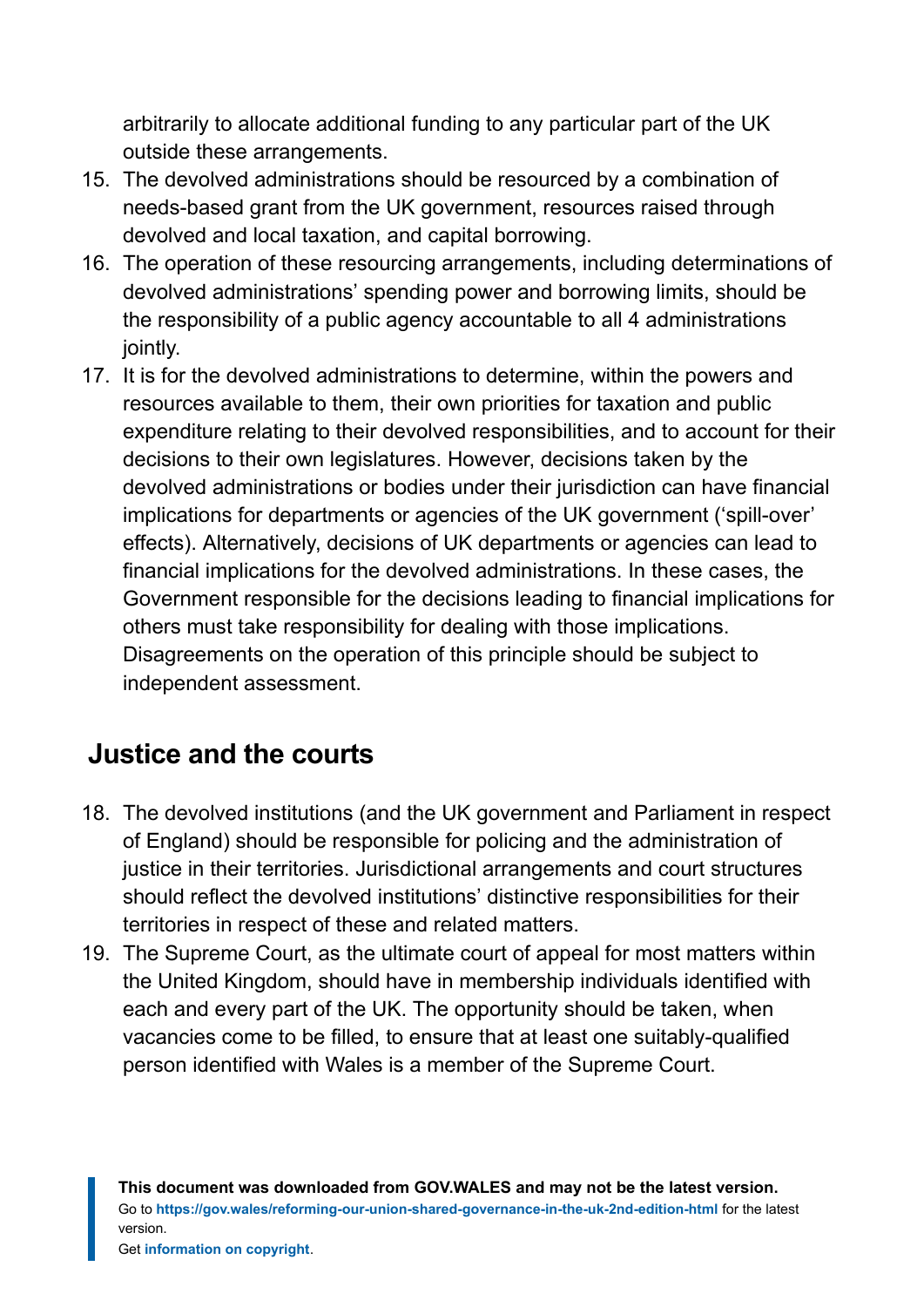# **Constitutional reform**

20. Future constitutional developments in the United Kingdom should be considered on a holistic basis and on the basis of constitutional principle, rather than by way of ad hoc reforms to particular constitutional settlements. This should be undertaken by a constitutional convention. The Welsh Government and the other devolved administrations must have seats at the convention table, and have the opportunity to press their particular constitutional aspirations, informed by proposed developments elsewhere in the UK. Citizens across the UK should be able to participate in any convention. The case for a written constitution should form part of the convention's deliberations.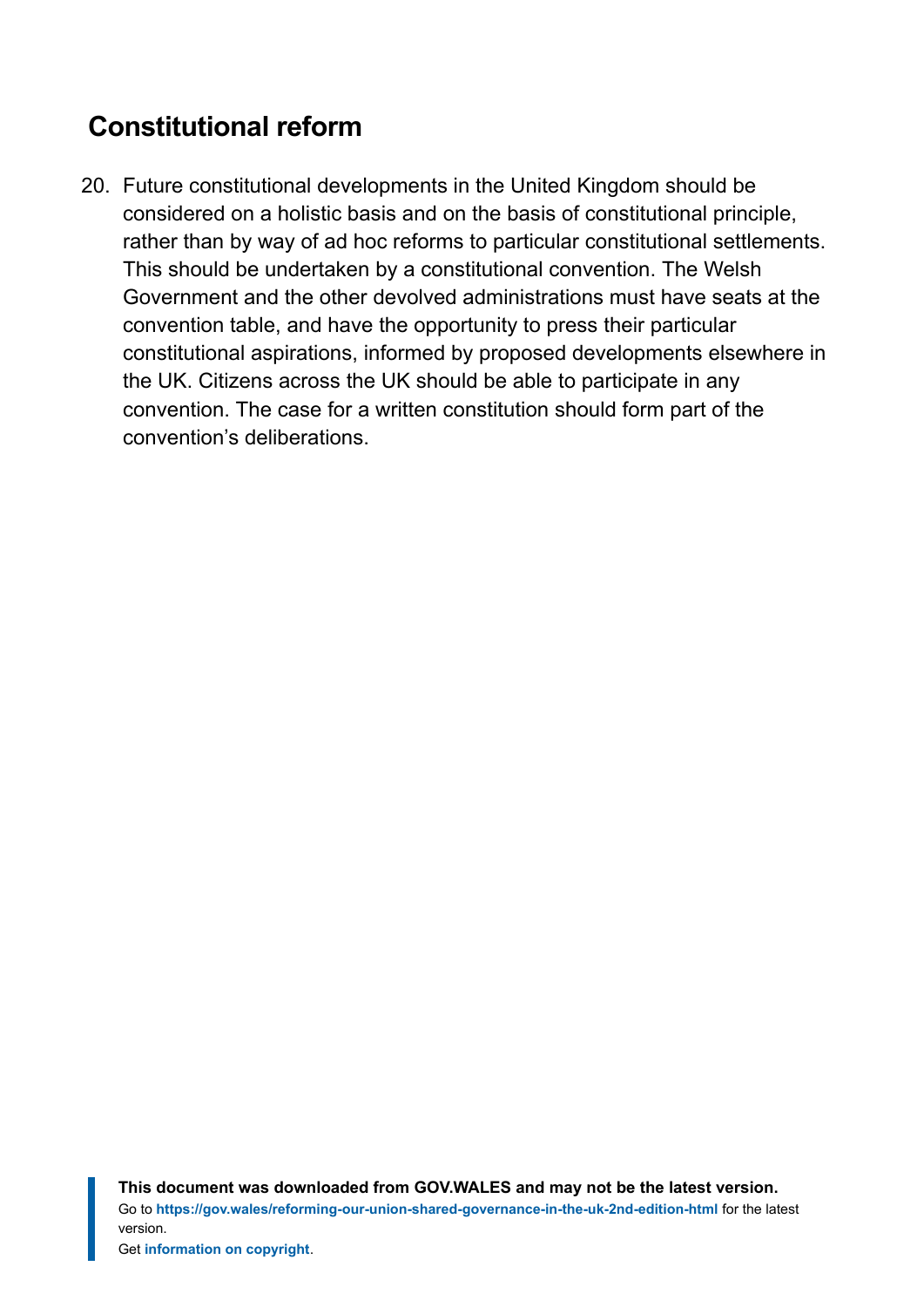# **About this document**

This document is a copy of the web page **[Reforming our Union: Shared](https://gov.wales/reforming-our-union-shared-governance-in-the-uk-2nd-edition-html) [governance in the UK June 2021](https://gov.wales/reforming-our-union-shared-governance-in-the-uk-2nd-edition-html)** downloaded.

Go to **[https://gov.wales/reforming-our-union-shared-governance-in-the](https://gov.wales/reforming-our-union-shared-governance-in-the-uk-2nd-edition-html)[uk-2nd-edition-html](https://gov.wales/reforming-our-union-shared-governance-in-the-uk-2nd-edition-html)** for the latest version.

This document may not be fully accessible, for more information refer to our **[accessibility statement](https://gov.wales/accessibility-statement-govwales)**.